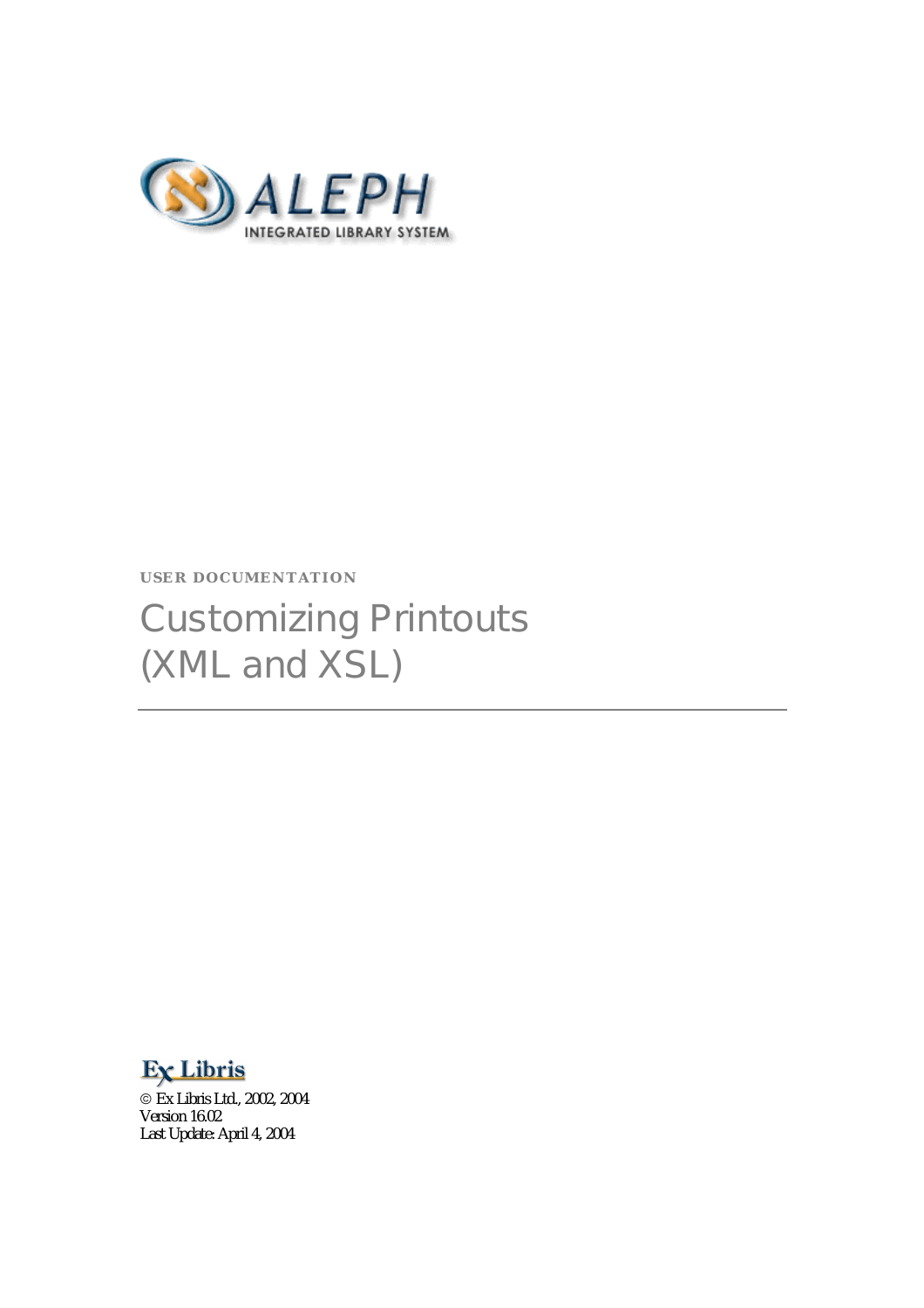# **Table of Contents**

| 1 |     |  |
|---|-----|--|
|   | 1.1 |  |
|   | 1.2 |  |
|   | 1.3 |  |
|   | 1.4 |  |
|   | 1.5 |  |
|   | 1.6 |  |
|   | 1.7 |  |
| 2 |     |  |
|   | 2.1 |  |
|   |     |  |
|   |     |  |
| 3 |     |  |
|   | 3.1 |  |
|   | 3.2 |  |
|   |     |  |
|   |     |  |
|   |     |  |
|   |     |  |
|   |     |  |
|   |     |  |
|   |     |  |
|   | 3.4 |  |
|   |     |  |
|   |     |  |
|   |     |  |
|   |     |  |
|   |     |  |
|   |     |  |
| 4 |     |  |
|   | 4.1 |  |
|   | 4.2 |  |
|   | 4.3 |  |
|   | 4.4 |  |
|   | 4.5 |  |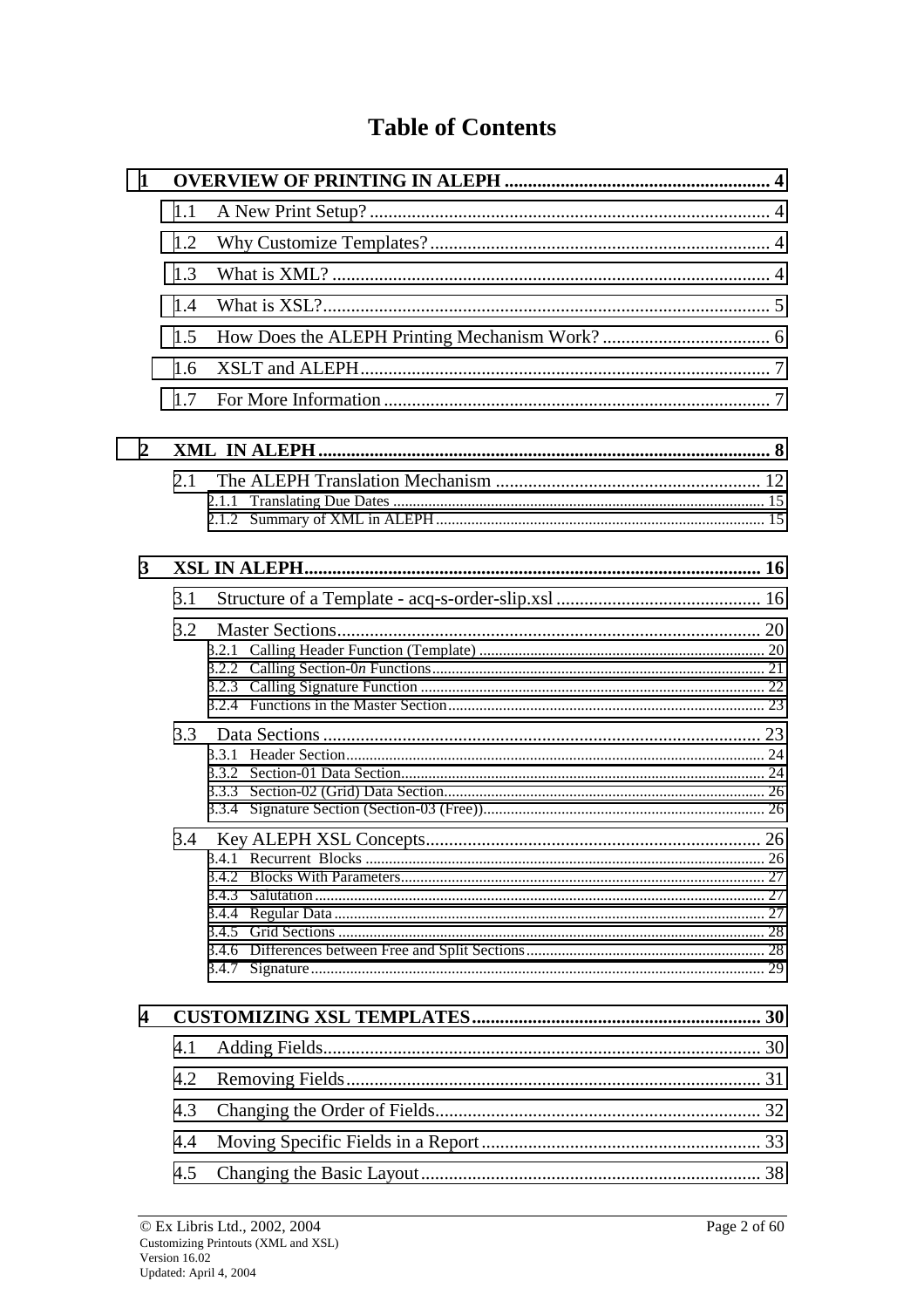| 5 |     | <b>MORE INFORMATION ABOUT ALEPH TEMPLATES 42</b> |    |
|---|-----|--------------------------------------------------|----|
|   |     |                                                  |    |
|   |     |                                                  |    |
|   |     |                                                  |    |
|   |     |                                                  |    |
|   |     |                                                  |    |
| 6 |     |                                                  |    |
|   | 6.1 |                                                  |    |
|   |     |                                                  |    |
|   |     |                                                  |    |
|   |     |                                                  |    |
|   |     |                                                  |    |
|   |     |                                                  |    |
|   |     |                                                  |    |
|   |     |                                                  |    |
|   |     |                                                  |    |
|   |     |                                                  |    |
|   |     |                                                  |    |
|   |     |                                                  |    |
|   |     |                                                  |    |
|   |     |                                                  |    |
|   |     |                                                  |    |
|   |     |                                                  |    |
|   |     | 6.2 ALEPH XSL Functions                          | 50 |
|   |     |                                                  |    |
|   |     |                                                  |    |
|   |     |                                                  |    |
|   |     |                                                  |    |
|   |     |                                                  |    |
|   |     |                                                  |    |
|   |     |                                                  |    |
|   |     |                                                  |    |
|   |     |                                                  |    |
|   |     |                                                  |    |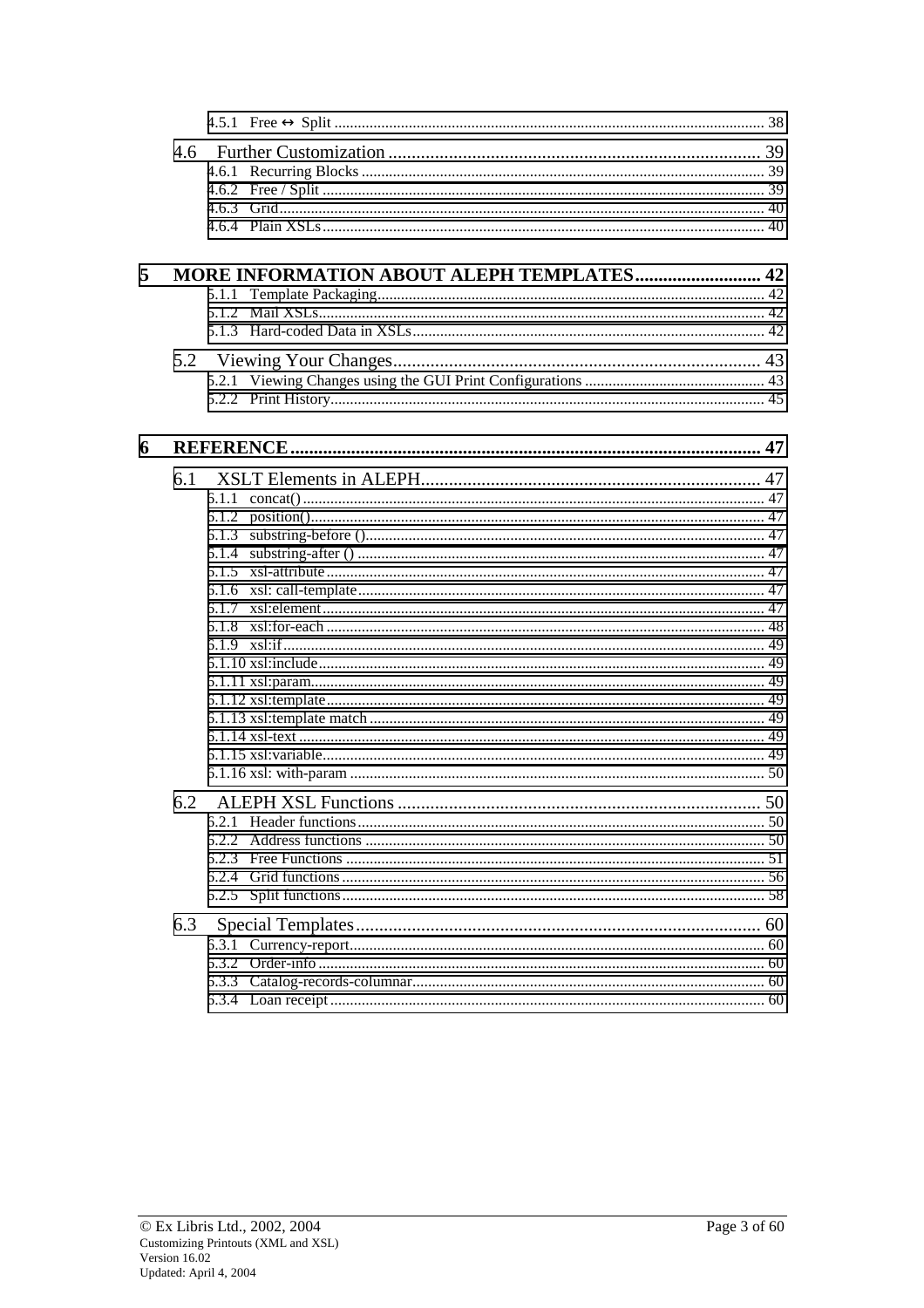# <span id="page-3-0"></span>**1 Overview of Printing in ALEPH**

This document is intended primarily for system librarians. It explains the **ALEPH** printing process and shows how printouts can be customized.

# **1.1 A New Print Setup?**

In **ALEPH 500<sup>TM</sup>**, from version 15, the printing mechanism is based on the XML (eXtensible Markup Language) and XSL (eXtensible Style Language) standards.

This printing setup contains a number of features that allow per-site tailoring and control:

- □ Multi-tier architecture integrating:
	- o Data retrieval (XML)
	- o Data translation (XML)
	- o Data formatting (XSL)
- $\Box$  Input file (XML) containing all potential data from any relevant Oracle Z table. Adding data to the display is easy
- $\Box$  Option to execute external programs
- Built-in support of UTF-8
- Incorporation of fast-growing standards  $(XML/XSL)$ , so help and support are readily available
- $\Box$  Support of include files (XSL), so common blocks can be contained in common functions
- □ Print history

# **1.2 Why Customize Templates?**

ALEPH reports and letters are based on formatted templates, designed by the Ex Libris development team. Depending on your library setup and user base, you may want to:

- Add or change text
- $\Box$  Translate text into other languages
- Add or delete fields and columns
- $\Box$  Change fonts, styles, and color schemes
- Add graphics and logos

This document contains information on the XML and XSL templates and elements used in the ALEPH print mechanism. For modifications, the information provided in *Chapter 4, Customizing XSL Templates* should be sufficient.

# **1.3 What is XML?**

XML is a standard for data description optimized for delivery via the Web, from server to client, or even from server to server. It looks similar to HTML as it contains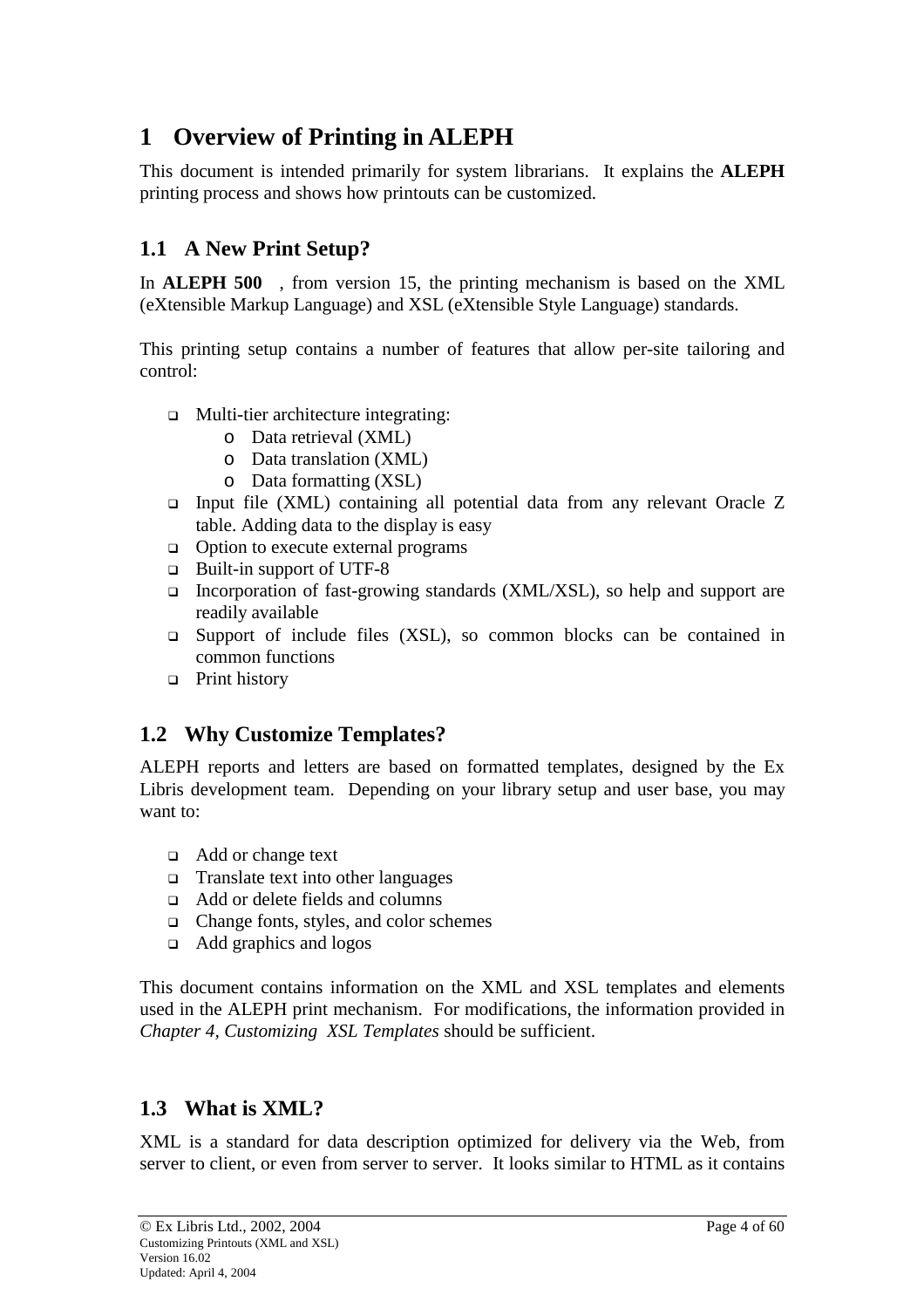<span id="page-4-0"></span>elements with tags and text between them. The difference is that an XML data file contains tags which contain semantic information, but which do not contain any presentation information (font, colors, spacing, and so on). This is contained in the XSL style sheet. A style sheet is basically a statement of display rules, specifying the display attributes of elements in the source code.

The separation of content and styling information enables the same data file to be displayed in different ways. It also enables users to view the data file according to their preferences and abilities, just by modifying the style sheet.

An example taken from an ALEPH XML template ( $acq-s-order-slip.xml$ ):

```
<z72-vendor-address-occ1>AMERICAN METEOROLOGICAL SOCIETY</z72-vendor-
address-occ1>
<z72-vendor-address-occ2>45 BEACON STREET</z72-vendor-address-occ2>
<z72-vendor-address-occ3>BOSTON, MA 02108</z72-vendor-address-occ3>
```
The data represents different parts of the vendor's address. Tags such as  $\langle z \rangle$  z=72vendor-address-occ1>, <z72-vendor-address-occ2>, <z72-vendor-addressocc3> and so on, are self-describing. That is, they refer to the type of data contained within, and do not contain styling information.

# **1.4 What is XSL?**

XSL is a style sheet language that takes an XML file as input and can display it in many different ways. We refer here to HTML output.

A possible XSL section for the XML example above might be:

```
<xsl:template name="vendor-address">
   <xsl:call-template name="table-open-full"/>
   <tr><td width="70%"><xsl:value-of select="//z72-vendor-address-
occ1"/></td><td></td></tr>
   <tr><td width="70%"><xsl:value-of select="//z72-vendor-address-
occ2"/></td><td></td></tr>
   <tr><td width="70%"><xsl:value-of select="//z72-vendor-address-
occ3"/></td><td></td></tr>
   <xsl:call-template name="table-close"/>
```
As you can see, the XSL contains a combination of HTML tags, containing display information, and field tags, matching field tags in the XML file, containing descriptive information.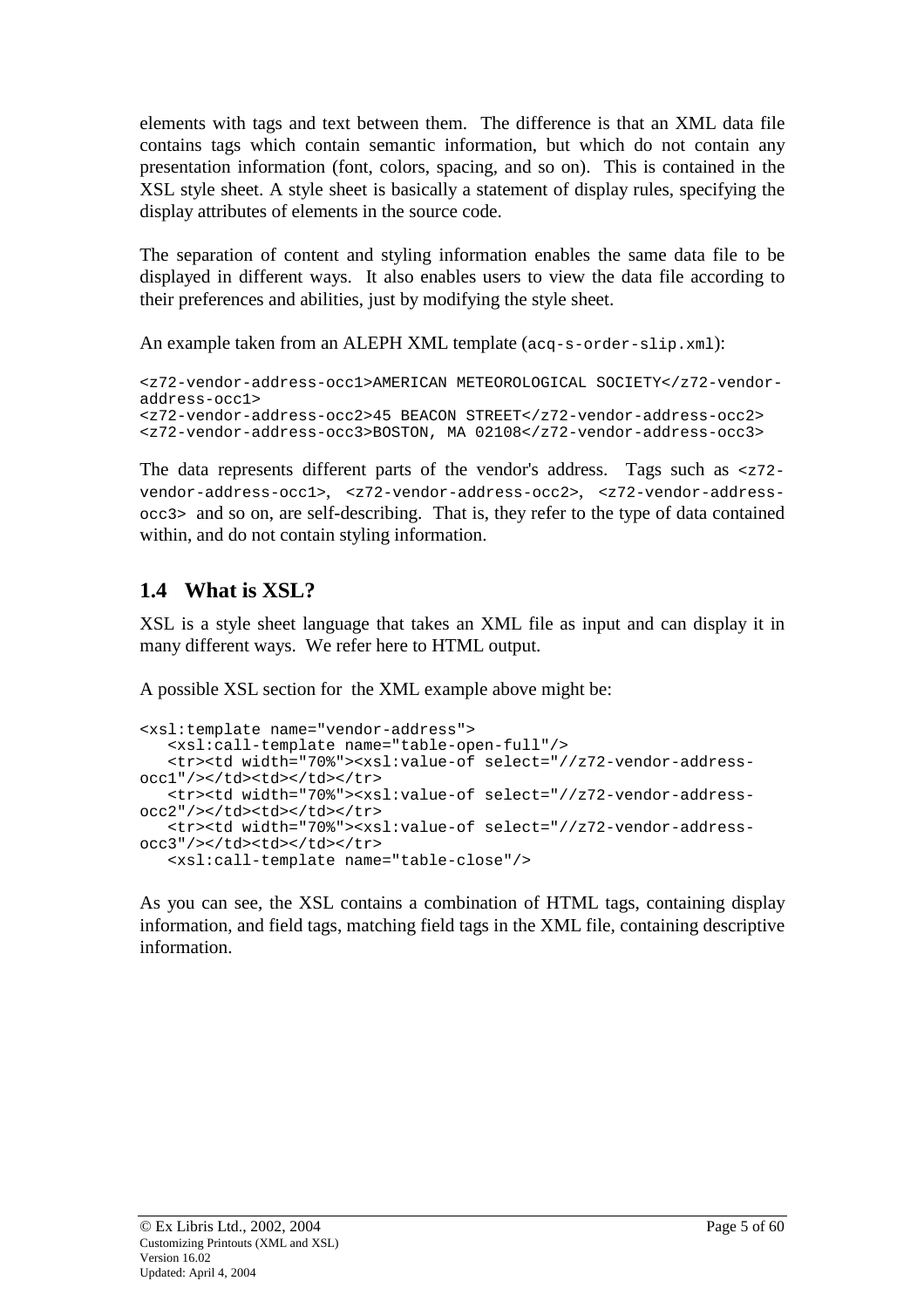<span id="page-5-0"></span>If we combine this XSL example with the XML example, we get the following HTML:

```
<tr>
 <td width="70%">AMERICAN METEOROLOGICAL SOCIETY</td>
<tr>
  <td width="70%">45 BEACON STREET</td>
<tr>
  <td width="70%">BOSTON, MA 02108</td>
\langle/tr>
```
The resulting printout looks like this:

```
AMERICAN METEOROLOGICAL SOCIETY 
45 BEACON STREET 
BOSTON, MA 02108
```
This is a very simple example. We will see how XML and XSL are used in the ALEPH printing mechanism and look at a number of different examples.

# **1.5 How Does the ALEPH Printing Mechanism Work?**

A print request (batch or online) creates a data file in raw XML format. The data file includes all the data fields of all the records that have been retrieved for the printed output. If produced via batch services, the file is stored in the library's /print directory. Otherwise the files are saved under the module's /files directory. Each data field is identified by an XML tag.

For each report and letter in ALEPH, a print template is defined. This template determines:

- Which fields of the XML file are part of the report or letter
- $\Box$  How these fields are displayed

The print templates are XSL files which are located in the bibliographic library's /form\_**<lng>** directory. For example, the print template for the **Acquisitions Order Slip** is acq-s-order-slip.xsl. The XSL files themselves contain little or no styling information so they are are not stylesheets in the conventional sense - rather, they contain tags which call functions contained in global XSL files.

These global XSL files are in general use in ALEPH reports and letters, and they are referred to by all the specific XSL templates (for example, funcs.xsl, funcsaddress.xsl, funcs-bib-info.xsl and so on). They contain definitions for the rendering of common report blocks such as the standard salutations (greetings), signatures.

These XML data files are translated from database data into meaningful formatted data.

The XSL data files are then packaged and transferred to the workstation. This is similar to the way cataloging templates and tables are packaged and transferred. sublibrary addresses, patron addresses, bibliographic information, and so on.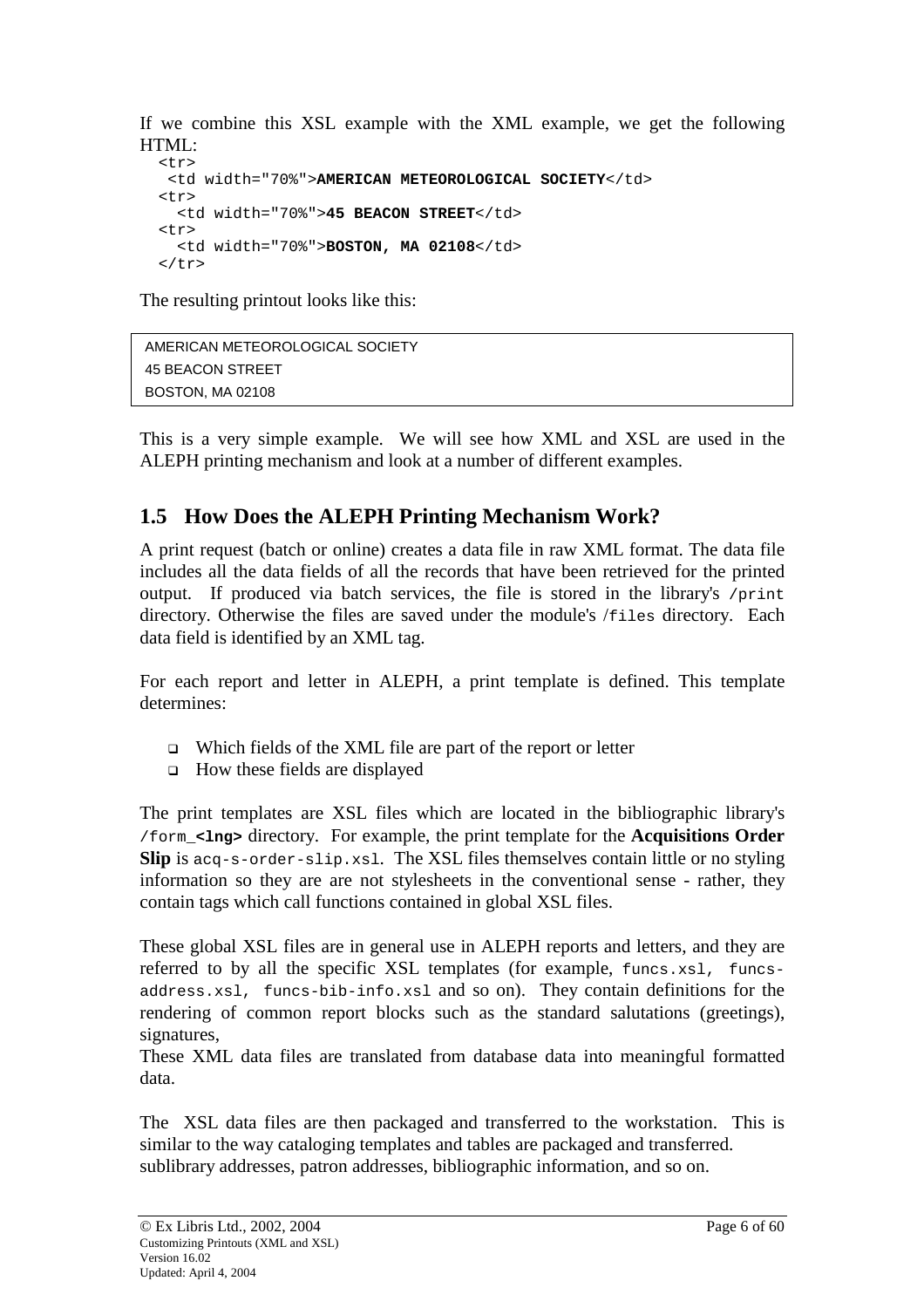<span id="page-6-0"></span>The XSL print templates generate HTML pages from the XML data. This occurs on your workstation, using an XSL processor included in your **ALEPH** package. The resulting HTML page is print output, suitable for both online printing from a GUI module, and printing through the Job Manager (for printouts produced by batch services).



In principle, you can maintain XSL print templates (translate, add / remove fields, and so on) without actually knowing XSL, and rely on the patterns found in ALEPH's default XSL files.

# **1.6 XSLT and ALEPH**

The XSLT (eXtensible Style Language Transformations) portion of XSL makes it possible for one XML document to be transformed into another according to an XSL Style sheet. ALEPH templates use a very small set of XSLT elements. These are briefly described in *section 6.1 XSLT Elements in ALEPH*.

# **1.7 For More Information**

XML, XSL and XSLT are complex and evolving languages and ALEPH only uses a small number of elements. For more information on these languages, we recommend the following books:

*XML By Example by Benoit Marchal. December 1999 Que Press Inc.; ISBN 0789722429 XSLT Programmer's Reference (2nd Edition) by Michael H. Kay. April 2001 Wrox Press Inc; ISBN: 1861005067* 

We do not recommend that you visit the W3C (World Wide Web Consortium) Web site (www.w3.org). W3C is the independent body that sets the standards for XML and XSL. Their Web site is targeted to advanced XML users.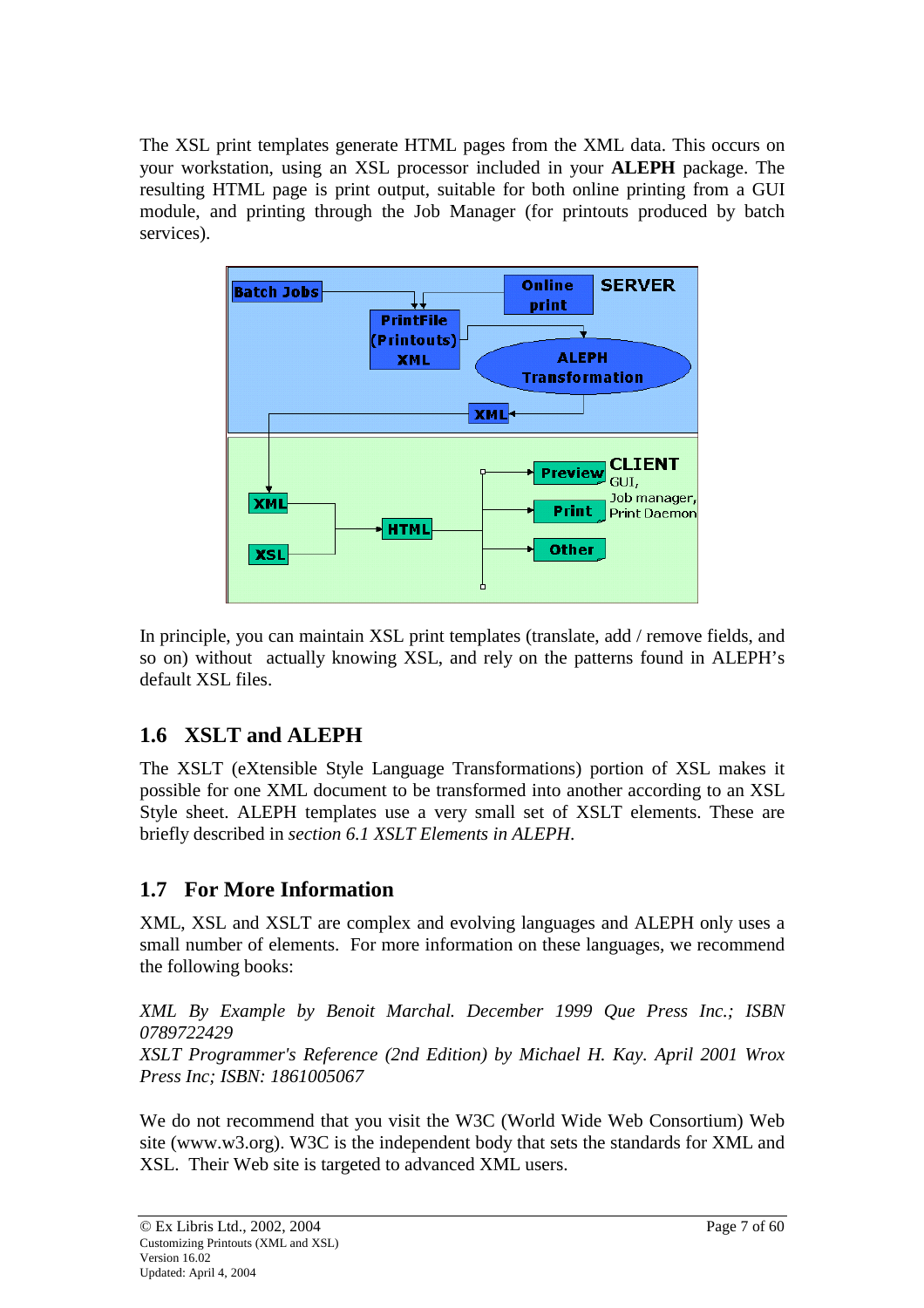# <span id="page-7-0"></span>**2 XML in ALEPH**

The data for printouts in **ALEPH** is packaged in XML files. The structure of these files is very simple: at the beginning of the file, there are several tags for general information such as the name of the template, the language category, and so on:

```
<?xml version="1.0"?>
<printout>
<form-name>acq-s-order-slip</form-name>
<form-language>eng</form-language>
<form-format>01</form-format>
```
This is the opening part of each XML file. printout is a tag, which encloses all the XML. The form-name, form-language, and form-format fields help the system to locate the relevant XSL stylesheet.

Next comes the actual data for the query (a search question which tells ALEPH which information to retrieve). The data is contained in one or more section tags depending on the specific query:

```
<section-01>
        General information of the form. 
        Usually appears only once in a printout.
```

```
<section-02…. and so on>
       These sections can be repeated.
```
The data can be transformed (for example, 20020415 into 15/04/2002) before the XML is created, according to special user-defined rules (for more details see the *ALEPH Translation Mechanism* section (2.1)) .

Every print output has its own XSL file that defines which tag contents are included, and how they appear.

#### **Single Section XML Files**

Some queries, such as the **acquisitions arrival slip**, contain information for just one item. The data for this query will have just one section. It looks like this:

```
<printout>
<form-name>acq-arrival-slip</form-name>
<form-language>eng</form-language>
<form-format>00</form-format>
<section-01>
<sub-library-address-1-occ1>Archives Department</sub-library-address-
1-occ1>
<sub-library-address-1-occ2>Lincoln Library</sub-library-address-1-
occ2>
<sub-library-address-1-occ3>808 Log Lane</sub-library-address-1-occ3>
<sub-library-address-1-occ4>Chicago,IL 60614</sub-library-address-1-
occ4>
<sub-library-address-1-occ5>thechoice@exlibris-usa.com</sub-library-
address-1-occ5>
<sub-library-address-1-occ6>Tel# 173.404.5527</sub-library-address-1-
occ6>
<sub-library-address-1-occ7></sub-library-address-1-occ7>
```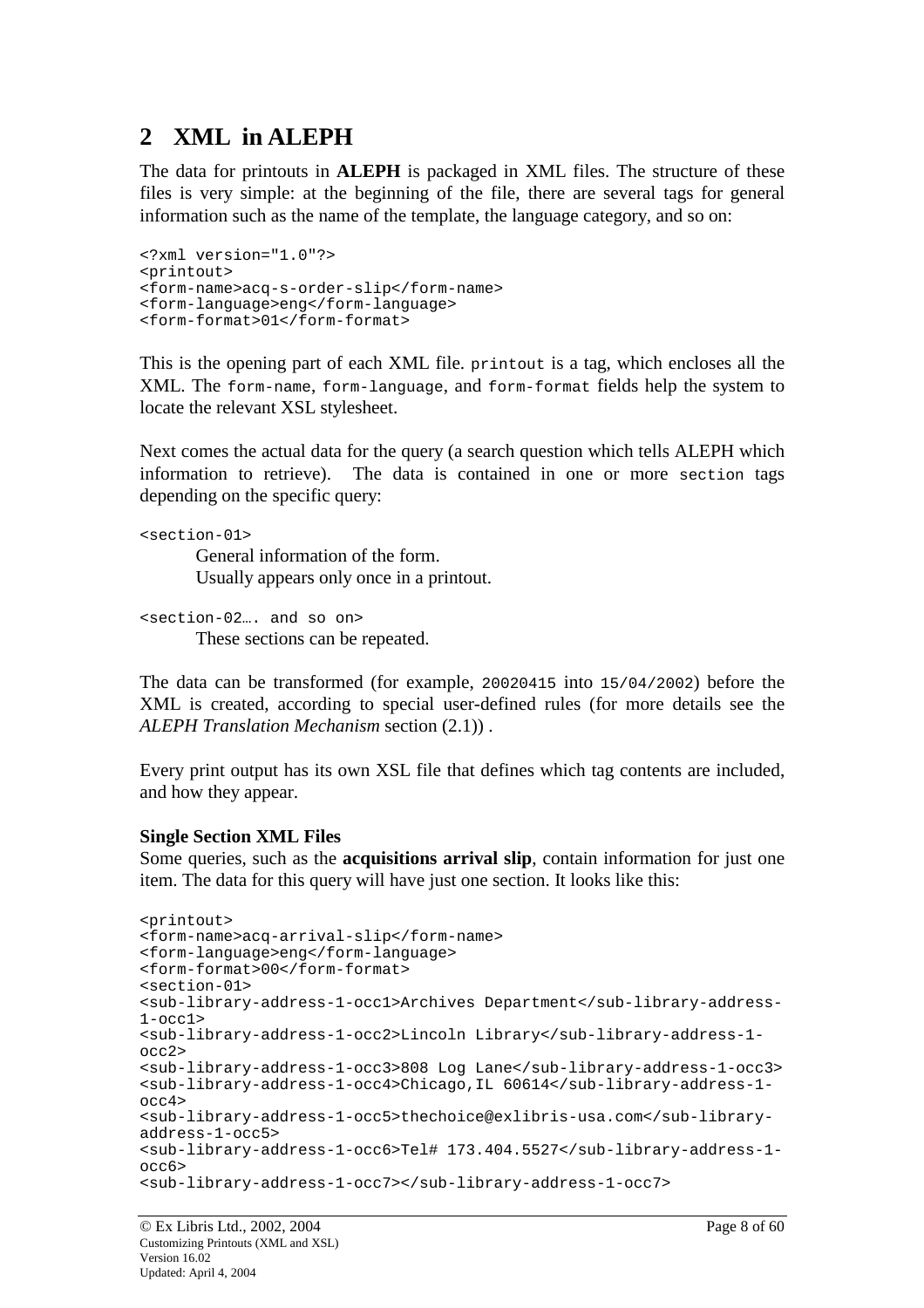```
<bib-info>## Federal Credit Agencies :## A Series of Research Studies
Prepared for the Commission on Money and Credit.## Englewood
Cliffs, N.J., : Prentice Hall, [1963].## 491 p. : illus., tables. ;
24 cm.</bib-info>
<z68-doc-number>000000500</z68-doc-number>
<z68-sequence>00014</z68-sequence>
<z68-order-type>Monograph</z68-order-type>
<z68-order-number>969</z68-order-number>
<z68-open-date>20/03/2001</z68-open-date>
<z68-order-status>Sent to Vendor</z68-order-status>
<z68-order-status-date>18/07/2001</z68-order-status-date>
<z68-arrival-status>Complete</z68-arrival-status>
</section-01>
```
</printout>

#### **Multiple Section XML Files**

Some queries have data that refers to multiple items. For example, the **Patron Circulation Summary,** accessed from the **Circulation** GUI, contains the following structure:

Section-01 – once for patron details Section-02 – repeated for loans Section-03 – repeated for holds

This type of query generates a very large XML file, composed of data and data tags from all of the relevant Oracle Z tables. Here are a few samples of the XML file generated when the query is run:

<section-01> containing the patron details:

```
…/…
<z302-id>0245</z302-id>
<z302-proxy-for-id></z302-proxy-for-id>
<z302-primary-id></z302-primary-id>
<z302-name-key>alex johns 0245</z302-name-key>
<z302-open-date>23/08/2000</z302-open-date>
<z302-update-date>23/07/2002</z302-update-date>
<z302-con-lng>ENG</z302-con-lng>
<z302-alpha>L</z302-alpha>
<z302-name>Alex, Johns</z302-name>
<z302-title>Dr.</z302-title>
…/…
```
The first <section-02> containing details of a loan

```
…/…
<bib-info>Journal of sounds</bib-info>
<z36-doc-number>000007592</z36-doc-number>
<z36-item-sequence>000030</z36-item-sequence>
<z36-id>0245</z36-id>
<z36-number>000003680</z36-number>
<z36-material>ISSUE</z36-material>
<z36-sub-library>Law Library</z36-sub-library>
<z36-status>Active</z36-status>
<z36-loan-date>14/07/2002</z36-loan-date>
…/…
```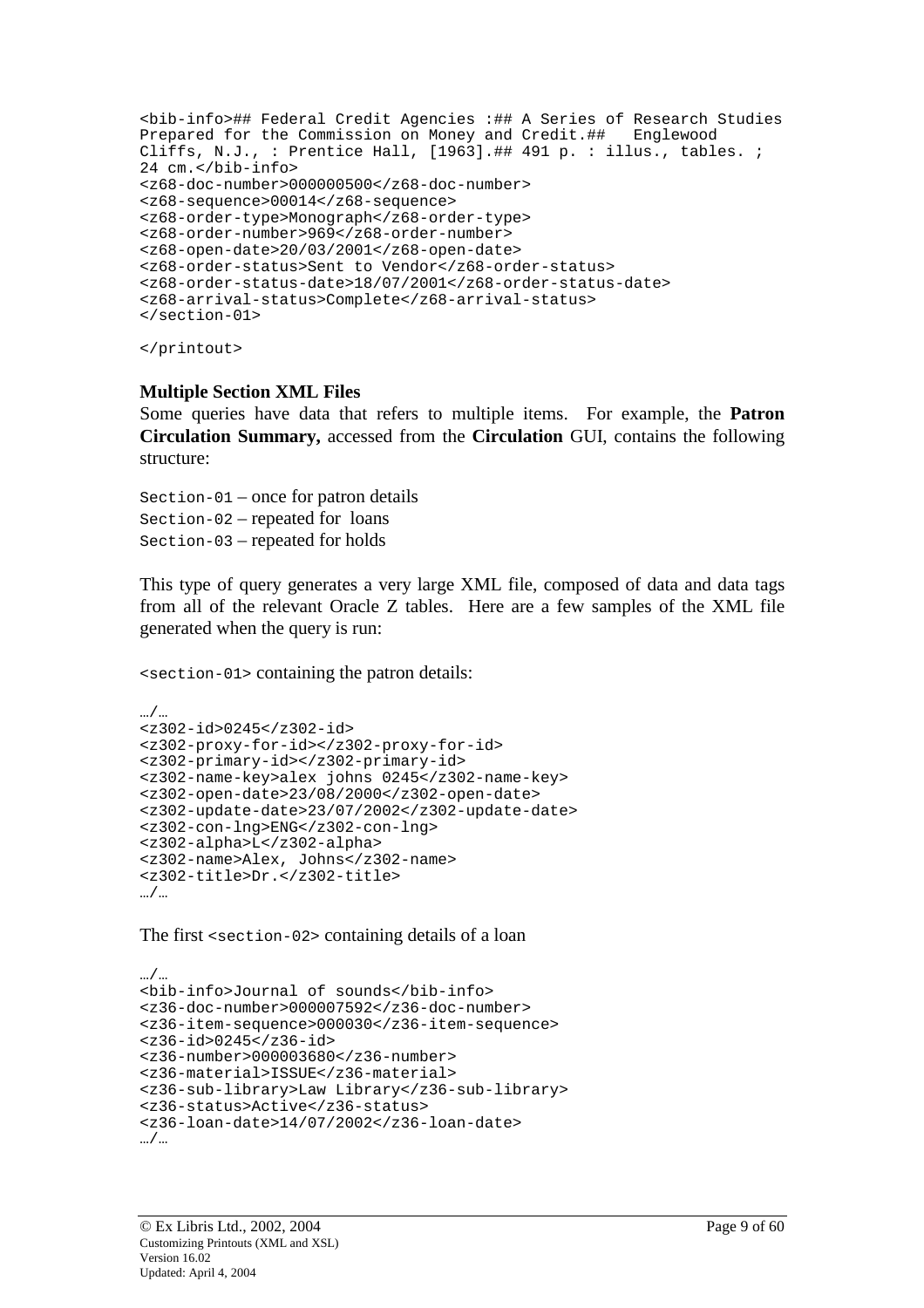```
The second <section-02> containing details of a second loan 
…/…
<section-02>
<bib-info>##Smith, K. : The List of Requests</bib-info>
<z36-doc-number>000005869</z36-doc-number>
<z36-item-sequence>000001</z36-item-sequence>
<z36-id>0245</z36-id>
<z36-number>000001594</z36-number>
<z36-material>BOOK</z36-material>
<z36-sub-library>Lincoln Library</z36-sub-library>
<z36-status>Active</z36-status>
<z36-loan-date>12/03/2002</z36-loan-date>
…/…
```
After that, the first <section-03>, containing details of a hold request:

```
…/…
<bib-info>: Euclidean Quantum Gravity /Editors, G.W. Gibbons, S.W.
Hawking</bib-info>
<z30-doc-number>3326</z30-doc-number>
<z30-item-sequence>20</z30-item-sequence>
<z30-barcode>3326-20</z30-barcode>
<z30-sub-library>Science Library</z30-sub-library>
<z30-material>Book</z30-material>
<z30-item-status>OrderInitiation</z30-item-status>
<z30-open-date>17/05/2002</z30-open-date>
<z30-update-date></z30-update-date>
<z30-cataloger>DEMO</z30-cataloger>
<z30-date-last-return></z30-date-last-return>
<z30-hour-last-return></z30-hour-last-return>
…/…
```
And then a second  $\leq$  section-03>, containing details of another hold request:

```
…/…
<section-03>
<bib-info>: Lectures in computer science</bib-info>
<z30-doc-number>3434</z30-doc-number>
<z30-item-sequence>30</z30-item-sequence>
<z30-barcode>1701</z30-barcode>
<z30-sub-library>Archives Library Köln</z30-sub-library>
<z30-material>Book</z30-material>
<z30-item-status>OrderInitiation</z30-item-status>
<z30-open-date>17/06/2002</z30-open-date>
<z30-update-date></z30-update-date>
…/…
```
And finally, a third <section-03>

<section-03> <bib-info>## Hawking, S. W. (Stephen W.) : A Brief History of Time : From the Big Bang to Black Holes /Stephen W. Hawking ; Introduction by Carl Sagan ; illustrations by Ron Miller.</bib-info> …/…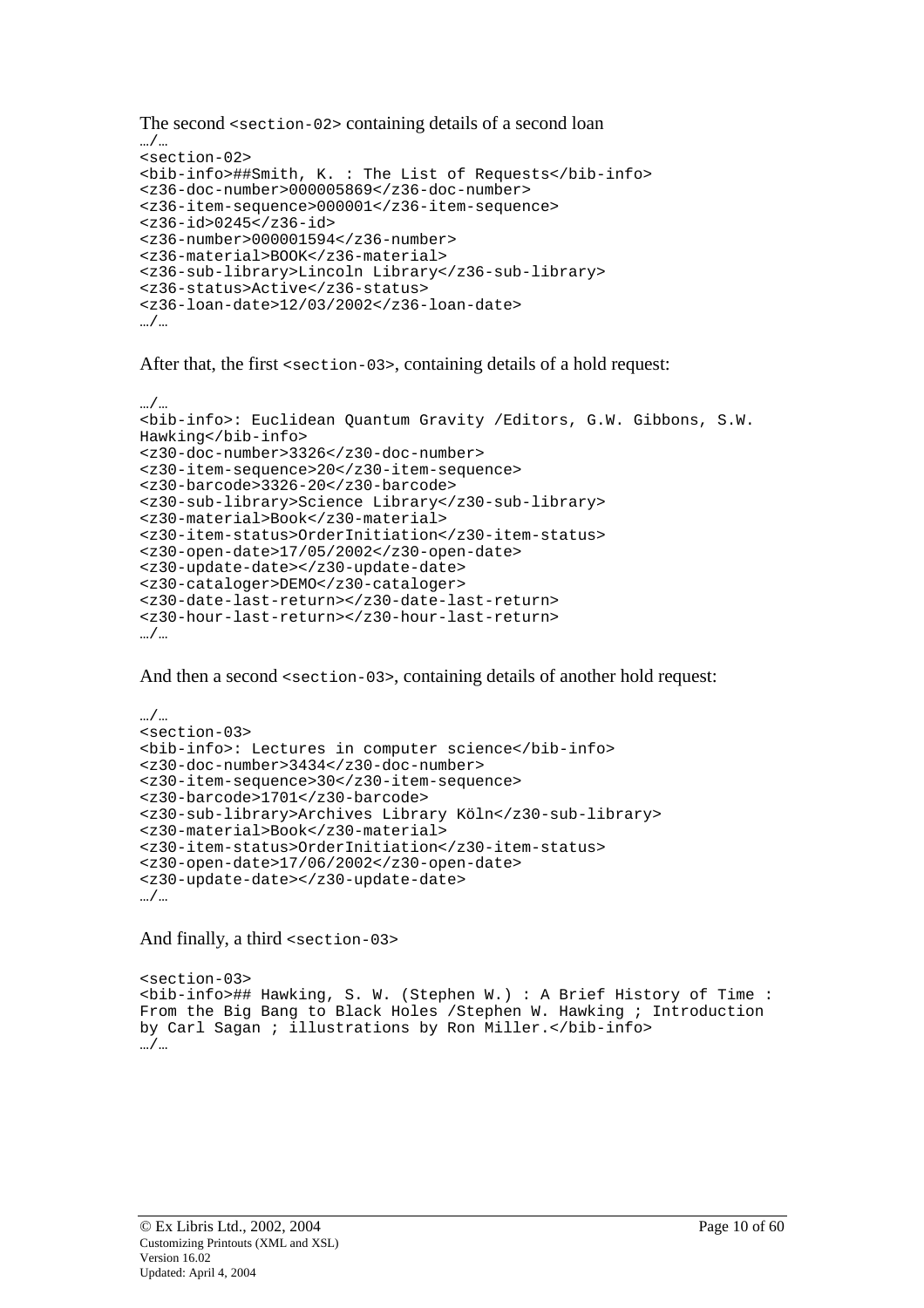23/07/2002 Bor-list-00 **Patron Circulation Summary** Ex Libris University Libraries 222 Aleph Causeway Chicago, IL 60614 thechoice@exlibris-usa.com Tel# 773.404.5527 Dr. Alex Johns 119 Station Road Hayes, Middlesex, UK UB3 4BX Alex.Johns@exlibris.co.uk **Patron ID:** 0245 **Loans Bib Info** Due Date Description Sublibrary Collection **Litem status Call No. 1 Barcode Proxy ID**  Journal of<br>sounds 17/07/2002 2000 1 1 Law Library **One** Day  $\begin{array}{|c|c|c|}\n$ Loan  $\begin{array}{|c|c|c|}\n \end{array}$  \* 7592-30\* The List of Requests/ Smith, K. 12/09/2002 Lincoln |Lincoln<br>|Library ||ILL ILL Home  $\begin{array}{|c|c|c|}\n \hline \text{Loan} & & \end{array}$   $\begin{array}{|c|c|c|c|}\n \hline\n * 5869 - 1 * & \end{array}$ **Holds Bib Info Description Sublibrary Collection**  $\begin{bmatrix} \mathsf{Call\ No.} \\ \mathsf{1} \end{bmatrix}$ **<sup>1</sup>Open Date End Request Date**  Euclidean Quantum Gravity /Editors, G.W. Gibbons, S.W. Hawking. Science |Science ||<br>|Library ||General || ||15/07/2002 ||31/12/2002 Lectures in Computer Science | Archives |Archives<br>|Library Köln General || 17/06/2002 || 17/06/2003 Hawking, S. W. (Stephen W.) : A Brief History of Time: From the Big Bang to Black Holes /Stephen W. Hawking ; Introduction by Carl Sagan ; illustrations by Ron Miller Science<br>Library Depository  $\left\|\begin{array}{cc} \text{QB}981 \\ \text{H}377 \end{array}\right\|$ 02/08/2001 02/08/2002 **<section-01> patron information** 

The resulting HTML file, after XSL processing, looks like this: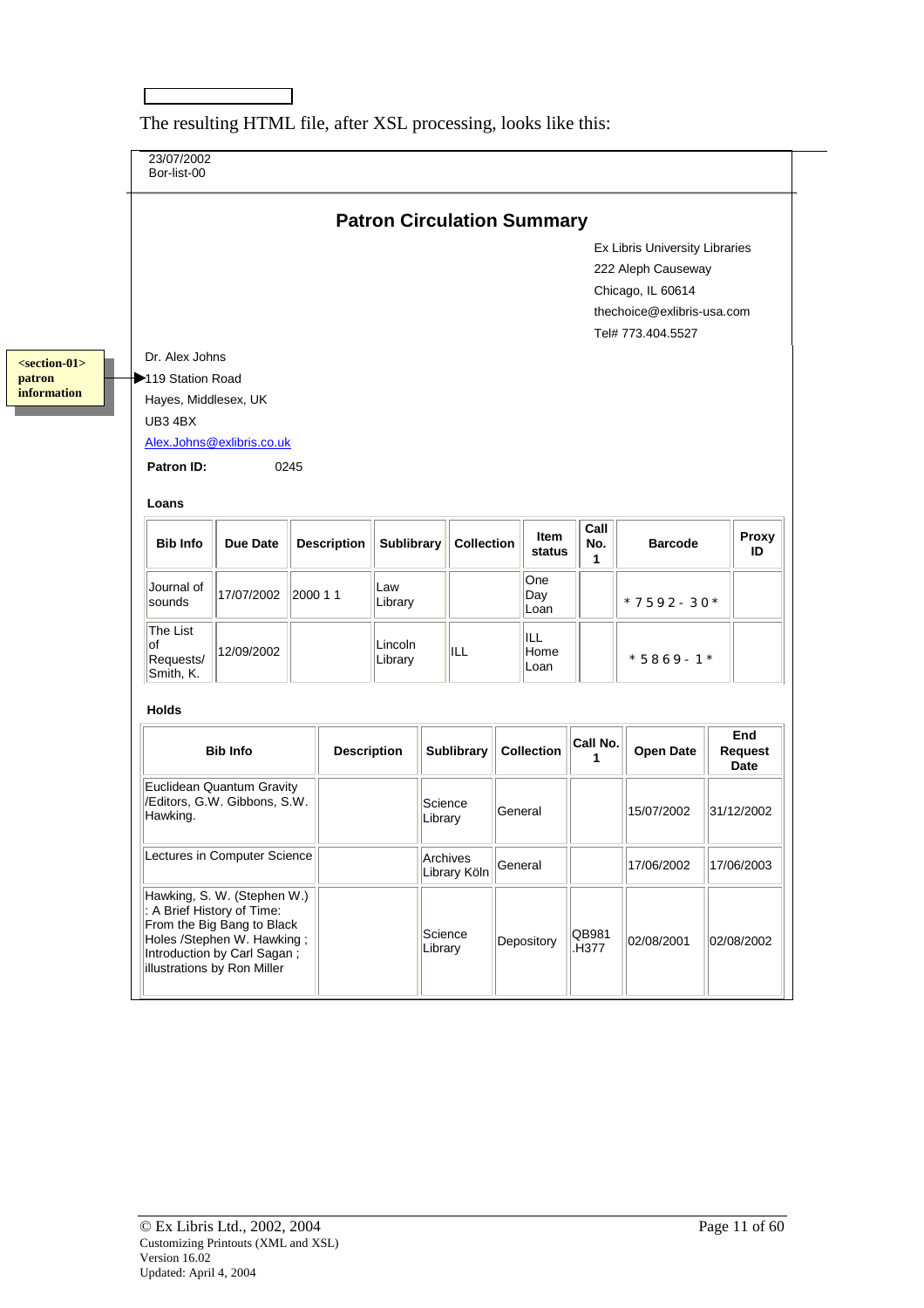# <span id="page-11-0"></span>**2.1 The ALEPH Translation Mechanism**

The ALEPH translation mechanism is responsible for changing the data from database data to meaningful formatted data.



In xxx01/form\_**<lng>** there are two types of files:

- xxxx[-nn].xsl the XSL print templates. these are explained in *Chapter 3, XSL in ALEPH*.
- global.trn and [form name].trn (for example, serials-claimreport.trn). These are ALEPH tables which contain data relating to the ALEPH translation rules. Here is an extract from the global.trn ALEPH table:

|                                                          |         | m                               |
|----------------------------------------------------------|---------|---------------------------------|
|                                                          |         |                                 |
| !taq                                                     | type    | s parameters                    |
|                                                          |         |                                 |
| ! general values                                         |         |                                 |
| . /                                                      |         |                                 |
| z68-material-type                                        |         | pc-tab-exp s acq_order_material |
| z68-method-of-aquisition                                 |         | pc-tab-exp s acq_order_method   |
| $z68 - no$ -units                                        | integer | S                               |
| z68-open-date                                            | date    | S                               |
| z68-order-date                                           | date    | S                               |
| z68-order-delivery-type                                  |         | pc-tab-exp s acq order delivery |
| z68-order-group                                          |         | pc-tab-exp s acq_order_group    |
| z68-order-status                                         |         | pc-tab-exp s acq_order_status   |
| z68-order-status-date                                    | date    | s                               |
| z68-order-type                                           | text    | s m=monograph s=serial          |
| o=standing                                               |         |                                 |
| $\ldots / \ldots$                                        |         |                                 |
|                                                          |         |                                 |
|                                                          |         |                                 |
| Col. 1 : field name - XML tag                            |         |                                 |
|                                                          |         |                                 |
| Col. 2 : data type - ALEPH translation method            |         |                                 |
|                                                          |         |                                 |
|                                                          |         |                                 |
| Col. $3:$ single / multiple – use either s or $\text{M}$ |         |                                 |
|                                                          |         |                                 |
|                                                          |         |                                 |
| Col. 4 : (additional) parameters                         |         |                                 |

M is used in Col. 3 when data is composed of several codes delimited by spaces, and each is less than 100 characters.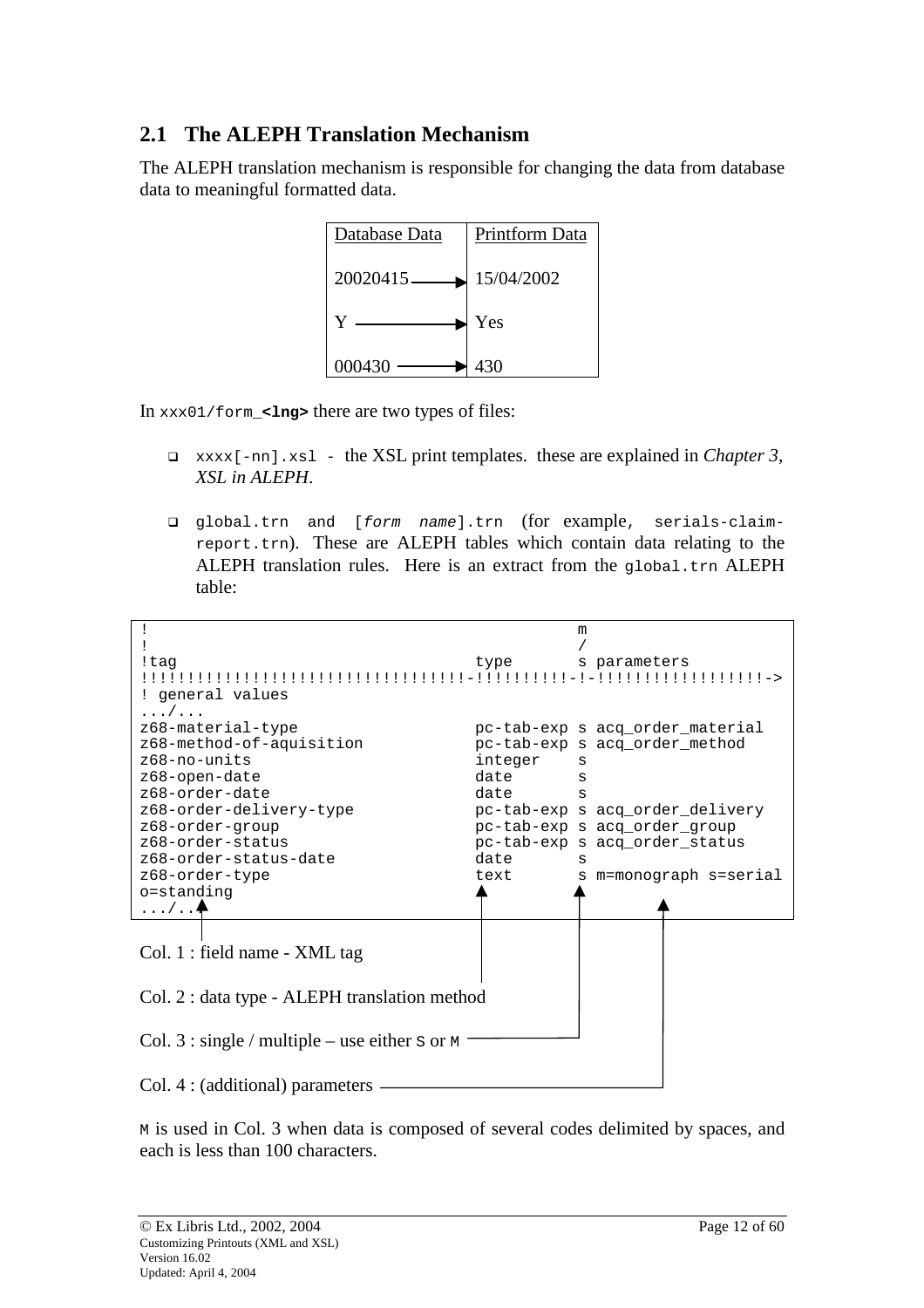Example:

<p-currency-name>**usd gbp jpy**</p-currency-name>

The ALEPH translatation table has:

```
!tag type parameters
!!!!!!!!!!!!!!!!!!!!!!!!!!!!!!!!!!!-!!!!!!!!!!-!-!!!!!!!!!!!!!!!!!!->
p-currency-name currency m
```
And the result is a comma-delimited list of ALEPH translations:

<p-currency-name>**us dollar, british pound, japanese yen**</p-currencyname>

First, the mechanism searches for ALEPH translation rules in the specific <form name>.trn ALEPH table. If a rule is found for the specific field, it is translated using this rule. If not, the mechanism starts to browse the global.trn file. If a rule is found, the data is translated using this rule. If not, then the original data are inserted into the XML file.

The special ALEPH translation keyword NONE indicates no ALEPH translation whatsoever.

The sequence of the translation file depends on the information contained in the standard header of any XML template. For example:

```
<form-name>acq-s-order-slip</form-name>
<form-language>GER</form-language>
<form-format>01</form-format>
```
The form number ( $\epsilon$ form-format>) can be any 2-digit number. If the  $xxxxx-nn xs1$ is not found, the mechanism searches for  $xxxxxx.xs1$ .

The language  $(\text{form-language})$  can be any defined language. If the directory is not found, the default is form\_eng.

The ALEPH xxx.trn file is searched in the following order:

/usm01/form\_ger/acq-s-order-slip-01.trn (format of the form) /usm01/form\_ger/acq-s-order-slip.trn (name of the master version of the form) /usm01/form\_ger/global.trn (file containing global trn definitions)

If the translation file is not found, the system will search again based on \$control lng.

ALEPH translation rules can contain more than one instruction. For example, you can choose to translate a decimal number in two steps:

- 1. Delete leading zeros
- 2. Delete the + sign for positive numbers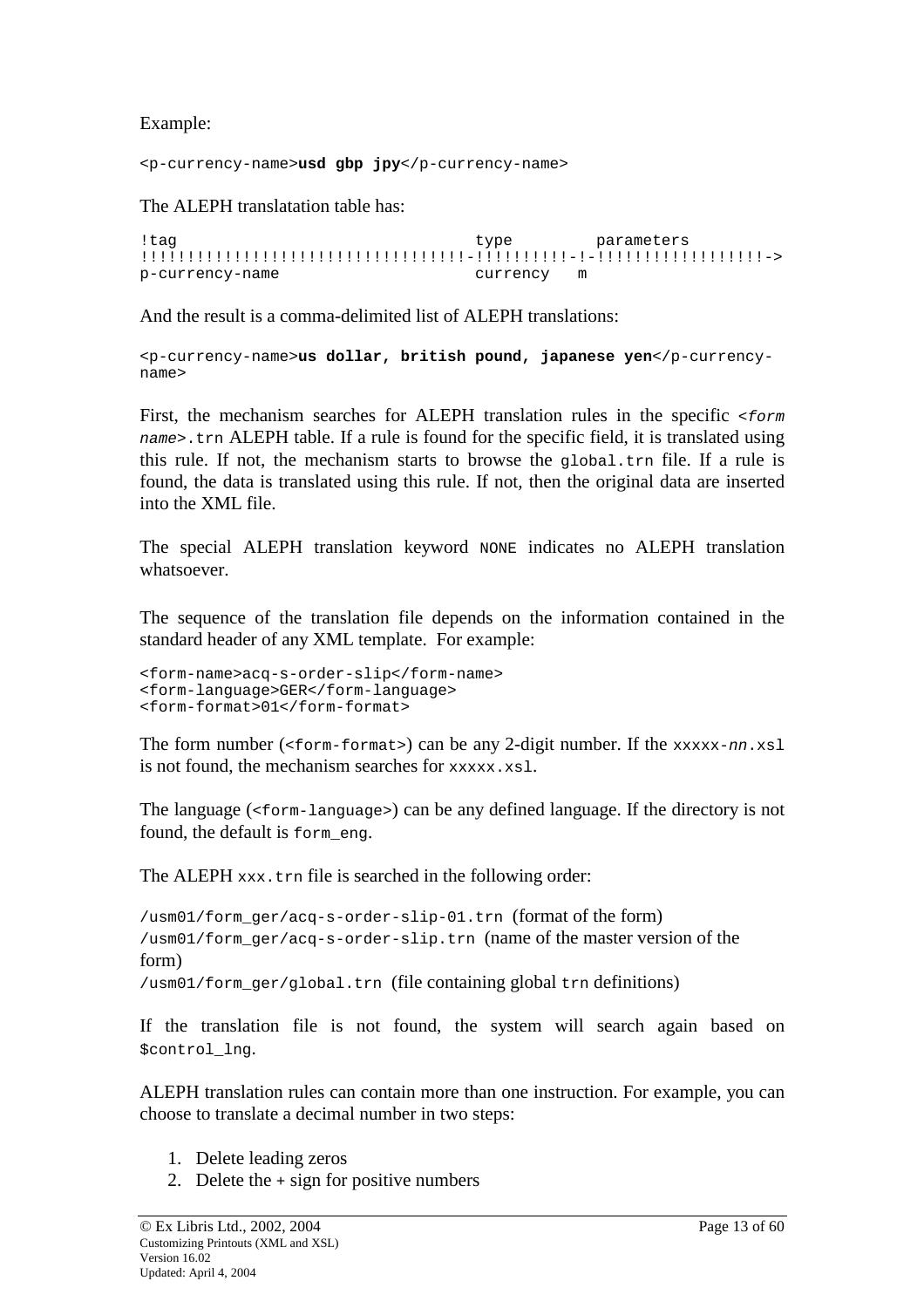| <b>XML before ALEPH Translation</b>                                                                | <b>XML after ALEPH Translation</b>                                  |
|----------------------------------------------------------------------------------------------------|---------------------------------------------------------------------|
| xml version="1.0"?                                                                                 | xml version="1.0"?                                                  |
| <printout><br/><form-name>acq-m-order-info</form-name></printout>                                  | <printout><br/><form-name>acq-m-order-info</form-name></printout>   |
| <form-language>eng</form-language>                                                                 | <form-language>eng</form-language>                                  |
| <form-format>00</form-format>                                                                      | <form-format>00</form-format>                                       |
| <section-01></section-01>                                                                          | <section-01></section-01>                                           |
| <form-date>20020219</form-date>                                                                    | <form-date>19/02/2002</form-date>                                   |
| <z68-doc-number>000000230number&gt;</z68-doc-number>                                               | <z68-doc-number>230</z68-doc-number>                                |
| <z68-sequence>00007</z68-sequence>                                                                 | <z68-sequence>7</z68-sequence>                                      |
| <z68-order-type>m</z68-order-type>                                                                 | <z68-order-type>monographtype&gt;</z68-order-type>                  |
| <z68-open-date>20011021</z68-open-date>                                                            | <z68-open-date>21/10/2001</z68-open-date>                           |
| <z68-order-status>sv</z68-order-status>                                                            | date>                                                               |
| <z68-arrival-status>cstatus&gt;</z68-arrival-status>                                               | <z68-order-status>sent to vendororder-status&gt;</z68-order-status> |
| <z68-sub-library>urlec<td><z68-arrival-status>complete</z68-arrival-status></td></z68-sub-library> | <z68-arrival-status>complete</z68-arrival-status>                   |
| library>                                                                                           | arrival-status>                                                     |
|                                                                                                    | <z68-sub-library>uelec reading</z68-sub-library>                    |
|                                                                                                    | $\texttt{room}$ < 268 - \text{sub} <                                |

### **What Can be Translated?**

The values listed here refer to the ALEPH translation codes in col. 2 (data type). add-sign - adds a minus (-) or a plus (+) depending on the credit/debit value (c, d).

cash-statu/cash-desc - returns the relevant text for cash status and description (for example, paid, not paid) using the cash\_status\_heading parameter in error\_**<lng>.**

collection – returns the full name of the item collection, using  $\text{tab40.}<\text{Ing}>$ . credit-txt/debit-txt – replaces signs with text. Adds text specified in the parameter for sums proceeded by + or -.

currency  $-$  returns the currency text as defined in the  $Z83$  currency table.

 $\alpha$  date – retrieves a date string and separates the year, month, day with  $\alpha$ . No parameter required.

decimal - formats decimal numbers by deleting leading zeros before the decimal number, and deleting zeros after the decimal point.

del-sign - removes + or - from prefix.

 $integer$  – formats non-decimal numbers by suppressing leading zeros.

ITEM-STA – returns the item status using tab15.**<lng>.**

LOAN-STA – returns the loan status including due date, transit, lost, recall, and so on.  $\text{LOCATION/LOCATION } B - \text{formats call numbers.}$ 

NONE – returns the original value, no parameter required.

OBJ-CODE - returns the Budget object code text as defined.

in pc\_tab\_exp\_field.**<lng>** or other values as needed.

pc-tab-exp – translates a code value to text, using pc\_tab\_expand\_field.<Ing> SIGN1 – provides accounting notation for signed numbers:

*- number* is translated to *(number)*. For example, *-2013* becomes *(2013).*

*+ number* is translated to *number*. For example, *+2013* becomes *2013.*

SIGN2 - provides accounting notation for signed numbers:

*- number* is kept as *–number.* For example, *-2013* stays as *–2013.*

*+ number* is translated to *number.* For example, *+2013* becomes *2013.*

 $SUB-LIB$  – returns the sublibrary name as defined in  $tab\_sub\_library. Ing$ .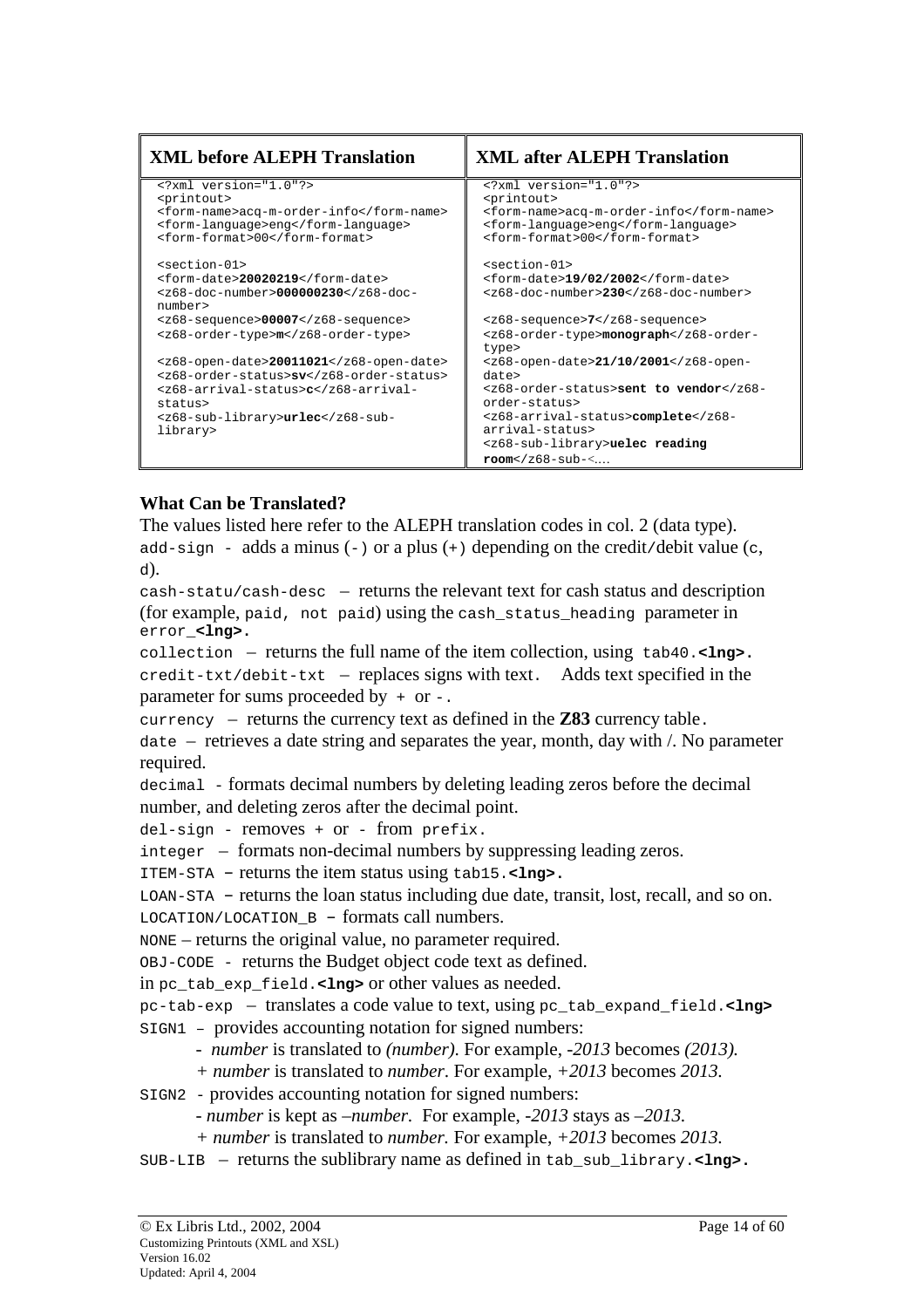<span id="page-14-0"></span> $TEXT$  – Free text translation. Replaces the code with the next word coming immediately after the = sign, and puts in the param-column the codes and the values combined with the = sign. If you want to put more than one code, separate them with one or more blanks (for example, A=abc B=def). You can put up to 100 codes in the parameters column. Each parameter can be a maximum of 100 characters long. If the replaced text is more than one word, combine the words with the \_ sign (for example, hello\_world).

TIME – separates hours, minutes, seconds with  $/$ . No parameter required. Z30-MATER – returns the item material type, using tab25.**<lng>**.

### **The translate\_on / translate\_off Mechanism**

To use the translate on / translate of f mechanism, from the command prompt, enter as appropriate:

>>translate\_on

- The translate of f command switches the translation mechanism off.
- □ The translate on command switches the translation mechanism on.

The translate\_on / translate\_off mechanism is useful when analyzing problems or checking real data. When using the translate\_on / translate\_off mechanism, you must restart the servers/batch queue.

### **2.1.1 Translating Due Dates**

In XML-XSL printouts and in GUI HTML information (based on templates defined in ./usm50/pc\_display\_eng), z36-due-date can be translated into the "effective due date" by defining the following setting in a .trn file (./usm01/form\_eng/global.trn or a specific translation file):

```
! M
! /
!Tag Type S Parameters
!!!!!!!!!!!!!!!-!!!!!!!!!!-!-!!!!!!!!!!!!!!!!!!!!!!!!!!!!!!!!!!!
z36-due-date DUE-DATE S z36-recall-date z36-recall-due-date
```
The translation process uses the get effective due date routine: the  $t$ ab100 variable RECALL-METHOD and the Z36 fields Z36-DUE-DATE, Z36-RECALL-DATE and Z36-RECALL-DUE-DATE are all taken into account in order to generate the effective due date.

### **2.1.2 Summary of XML in ALEPH**

- $\Box$  Each section with the same name contains the same type of data (that is, the same tags).
- $\Box$  The values (tag contents) differ according to the item.
- Most XML files contain one to three different sections (that is, section-01 to section-03).
- $\Box$  The highest possible section number available is 07.
- $\Box$  A data translating mechanism handles format and display related issues.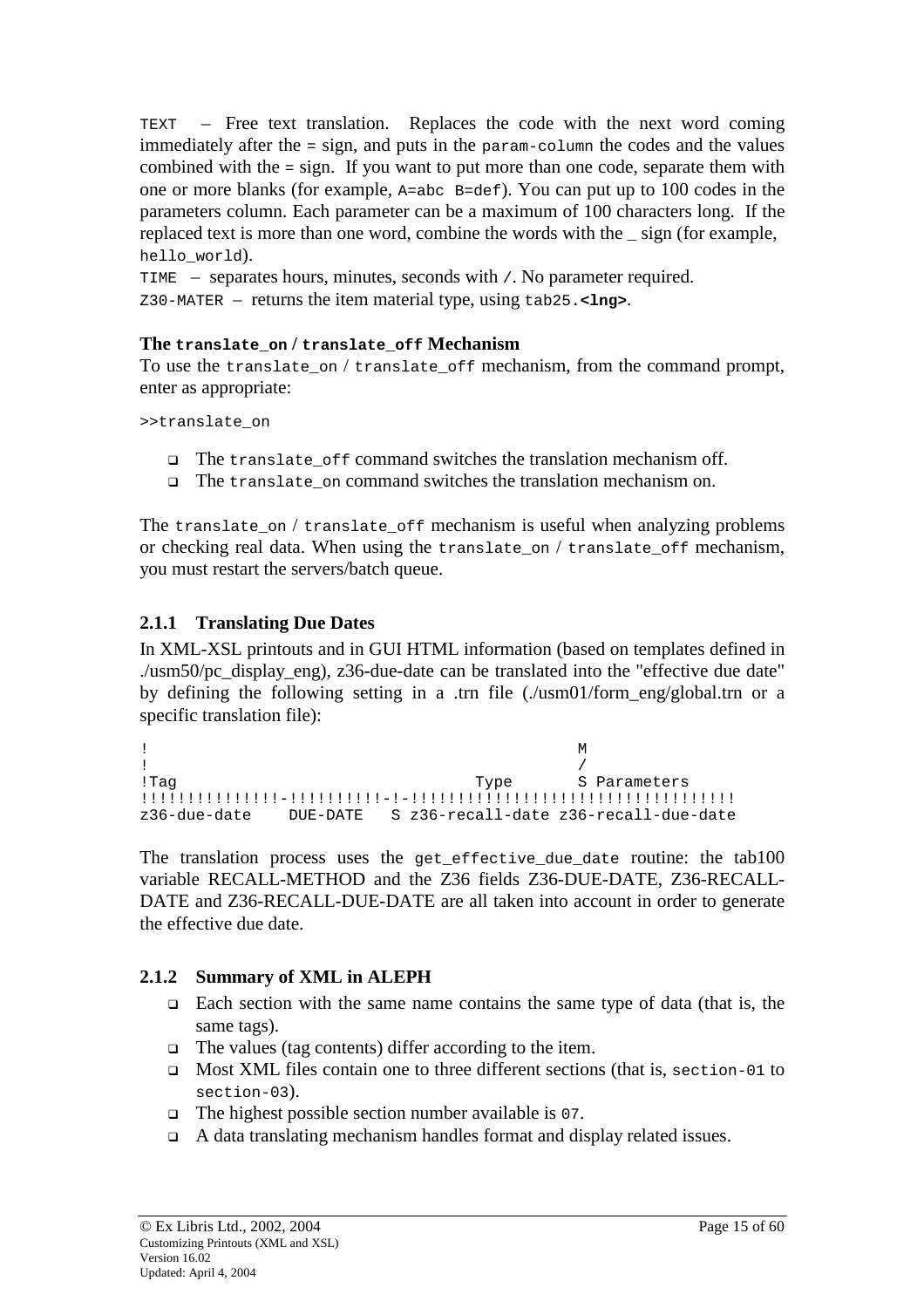# <span id="page-15-0"></span>**3 XSL in ALEPH**

An XSL file in ALEPH consists of a set of templates. Each template matches a set of elements in the source XML file and then extracts the contents of the matched elements to a resulting HTML file. The resulting HTML file forms the basis for the printout.

# **3.1 Structure of a Template - acq-s-order-slip.xsl**

**acq-s-order-slip.xsl** is a basic version of an XSL template suited for a serial order slip letter. In this chapter, we will examine it in detail. First, let us take a look at a printout:

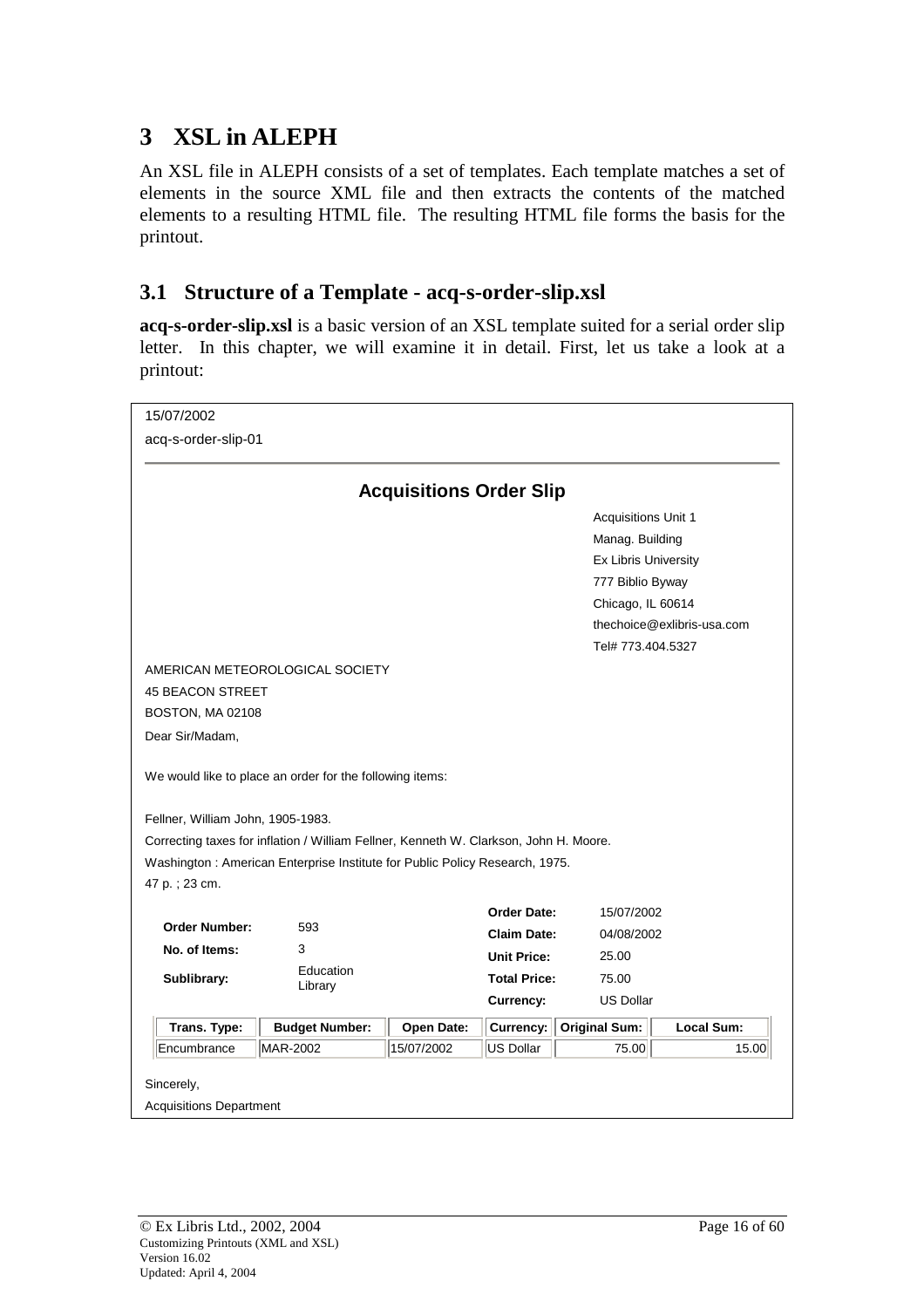#### Its underlying XSL looks like this:

```
<xsl:stylesheet
                 xmlns:xsl="http://www.w3.org/1999/XSL/Transform" version="1.0">
              <xsl:include href="funcs.xsl"/>
              <xsl:template match="/">
                     <xsl:call-template name="header"/>
                  <!--section-01 (SPLIT)-->
                  <xsl:for-each select="//section-01">
                     <xsl:call-template name="section-01"/>
                  </xsl:for-each>
                  \leq 1 - \text{section} - 02 (GRID) - \rightarrow<xsl:for-each select="//section-02">
                     <xsl:if test="position() = 1">
                        <xsl:call-template name="section-02">
                            <xsl:with-param name="header" select="'header'"/>
                        </xsl:call-template>
                     \langle xsl:if>
                     <xsl:call-template name="section-02"/>
                  </xsl:for-each>
                  <!--section-03 (FREE)-->
                  <xsl:for-each select="//section-03">
                     <xsl:call-template name="section-03"/>
                  </xsl:for-each>
                  <xsl:call-template name="signature"/>
              </xsl:template>
                  \leftarrow!-- START DATA -->
              <xsl:template name="header">
                  <xsl:call-template name="header-gen">
                     <xsl:with-param name="title" select="'Acquisitions Order
              Slip'"/>
                  </xsl:call-template>
              </xsl:template>
              <!--SECTION-01 (SPLIT)-->
              <xsl:template name="section-01">
                  <xsl:call-template name="sublib-address"/>
                  <xsl:call-template name="vendor-address"/>
                  <xsl:call-template name="generic-line">
                    <xsl:with-param name="line" select="'salutation_string##We
              would like to place an order for the following items:'"/>
                  </xsl:call-template>
                  <xsl:call-template name="salutation-end"/>
                  <xsl:call-template name="bib-info-hdr"/>
                  <xsl:call-template name="table-split-open"/>
                  <xsl:call-template name="display-gen-split">
                     <xsl:with-param name="label" select="'Order Number:'"/>
                     <xsl:with-param name="value" select="./z68-order-number"/>
                  </xsl:call-template>
                  <xsl:call-template name="display-gen-split">
                     <xsl:with-param name="label" select="'Vendor Ref. No:'"/>
                                                      select="./z68-vendor-reference-
              no"/>
                  </xsl:call-template>
                  <xsl:call-template name="display-gen-split">
                     <xsl:with-param name="label" select="'No. of Items:'"/>
                     <xsl:with-param name="value" select="./z68-no-units"/>
                  </xsl:call-template>
Master sections 
(explained later 
in this chapter) 
Data sections 
(explained later 
in this chapter)
```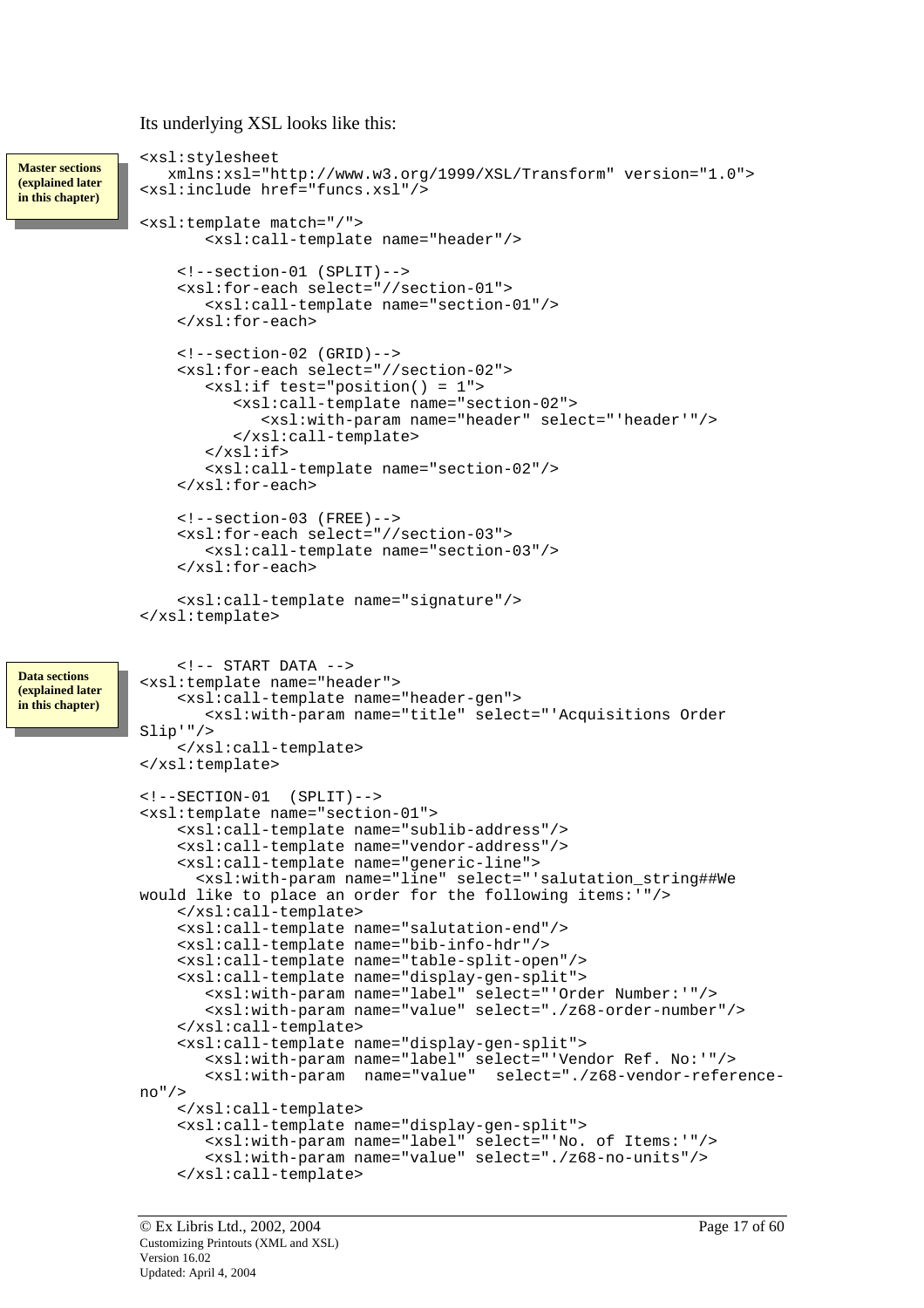```
<xsl:call-template name="display-gen-split">
       <xsl:with-param name="label" select="'Quantity Note:'"/>
       <xsl:with-param name="value" select="./z68-quantity-text"/>
    </xsl:call-template>
    <xsl:call-template name="display-gen-split">
       <xsl:with-param name="label" select="'Subs. start date:'"/>
       <xsl:with-param name="value" select="./z68-subscription-date-
from"/>
    </xsl:call-template>
    <xsl:call-template name="display-gen-split">
       <xsl:with-param name="label" select="'Subs. end date:'"/>
       <xsl:with-param name="value" select="./z68-subscription-date-
to"/>
    </xsl:call-template>
    <xsl:call-template name="display-gen-split">
       <xsl:with-param name="label" select="'Note:'"/>
       <xsl:with-param name="value" select="./z68-vendor-note"/>
    </xsl:call-template>
    <xsl:call-template name="display-gen-split">
       <xsl:with-param name="label" select="'Sublibrary:'"/>
       <xsl:with-param name="value" select="./z68-sub-library"/>
    </xsl:call-template>
    <xsl:call-template name="table-split-right"/>
    <xsl:call-template name="display-gen-split">
       <xsl:with-param name="label" select="'Order Date:'"/>
       <xsl:with-param name="value" select="./z68-order-date"/>
    </xsl:call-template>
    <xsl:call-template name="display-gen-split">
       <xsl:with-param name="label" select="'Claim Date:'"/>
       <xsl:with-param name="value" select="./z68-eda"/>
    </xsl:call-template>
    <xsl:call-template name="display-gen-split">
       <xsl:with-param name="label" select="'Rush:'"/>
       <xsl:with-param name="value" select="./z68-rush"/>
    </xsl:call-template>
    <xsl:call-template name="display-gen-split">
       <xsl:with-param name="label" select="'Unit Price:'"/>
       <xsl:with-param name="value" select="./z68-unit-price"/>
    </xsl:call-template>
    <xsl:call-template name="display-gen-split">
       <xsl:with-param name="label" select="'Total Price:'"/>
       <xsl:with-param name="value" select="./z68-total-price"/>
    </xsl:call-template>
    <xsl:call-template name="display-gen-split">
       <xsl:with-param name="label" select="'Currency:'"/>
       <xsl:with-param name="value" select="./z68-e-currency"/>
    </xsl:call-template>
    <xsl:call-template name="table-split-close"/>
    <xsl:call-template name="table-open"/>
    <xsl:call-template name="display-gen">
       <xsl:with-param name="label" select="'Send Directly to:'"/>
       <xsl:with-param name="value" select="''"/>
       <xsl:with-param name="display" select="'always'"/>
    </xsl:call-template>
    <xsl:call-template name="table-close"/>
    <xsl:call-template name="patron-address"/>
</xsl:template>
    \langle :--SECTION-02 (GRID)-->
<xsl:template name="section-02">
  <xsl:param name="header"/>
  <xsl:if test="$header!=''">
   <xsl:call-template name="start-grid"/>
  \langle xsl:if\rangle<tr>
```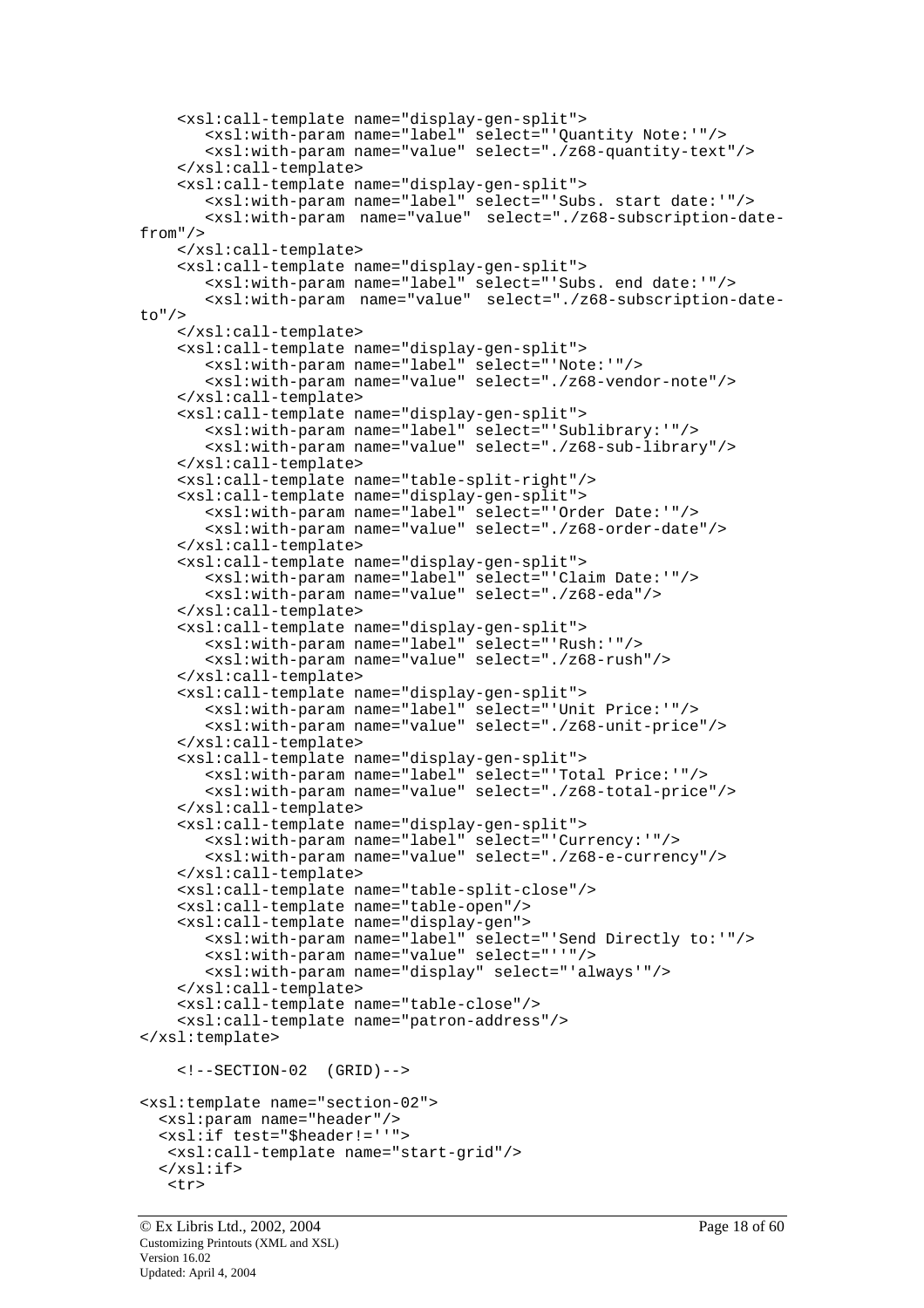```
<xsl:call-template name="display-grid-gen">
          <xsl:with-param name="label" select="'Trans. Type:'"/>
          <xsl:with-param name="value" select="./z601-type"/>
          <xsl:with-param name="header" select="$header"/>
       </xsl:call-template>
       <xsl:call-template name="display-grid-gen">
          <xsl:with-param name="label" select="'Budget Number:'"/>
          <xsl:with-param name="value" select="./z601-budget-
number"/>
          <xsl:with-param name="header" select="$header"/>
       </xsl:call-template>
       <xsl:call-template name="display-grid-gen">
          <xsl:with-param name="label" select="'Open Date:'"/>
          <xsl:with-param name="value" select="./z601-open-date"/>
          <xsl:with-param name="header" select="$header"/>
       </xsl:call-template>
       <xsl:call-template name="display-grid-gen">
          <xsl:with-param name="label" select="'Currency:'"/>
          <xsl:with-param name="value" select="./z601-currency"/>
          <xsl:with-param name="header" select="$header"/>
       </xsl:call-template>
       <xsl:call-template name="display-grid-gen">
          <xsl:with-param name="label" select="'Original Sum:'"/>
          <xsl:with-param name="value" select="./z601-original-sum"/>
          <xsl:with-param name="type" select="'right'"/>
          <xsl:with-param name="header" select="$header"/>
       </xsl:call-template>
       <xsl:call-template name="display-grid-gen">
          <xsl:with-param name="label" select="'Local Sum:'"/>
          <xsl:with-param name="value" select="./z601-local-sum"/>
          <xsl:with-param name="type" select="'right'"/>
          <xsl:with-param name="header" select="$header"/>
       </xsl:call-template>
   \langle/tr>
</xsl:template>
\langle !--SECTION-03 (FREE)-->
<xsl:template name="section-03">
</xsl:template>
   <xsl:template name="signature">
       <xsl:call-template name="generic-line">
          <xsl:with-param name="line" select="'####Sincerely,
##Acquisitions Department
'"/>
       </xsl:call-template>
   </xsl:template>
</xsl:stylesheet>
```
Although the code takes up several pages, it is simply a long set of logical rules, translated from top to bottom.

Most ALEPH XSL files have the same structure as  $acq-s-order-slip(x,s)$ :

- □ Master sections
- □ Data sections

**Master sections** – contain the functions ensuring that every data section is displayed. **Data sections** – contain the functions that display the data of the current visited section.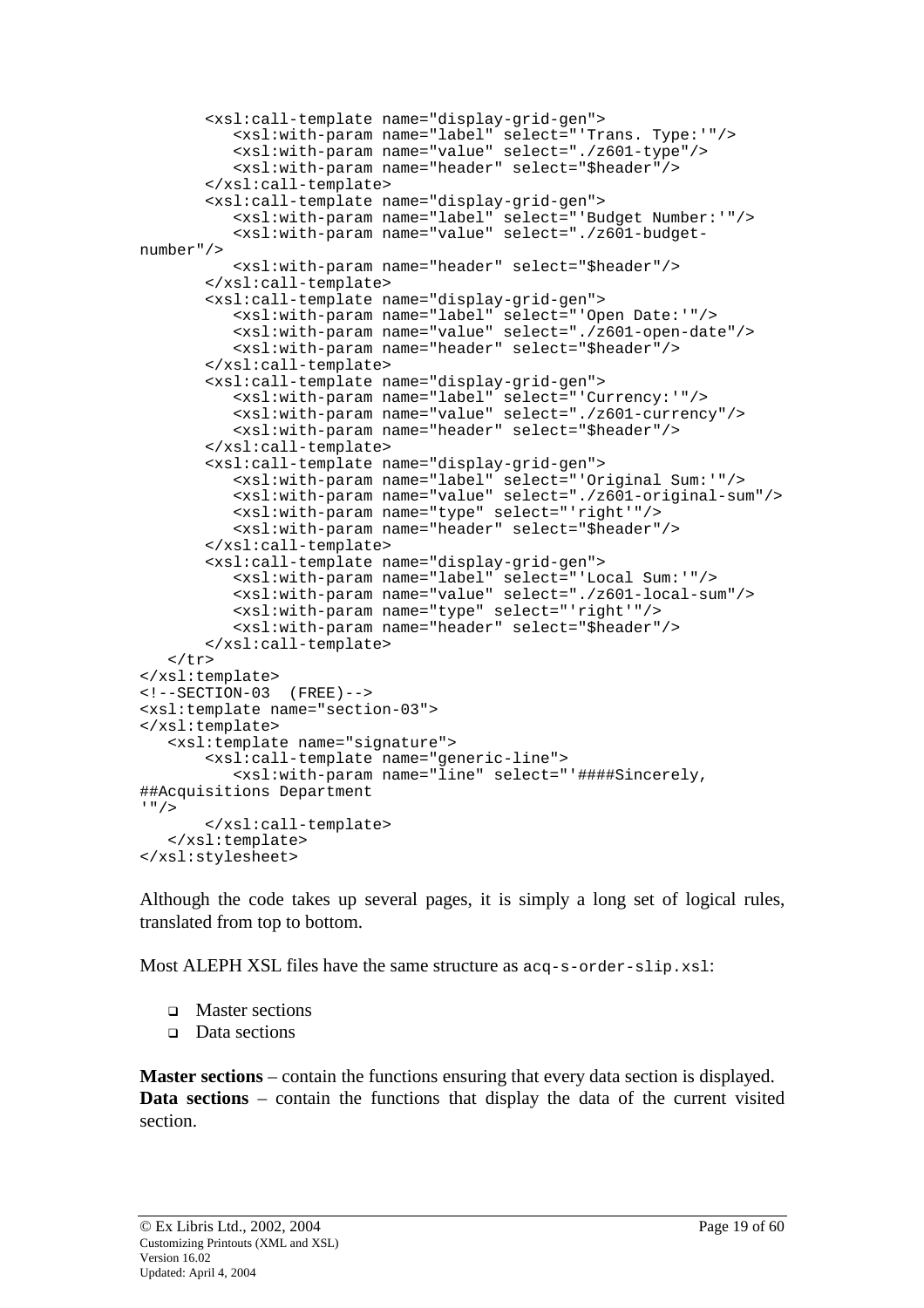# <span id="page-19-0"></span>**3.2 Master Sections**

In the Master section of acq-s-order-slip.xsl, the code consists of three basic elements:

- Calling header function (template)
- Calling section-0*n* functions
- Calling signature function

```
<xsl:stylesheet
               xmlns:xsl="http://www.w3.org/1999/XSL/Transform" version="1.0">
              <xsl:include href="funcs.xsl"/>
              <xsl:template match="/">
                      <xsl:call-template name="header"/>
                 \blacktriangleright <!--section-01 (SPLIT)-->
                   <xsl:for-each select="//section-01">
                      <xsl:call-template name="section-01"/>
                   </xsl:for-each>
                  <!--section-02 (GRID)-->
                   <xsl:for-each select="//section-02">
                      <xsl:if test="position() = 1">
                         <xsl:call-template name="section-02">
                            <xsl:with-param name="header" select="'header'"/>
                         </xsl:call-template>
                      \langle xsl:if>
                     <xsl:call-template name="section-02"/>
                  <!--section-03 (FREE)-->
                  <xsl:for-each select="//section-03">
                      <xsl:call-template name="section-03"/>
                  </xsl:for-each>
                <xsl:call-template name="signature"/>
              </xsl:template>
Calling header 
function 
(template) 
Calling 
Section 0n
functions 
Calling 
signature
```
The different elements that make up the master sections are explained in the following sections.

#### **3.2.1 Calling Header Function (Template)**

**function** 

The lines which make up the Calling Header Function always appear at the top of the XSL stylesheet. Although this example is taken from  $a_{q-s-order-slip}$ , xsl, they are in general use in ALEPH XSL files.

```
<xsl:stylesheet
  xmlns:xsl="http://www.w3.org/1999/XSL/Transform" version="1.0">
```
These lines define XSL version 1.0 as the language on which this file is based.

<xsl:include href="funcs.xsl"/>

This include line is the first command of all ALEPH XSLs, and ensures that all functions contained in the global funcs.xsl file (which contains all general functions) can be used in this file.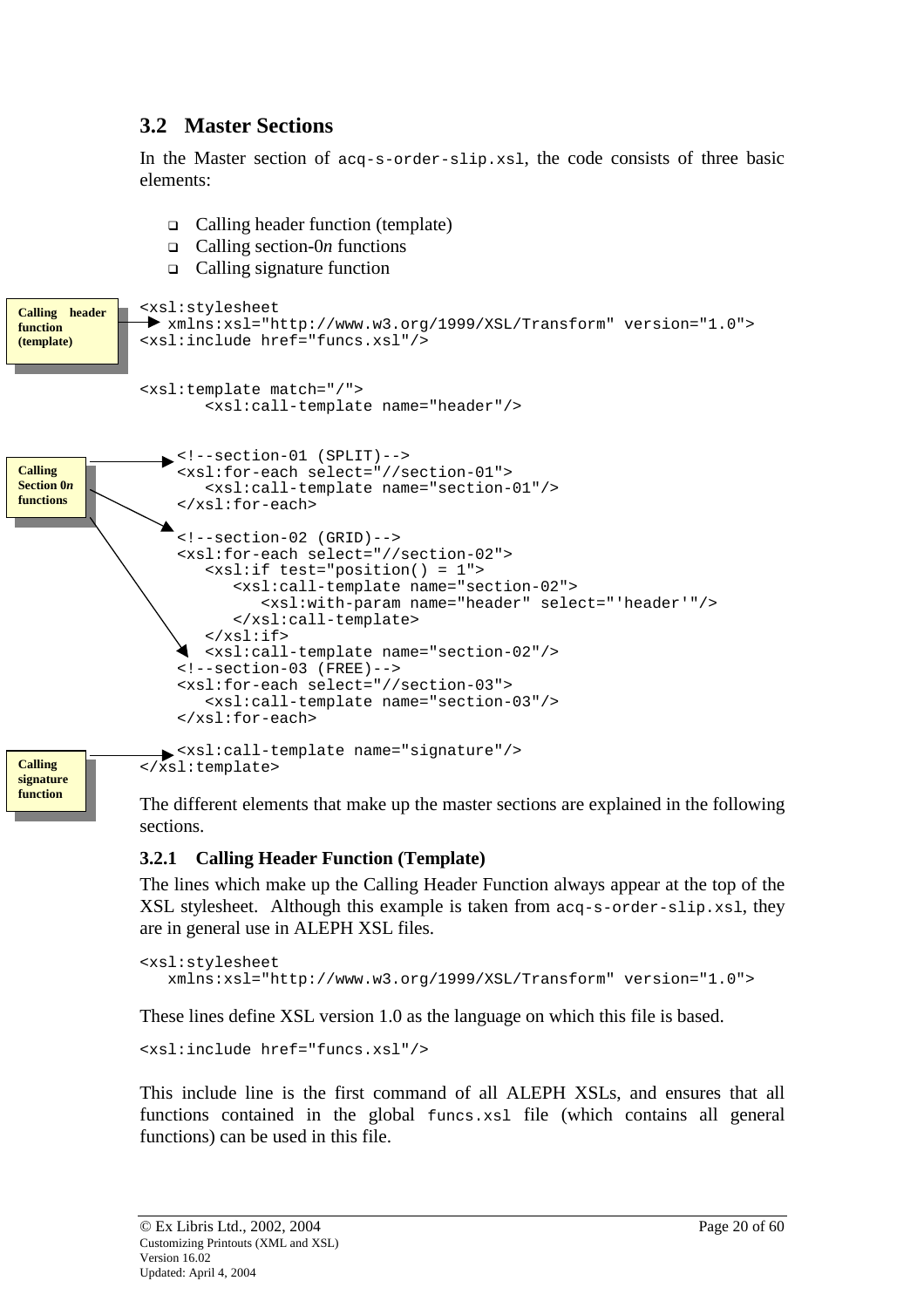```
<xsl:template match="/">
  <xsl:call-template name="header"/>
```
These two lines point to the header template, located further down at the beginning of the data sections.

## **3.2.2 Calling Section-0***n* **Functions**

The lines which make up the Calling section-0*n* functions always appear underneath the Calling header function. The structure of these lines varies from file to file. These lines ensure that the data sections, consisting of section-**<nn>** templates, are displayed.

A section-**<nn>** template is a repeatable part of each XML; however, a section-01 usually appears just once. There are three basic formats or layouts in which a given section-**<nn>** can be displayed: **Free; Grid; Split.** Data sections can be in one of three types of layout:

**Split** - the **Split** layout presents data in two columns (in the acq-s-order-slip.xsl template, section-01 is a **Split** layout):

|                      |                      | <b>Order Date:</b>  | 15/07/2002       |
|----------------------|----------------------|---------------------|------------------|
| <b>Order Number:</b> | 593                  | <b>Claim Date:</b>  | 04/08/2002       |
| No. of Items:        | 3                    | <b>Unit Price:</b>  | 25.00            |
| Sublibrary:          | Education<br>Library | <b>Total Price:</b> | 75.00            |
|                      |                      | Currency:           | <b>US Dollar</b> |

**Grid** - the **Grid** layout shows data in row-and-column format with grid lines separating rows and columns (in the acq-s-order-slip.xsl template, section-02 is a **Grid** layout).

|                        | │ Trans. Type: │ Budget Number: │ Open Date: │ Currency: │ Original Sum: │ |                           |       | <b>Local Sum:</b> |
|------------------------|----------------------------------------------------------------------------|---------------------------|-------|-------------------|
| Encumbrance   MAR-2002 |                                                                            | $  15/07/2002  US$ Dollar | 75.00 | 15.00             |

**Free** - the **Free** layout presents each data field on a separate line, going down the page (in the acq-s-order-slip.xsl template, section-03, the signature section, is a **Free** layout).

Sincerely, Acquisitions Department

The following example is also taken from acq-s-order-slip.xsl:

```
<!--section-01 (split)-->
<xsl:for-each select="//section-01">
   <xsl:call-template name="section-01"/>
</xsl:for-each>
```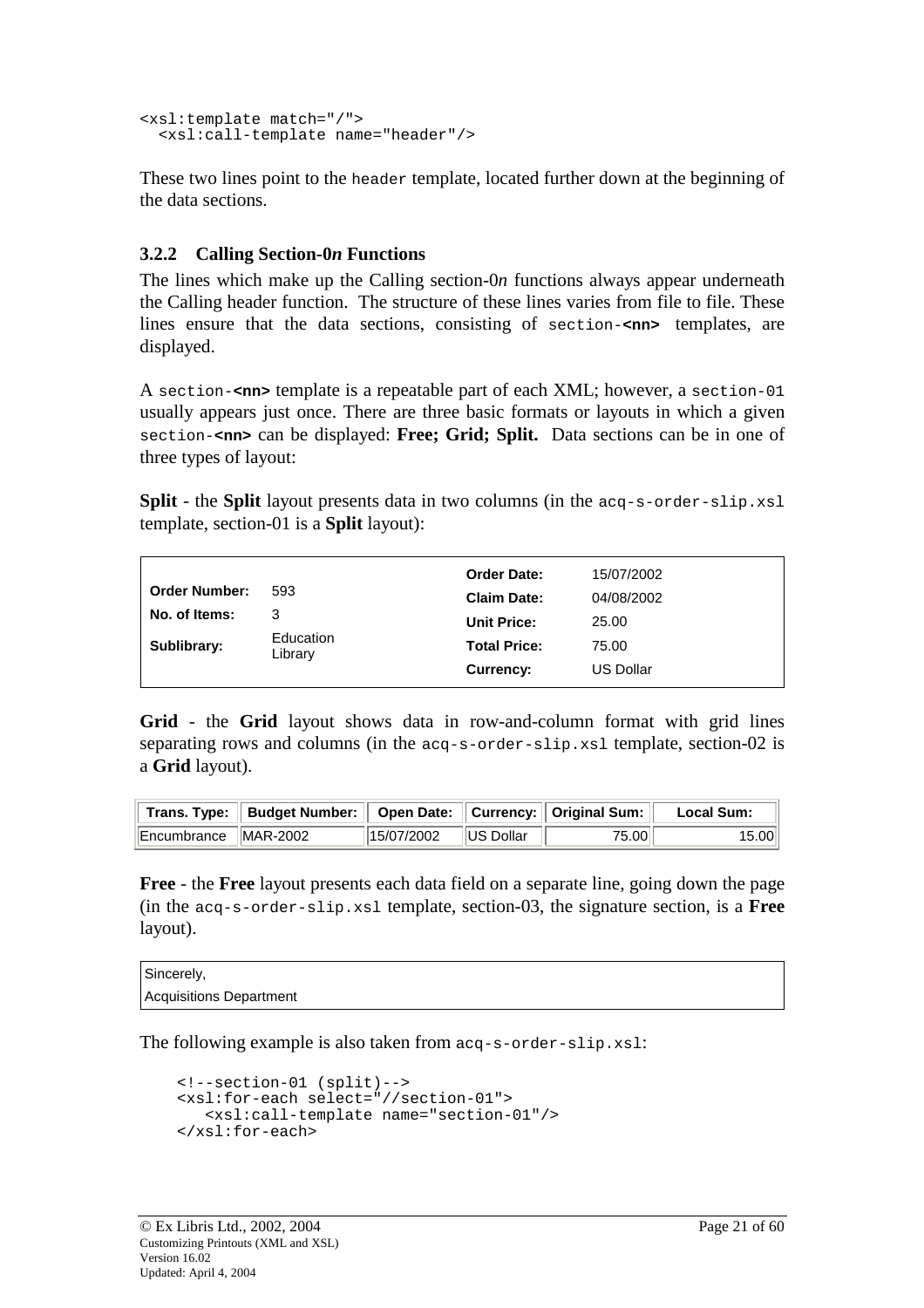<span id="page-21-0"></span>In this loop we call a template, section-01, which is located under the header template in the data sections. In this case, section-01 is a **Split** section.

```
<!--section-02 (grid)-->
<xsl:for-each select="//section-02">
   <xsl:if test="position() = 1">
      <xsl:call-template name="section-02">
         <xsl:with-param name="header" select="'header'"/>
      </xsl:call-template>
   \langle xsl:if>
   <xsl:call-template name="section-02"/>
```
In this loop, a section-02 template, is called. In this case, section-02 is a **Grid** section.

```
<!--section-03 (free)-->
<xsl:for-each select="//section-03">
   <xsl:call-template name="section-03"/>
</xsl:for-each>
```
In this loop, a section-03 template, is called. In this case, section-03 is a **Free** section.

### **3.2.3 Calling Signature Function**

The lines which make up the Calling signature function always appear after the Calling section-*<*0*n>* functions.

<xsl:call-template name="signature"/>

These lines ensure that the signature section, consisting of a signature template, appears at the end of the printout.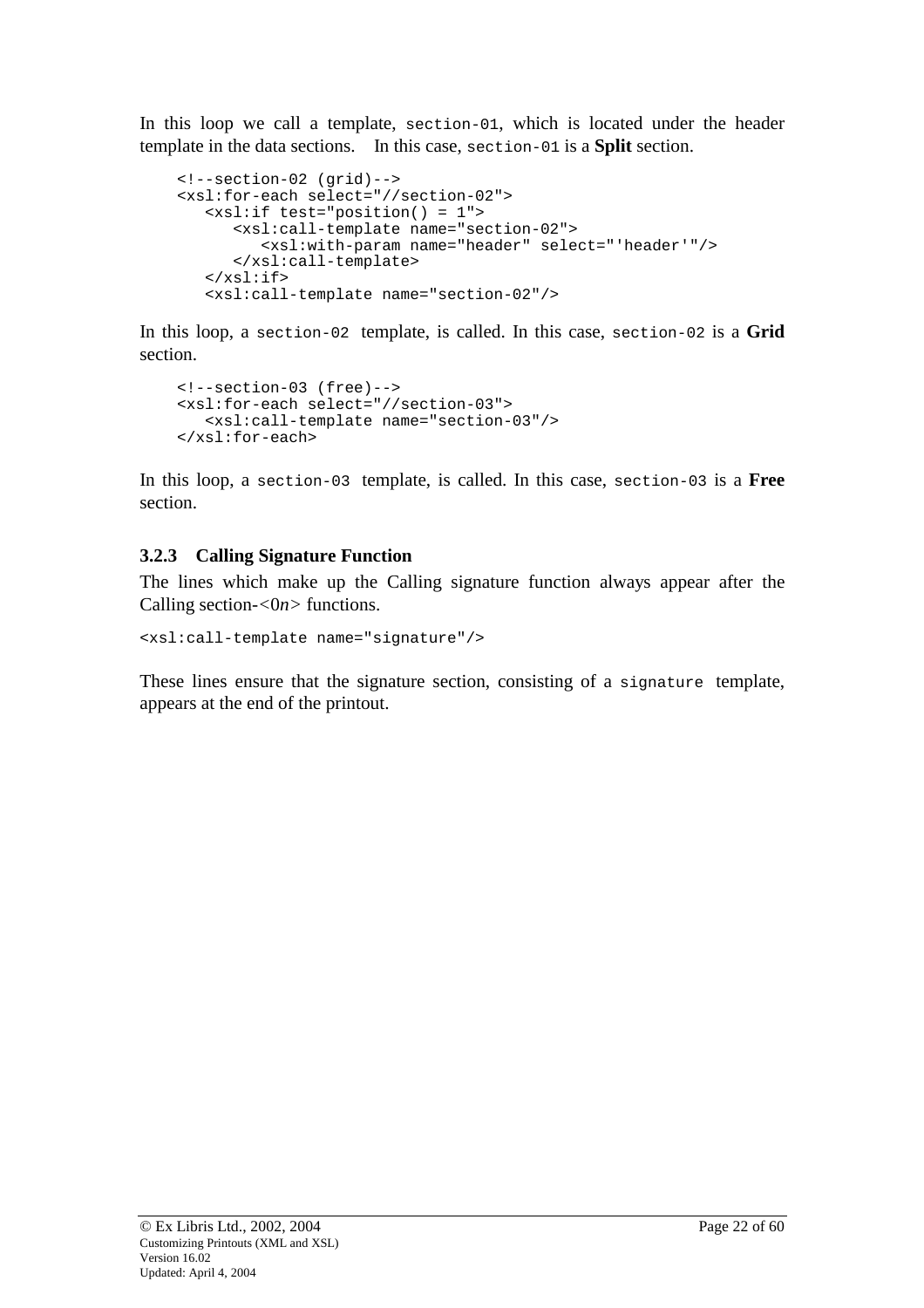#### <span id="page-22-0"></span>**3.2.4 Functions in the Master Section**

There are 2 XSL elements used in the header section of the XSL, for-each and section-0n:

```
<xsl:for-each select="//section-0n"> :
```
for-each instructs the XSL processor to look for every occurrence of the tag "section-0n" and to do something with its contents. Each section is visited in the order of its appearance in the XML file.

<xsl:call-template name="section-0n"/> :

When a "section-0n" parameter is encountered, a function called "section-0n" is called. The context of this function is the current "section-0n". These functions form the core of the rest of the XSL file. These functions are examined later on in this document.

Note that grid-open and table-close are functions that are not found in the XSL template. They are utility functions used by most templates and defined in one of several common files used by all templates.

# **3.3 Data Sections**

The data part of the XSL includes all the section-0n functions that refer to actual fields (tags) of the XML file to be displayed.

Most ALEPH XSL templates have a similar structure, namely:

- $\Box$  For the opening part of the XML, display the form data in the header
- For every section-01, display all relevant current section-01 data
- For every section-02, display all relevant current section-02 data

And so on until the highest section-0n of the XML file is reached.

Some basic blocks that appear in many templates, such as sublibrary address, patron address and so on, do not appear with explicit tag names – instead, they specify functions to handle them.

For explanations of XSL functions used in ALEPH XSL templates and not explained here, refer to section *6.2 ALEPH XSL Functions.* 

The following paragraphs describe in detail the data sections of the acq-s-orderslip.xsl template.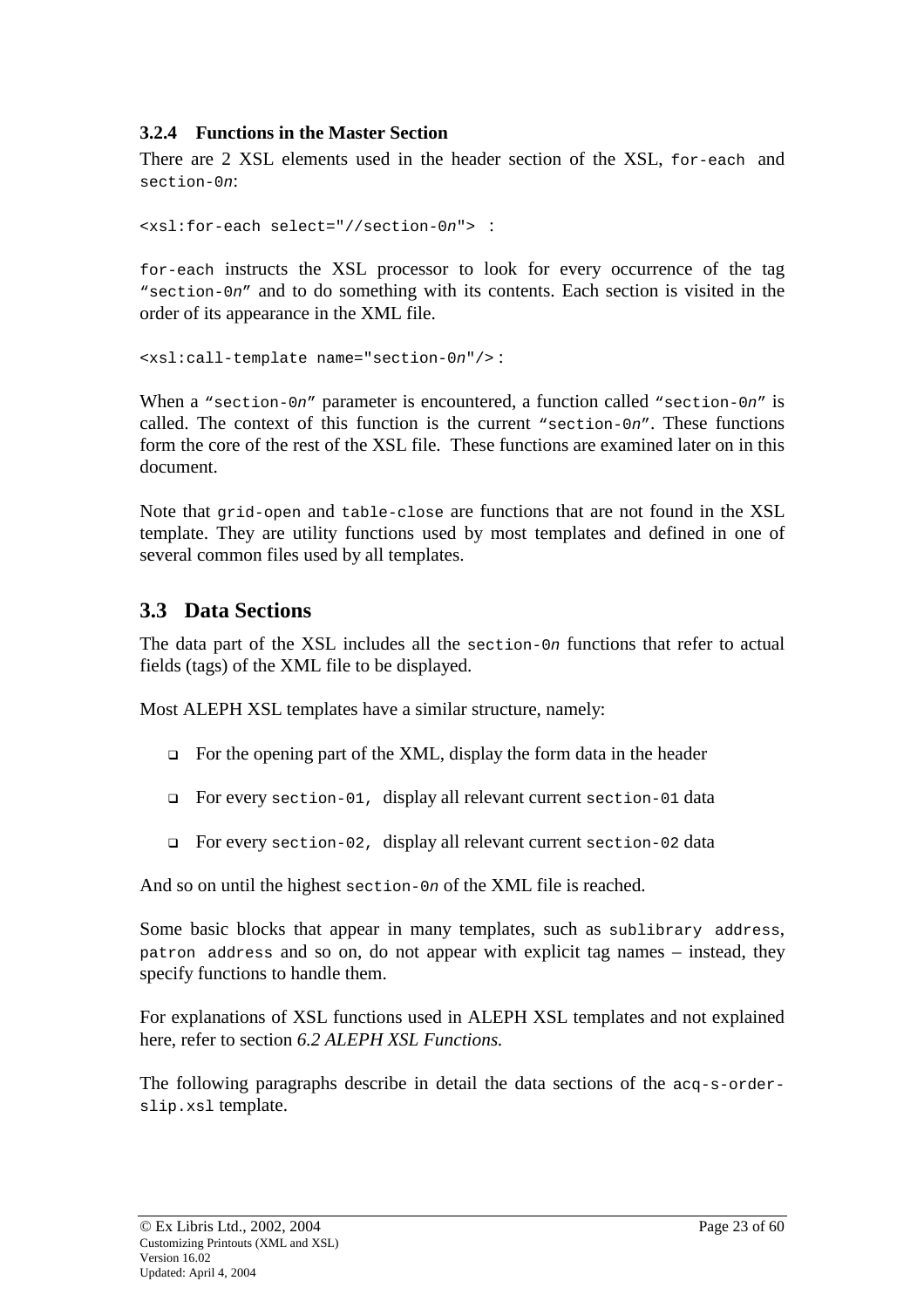#### <span id="page-23-0"></span>**3.3.1 Header Section**

These lines define how the header of the printout will look

```
<!-- start data -->
<xsl:template name="header">
    <xsl:call-template name="header-gen">
       <xsl:with-param name="title" select="'Acquisitions Order
Slip'"/>
    </xsl:call-template>
</xsl:template>
```
15/07/2002

acq-s-order-slip-01

### **Acquisitions Order Slip**

header-gen is a function which is taken from the global funcs.xsl template. It takes the general form data from the opening part of the XML file. As you can see, it displays the date, the XML form name and form number, a horizontal line and shows the title in centred alignment.

#### **3.3.2 Section-01 Data Section**

This is how the section-01 displays the sublibrary's address and the vendor's address:

```
<!--section-01 (Split)-->
<xsl:template name="section-01">
   <xsl:call-template name="sublib-address"/>
   <xsl:call-template name="vendor-address"/>
   <xsl:call-template name="generic-line">
   </xsl:call-template>
```
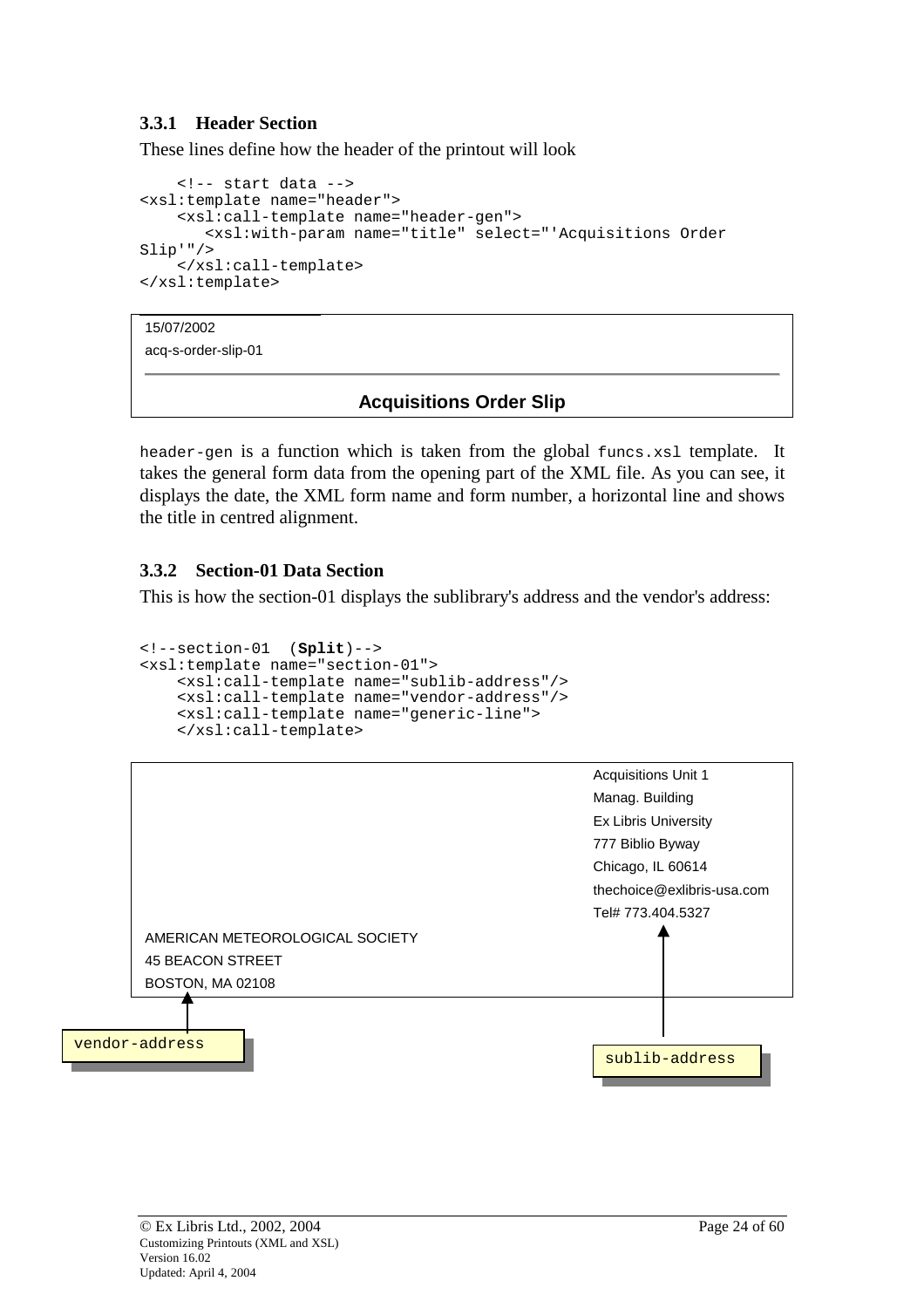Next, the salutation, called by generic-line. Note the use of ## for a double line break:



The bibligraphic information concerning the item ordered appears:

| <xsl:call-template name="bib-info-hdr"></xsl:call-template>                           |              |  |  |
|---------------------------------------------------------------------------------------|--------------|--|--|
|                                                                                       | bib-info-hdr |  |  |
| Fellner, William John, 1905-1983.                                                     |              |  |  |
| Correcting taxes for inflation / William Fellner, Kenneth W. Clarkson, John H. Moore. |              |  |  |
| Washington: American Enterprise Institute for Public Policy Research, 1975.           |              |  |  |
| 47 p. ; 23 cm.                                                                        |              |  |  |

And now the specifics of the order (note that only these lines in the section-01 are actually in **Split** format):

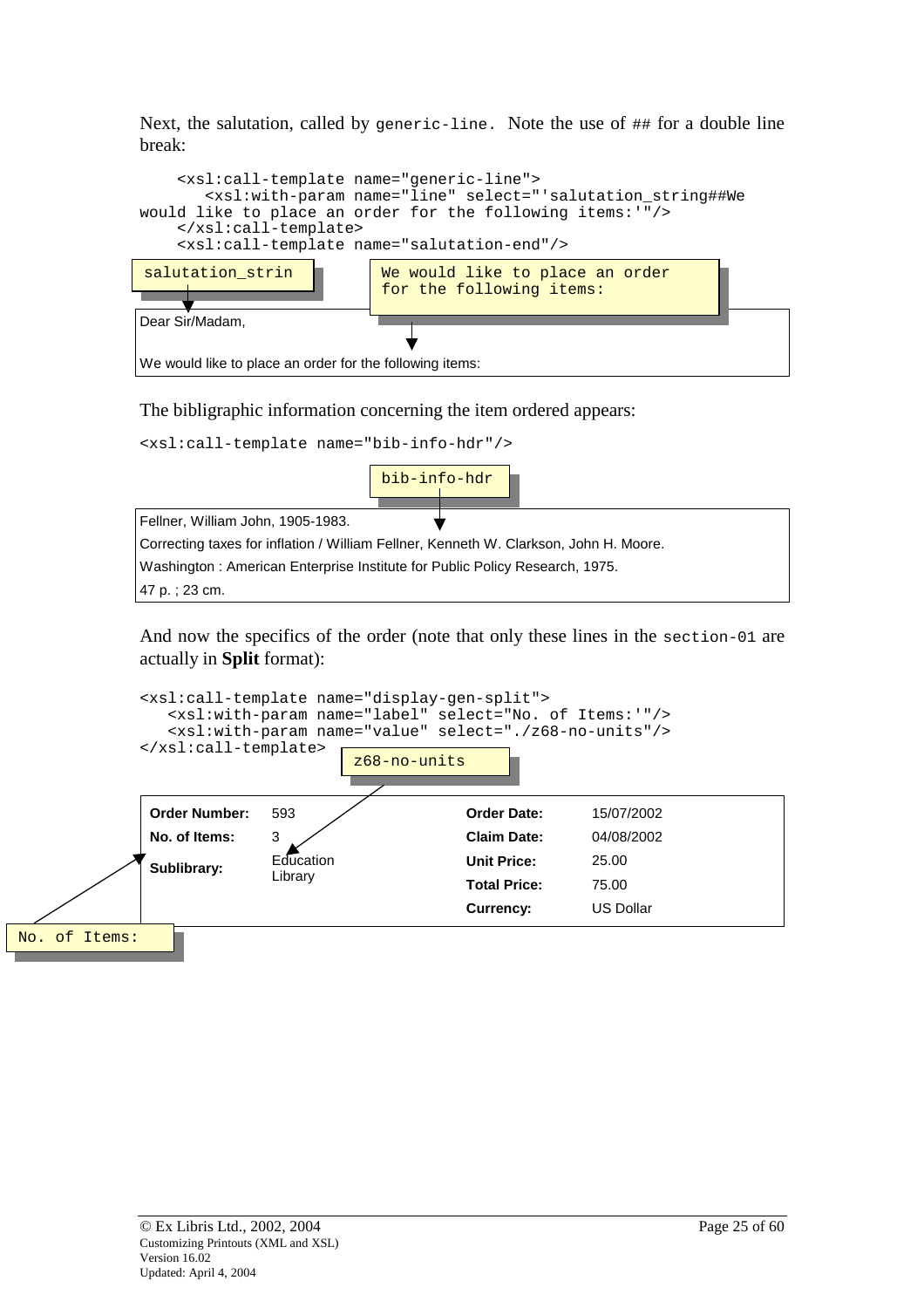### <span id="page-25-0"></span>**3.3.3 Section-02 (Grid) Data Section**

Moving further down, here is a view of part of the section-02 **Grid**:

| <b>Budget Number:</b> | Open Date:                         | <b>Currency:</b> | <b>Original Sum:</b>                                                                        | Local Sum:                                                                                                                                                                                                      |
|-----------------------|------------------------------------|------------------|---------------------------------------------------------------------------------------------|-----------------------------------------------------------------------------------------------------------------------------------------------------------------------------------------------------------------|
| MAR-2002              | 15/07/2002                         | IUS Dollar       | 75.00                                                                                       | 15.00                                                                                                                                                                                                           |
|                       |                                    |                  |                                                                                             |                                                                                                                                                                                                                 |
|                       | $\langle xsl:call-template\rangle$ |                  | <xsl:call-template name="display-grid-gen"><br/>Open Date<br/>open-date</xsl:call-template> | <xsl:with-param name="label" select="'Open Date'"></xsl:with-param><br><xsl:with-param name="value" select="./open-date"></xsl:with-param><br><xsl:with-param name="header" select="\$header"></xsl:with-param> |

#### **3.3.4 Signature Section (Section-03 (Free))**

Finally, the signature lines. In acq-s-order-slip.xsl, these lines are in **Free** format:

```
<xsl:template name="signature">
       <xsl:call-template name="generic-line">
          <xsl:with-param name="line"
    select="'####Sincerely,##Acquisitions Department'"/>
       </xsl:call-template>
    </xsl:template>
Sincerely
```


# **3.4 Key ALEPH XSL Concepts**

#### **3.4.1 Recurrent Blocks**

The recurrent blocks are:

```
sublib-address
patron-address
vendor-address
transfer-address
bib-info-hdr
```
The following is an example of a block of data that appears in many templates, always with the same tag name and always displayed in the same way:

```
<xsl:call-template name="sublib-address"/>
```
The "sublib-address" function retrieves the relevant tags and adds the necessary HTML tags for the correct display.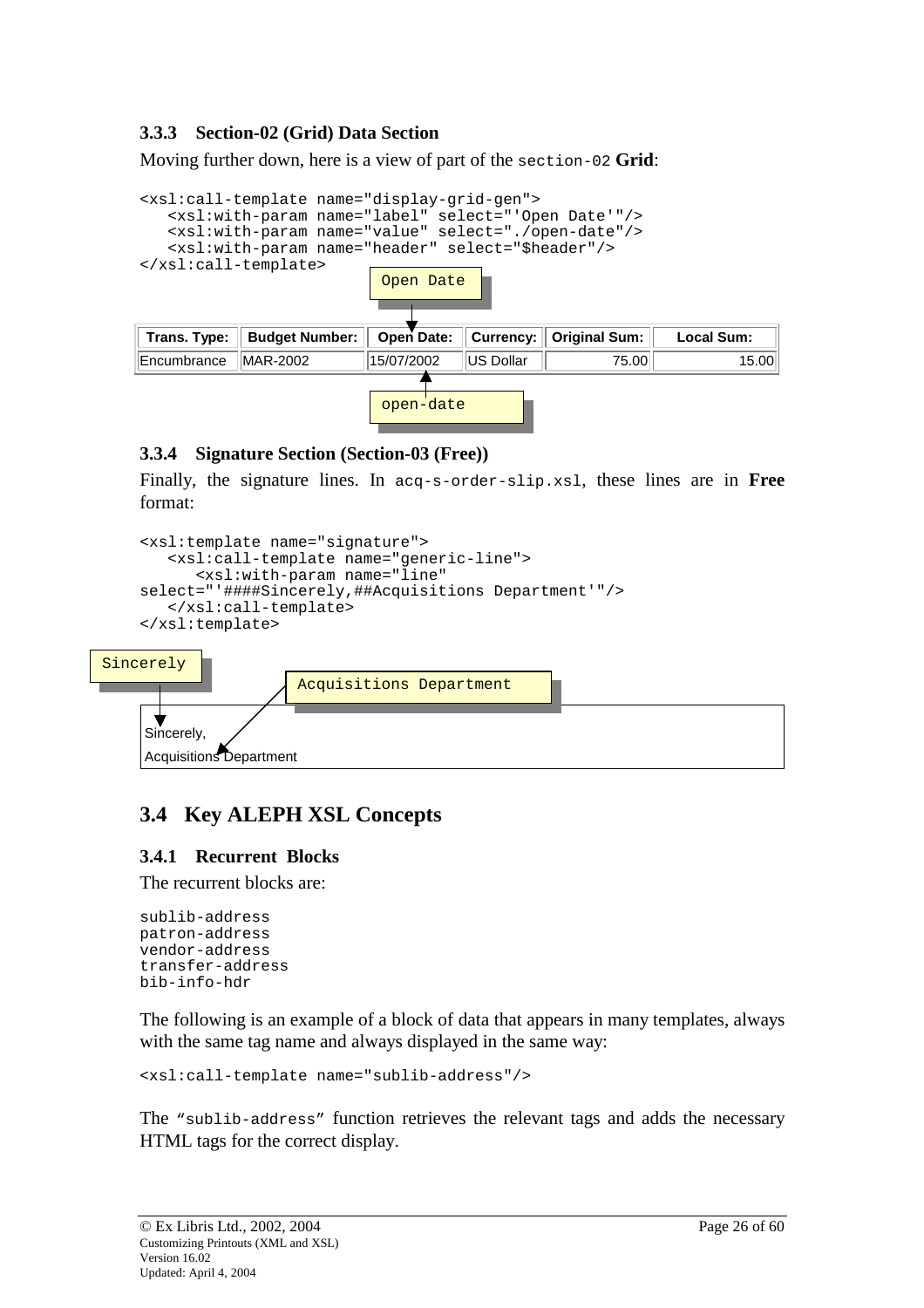#### <span id="page-26-0"></span>**3.4.2 Blocks With Parameters**

There are others kinds of recurrent blocks: those that need parameters. These are:

header-gen salutation

The recurrent block, header-gen, (which is explained in *3.3.1 Header Section*) requires a printout's title as a parameter (for example, <xsl:with-param name="title" select="'Acquisitions Order Slip'"/>, but salutation is more complicated, as it can span many lines and may contain tag data (see following section).

### **3.4.3 Salutation**

```
salutation can span several lines. 
<xsl:call-template name="generic-line">
       <xsl:with-param name="line"
select='concat("salutation string##We are sorry to inform you that
the following photocopy, which you requested on ", //z38-open-date
,", cannot be filled at this time. Please inform us by return mail if
you would like us to supply you with the item when available, or
whether you would prefer to cancel the request.")'/>
       <xsl:with-param name="val1" select="//z38-open-date"/>
    </xsl:call-template>
```
The actual output is:

```
Dear Sir/Madam,
```
We are sorry to inform you that the following photocopy, which you requested on 01/01/2002, cannot be filled at this time. Please inform us by return mail if you would like us to supply you with the item when available, or whether you would prefer to cancel the request.

The generic-line function is responsible for displaying a line of text in a hardcoded style and width. "Dear Sir/Madam" replaces salutation\_string. The ## is the prompt for a new line. The text is concatenated with  $z38$ -open-date, which is 01/01/2002 in this case.

After all salutation lines have been executed, salutation-close must be called.

### **3.4.4 Regular Data**

Regular data that is to be displayed as label is displayed using another "common" function – "display-gen", as in:

```
<xsl:call-template name="display-gen">
  <xsl:with-param name="label" select="'Note:'"/>
   <xsl:with-param name="value" select="./z38-note-1"/>
</xsl:call-template>
```
There are several parameters display-gen can get. For details see section *6.2 XSL Functions*.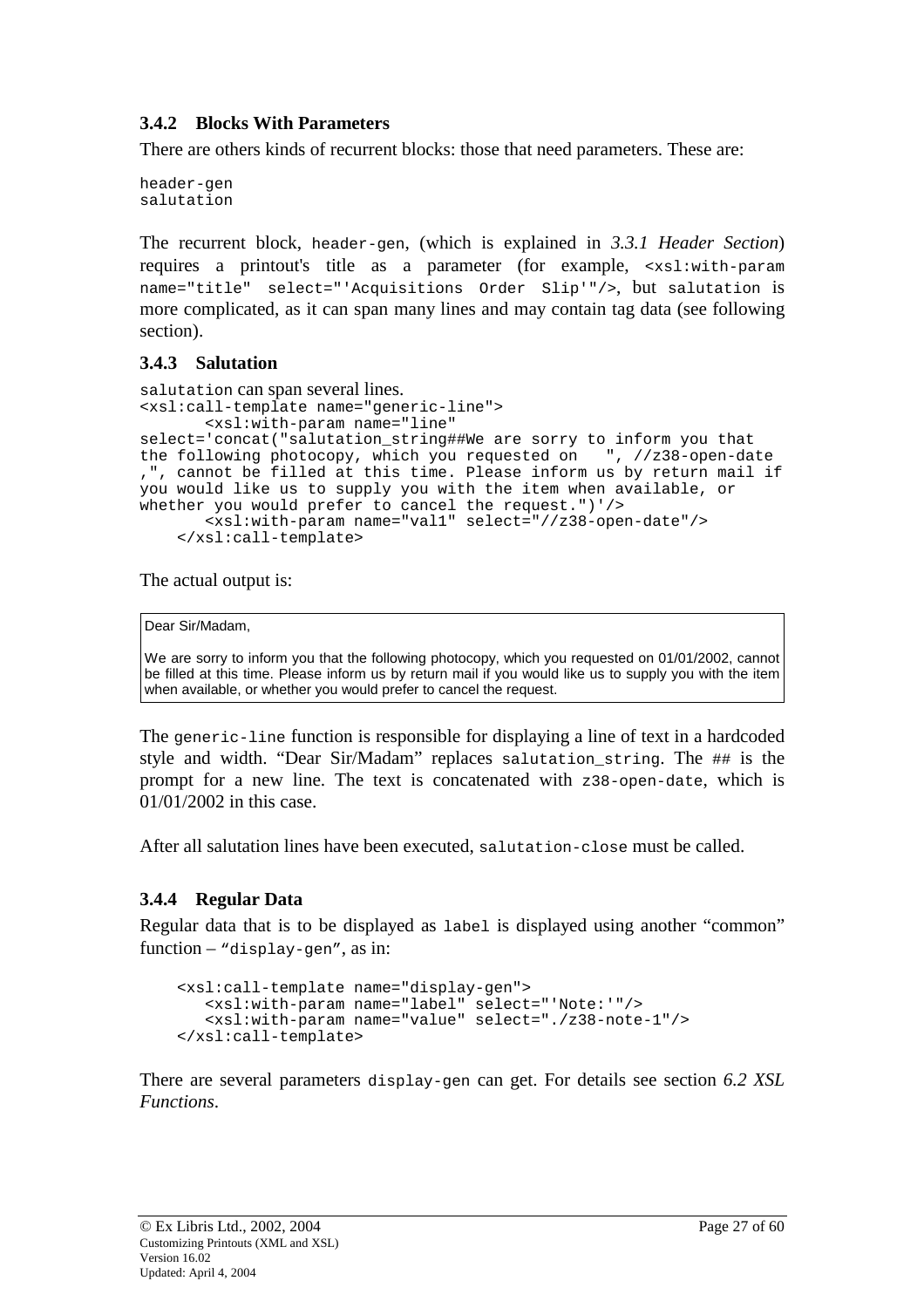<span id="page-27-0"></span>In order to align all values independently of the length of their labels, they must be enclosed in an HTML table. To do this, all display-gen parameters must be enclosed between the lines:

```
<xsl:call-template name="table-open"/>
<xsl:call-template name="table-close"/>
```
### **3.4.5 Grid Sections**

A section-<0n> template is needed to build a **Grid** layout. A **Grid** section uses the display-grid-gen function. **Grid** data and headers are displayed when the display-grid-gen function is used. An example:

```
<xsl:call-template name="display-grid-gen">
   <xsl:with-param name="label" select="'Trans. Type:'"/>
   <xsl:with-param name="value" select="./z601-type"/>
</xsl:call-template>
```
which supports this display:

| Trans. Type: |  |
|--------------|--|
| Encumbrance  |  |

This function can contain many different types of parameter. For further details, see chapter *4, Customizing Templates*.

### **3.4.6 Differences between Free and Split Sections**

The difference between **Free** and **Split** layout is whether the data is enclosed in two columns, or simply line-by-line. Some common functions:

```
Free: table-open; table-close
Split: table-split-open; table-split-right; table-split-close
```
In the following example, we can see a "pure" **Split** sections, but both **Free** and **Split** layouts can be mixed in one section – just surround the display-gen with the relevant table- functions. For more details, see *chapter 4, Customizing Templates*.

```
<!--section-03 (split)-->
<xsl:template name="section-03">
   <xsl:call-template name="table-split-open"/>
    <xsl:call-template name="display-gen">
       <xsl:with-param name="label" select="'additional number 2:'"/>
       <xsl:with-param name="value" select="./z68-order-number-2"/>
    </xsl:call-template>
    <xsl:call-template name="display-gen">
       <xsl:with-param name="label" select="'order group:'"/>
       <xsl:with-param name="value" select="./z68-order-group"/>
    </xsl:call-template>
    <xsl:call-template name="display-gen">
      <xsl:with-param name="label" select="'isbn/issn:'"/>
       <xsl:with-param name="value" select="./z68-isbn"/>
   </xsl:call-template>
    <xsl:call-template name="table-split-right"/>
    <xsl:call-template name="display-gen">
       <xsl:with-param name="label" select="'unit price:'"/>
       <xsl:with-param name="value" select="./z68-unit-price"/>
```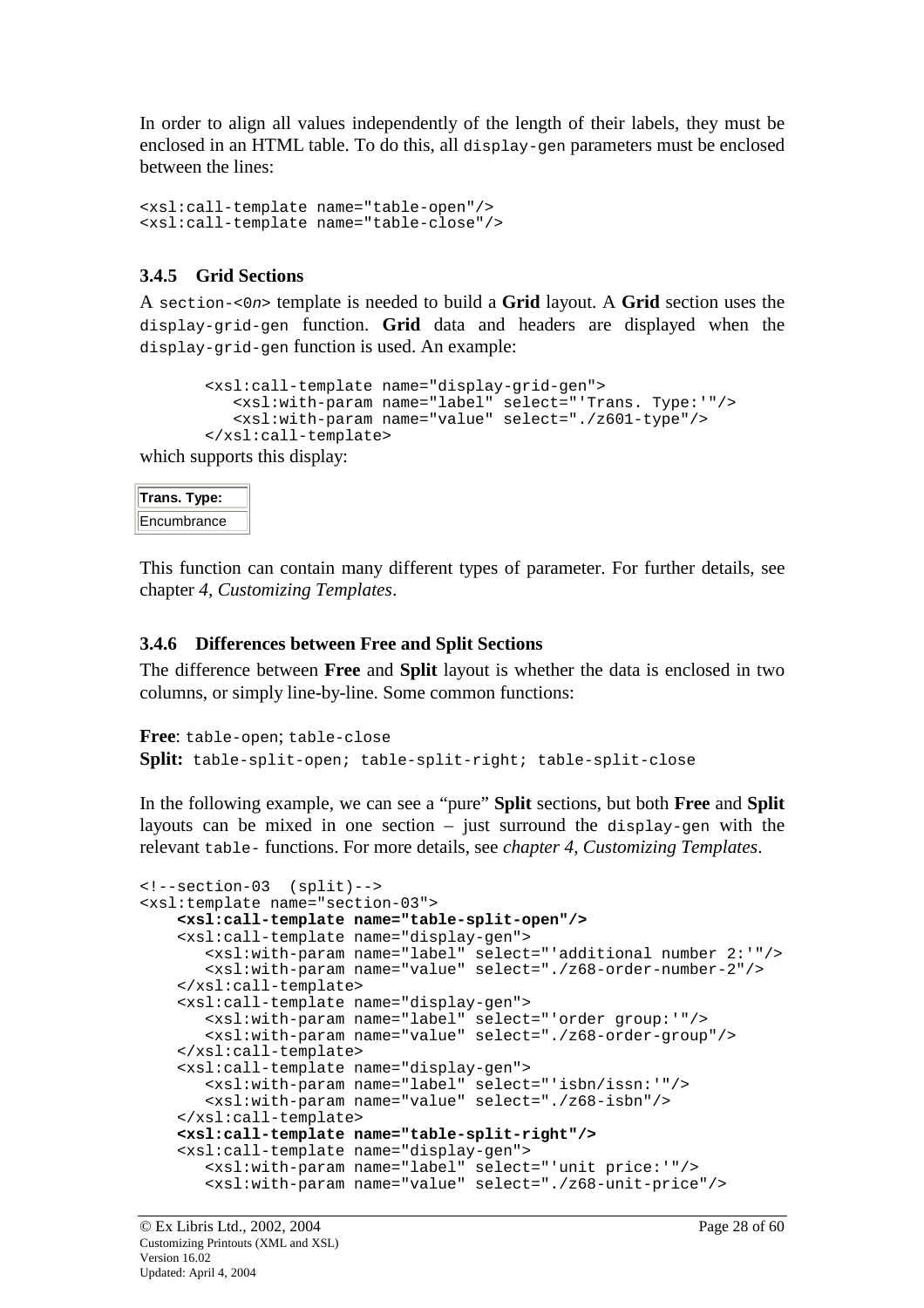```
</xsl:call-template>
    <xsl:call-template name="display-gen">
      <xsl:with-param name="label" select="'currency:'"/>
       <xsl:with-param name="value" select="./z68-e-currency"/>
    </xsl:call-template>
    <xsl:call-template name="display-gen">
       <xsl:with-param name="label" select="'price:'"/>
       <xsl:with-param name="value" select="./z68-e-price"/>
    </xsl:call-template>
    <xsl:call-template name="table-split-close"/>
</xsl:template>
```
### **3.4.7 Signature**

<xsl:call-template name="signature"/> : this line appears only where a signature is needed. For example, "Sincerely, XX Department".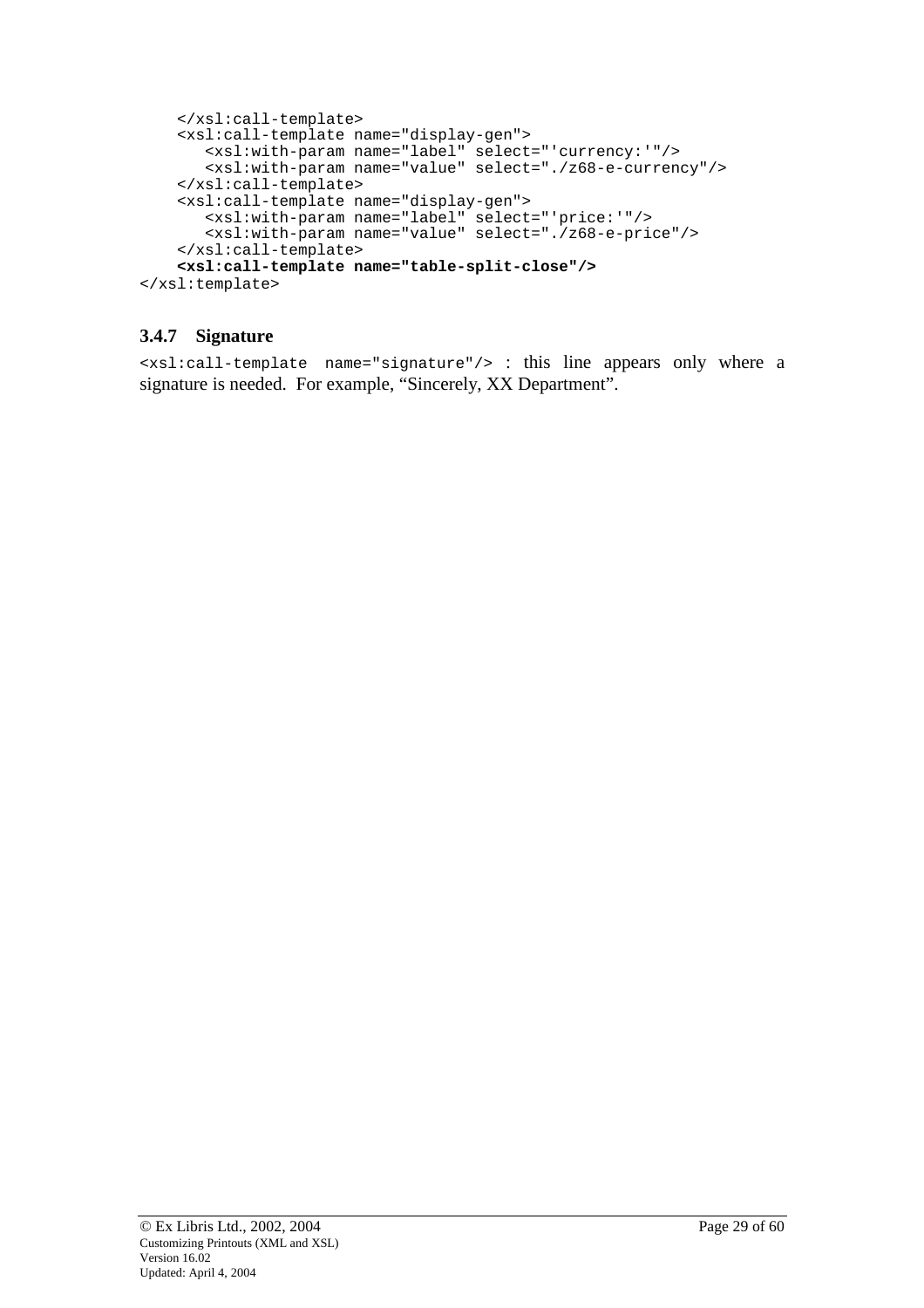# <span id="page-29-0"></span>**4 Customizing XSL Templates**

There are several levels of customization and different ways in which to customize.

The rest of this section shows you how you can customize the default XSL templates by using a simple file editor (**vi** on **Unix** or **Notepad** on **Windows**).

# **4.1 Adding Fields**

Before adding a new field to the display, check first if this field is included in the XML printout file. To do this, set your GUI interface print default to raw XML, generate the file, and check the resulting XML file.

Let us take, as an example, ill-print-letter.xsl. You want to add z41 sequence (ILL request sequence number) after the currently displayed z303-name.



The relevant area in the XSL print template is:

```
<xsl:call-template name="display-gen">
   <xsl:with-param name="label" select="'Patron name:'"/>
   <xsl:with-param name="value" select="./z303-name"/>
</xsl:call-template>
<xsl:call-template name="display-gen">
   <xsl:with-param name="label" select="'Cataloger:'"/>
   <xsl:with-param name="value" select="./z41-cataloger"/>
</xsl:call-template>
```
Copy and paste the bold lines:

```
<xsl:call-template name="display-gen">
    <xsl:with-param name="label" select="'Patron name:'"/>
    <xsl:with-param name="value" select="./z303-name"/>
 </xsl:call-template>
 <xsl:call-template name="display-gen">
    <xsl:with-param name="label" select="'Patron name:'"/>
    <xsl:with-param name="value" select="./z303-name"/>
</xsl:call-template>
 <xsl:call-template name="display-gen">
    <xsl:with-param name="label" select="'Cataloger:'"/>
    <xsl:with-param name="value" select="./z41-cataloger"/>
 </xsl:call-template>
```
then change the pasted Patron name to sequence: (or to whichever label you want), and z303-name to z41-sequence**.**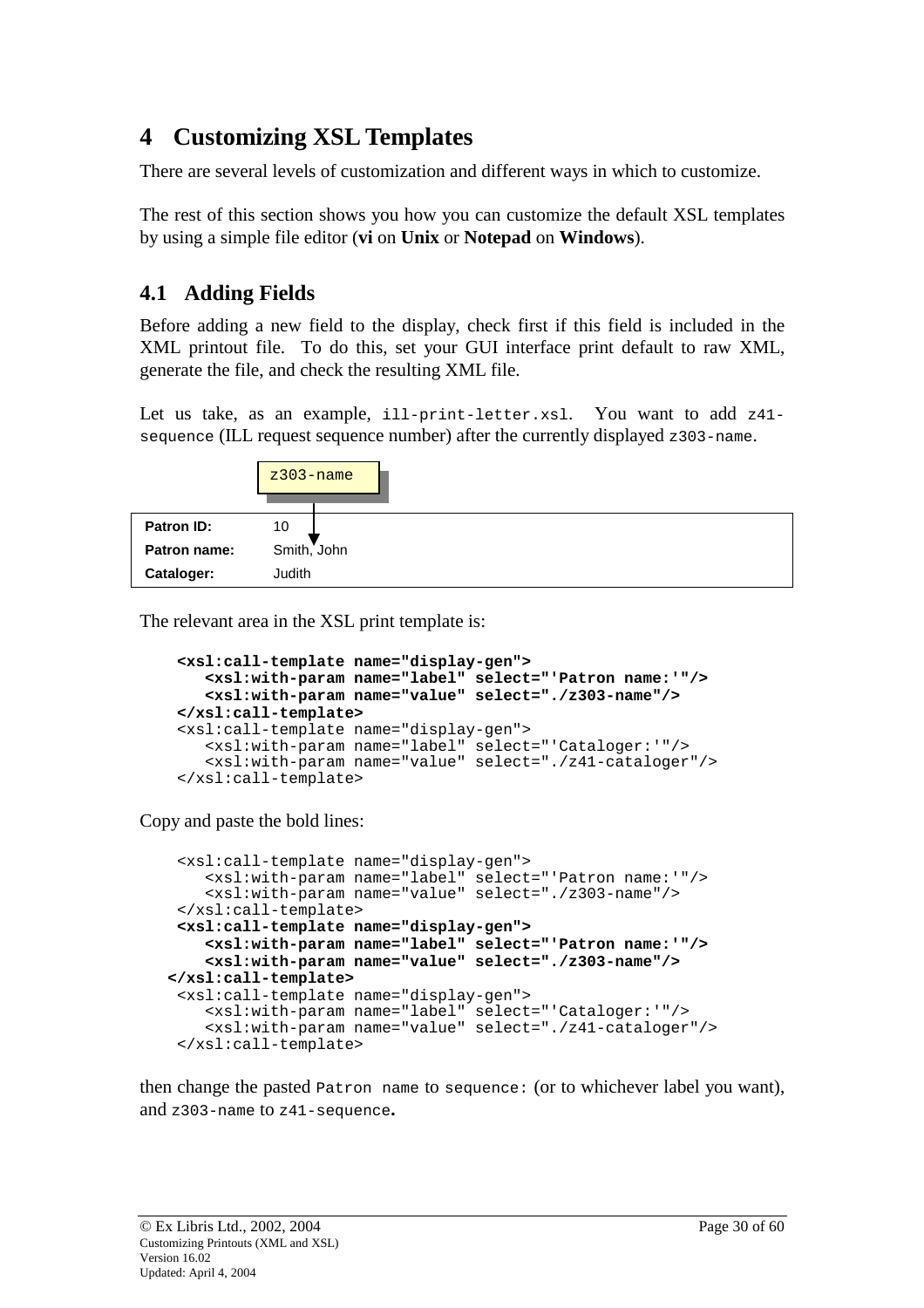The new file looks like this:

<span id="page-30-0"></span>

# **4.2 Removing Fields**

In ill-print-letter.xsl**,** you want to remove the z303-name field.

| Patron ID:          | 10          |
|---------------------|-------------|
| <b>Patron name:</b> | Smith, John |
| <b>Cataloger:</b>   | Judith      |

The original is:

```
<xsl:call-template name="display-gen">
   <xsl:with-param name="label" select="'Patron name:'"/>
   <xsl:with-param name="value" select="./z303-name"/>
</xsl:call-template>
<xsl:call-template name="display-gen">
   <xsl:with-param name="label" select="'Cataloger:'"/>
   <xsl:with-param name="value" select="./z41-cataloger"/>
</xsl:call-template>
```
Delete the bold lines:

```
<xsl:call-template name="display-gen">
   <xsl:with-param name="label" select="'Cataloger:'"/>
   <xsl:with-param name="value" select="./z41-cataloger"/>
</xsl:call-template>
```
And the patron name is removed from the HTML:

| Patron ID: | 10     |  |
|------------|--------|--|
| Cataloger: | Judith |  |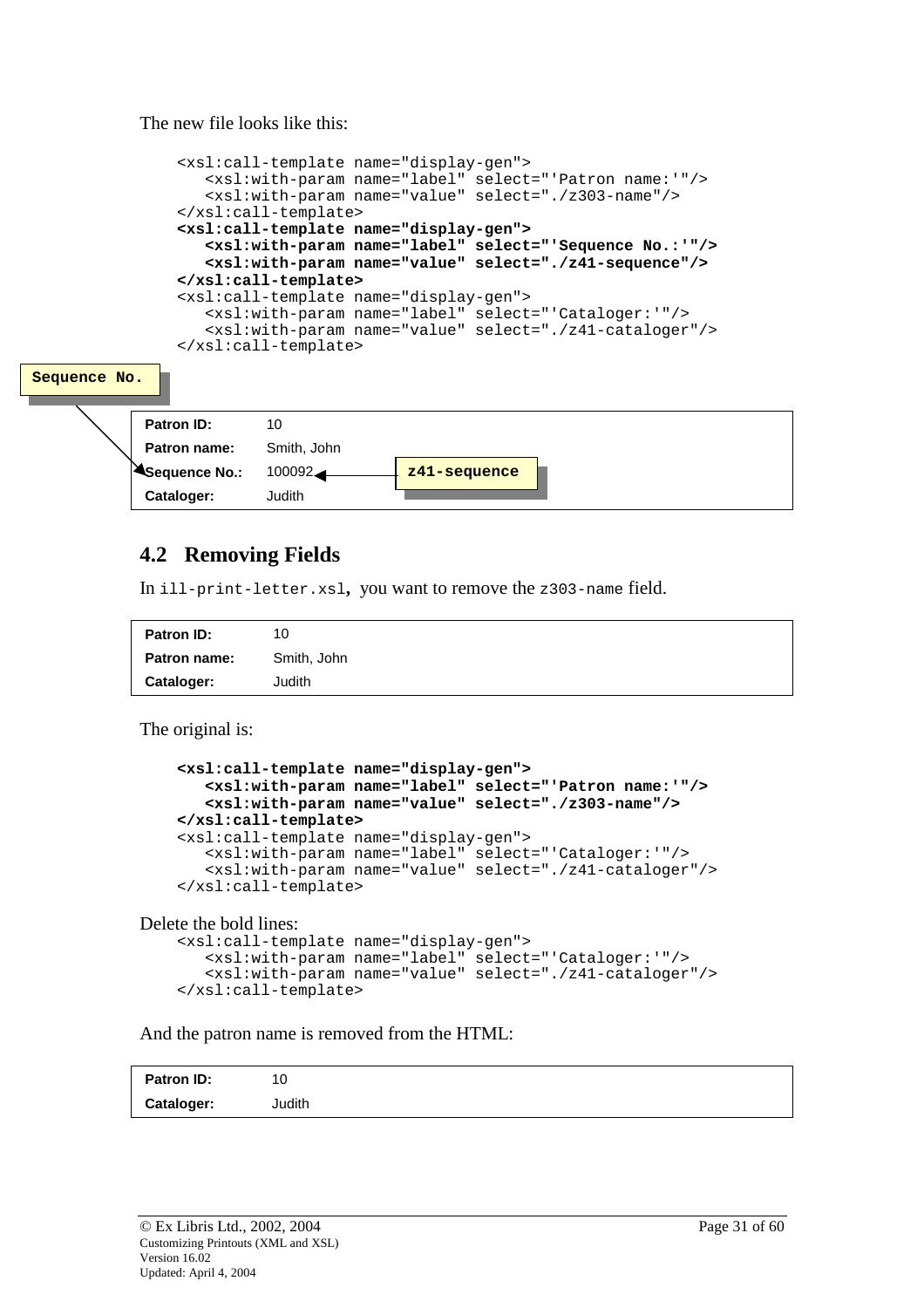# <span id="page-31-0"></span>**4.3 Changing the Order of Fields**

The printing order is the order in which the fields appear in the XSL file, therefore you only need to change the order in the file. We will use the same example as before:

```
In ill-print-letter.xsl we want to move z303-name after z41-cataloger.
```


The original is:

```
<xsl:call-template name="display-gen">
   <xsl:with-param name="label" select="'Patron name:'"/>
   <xsl:with-param name="value" select="./z303-name"/>
</xsl:call-template>
<xsl:call-template name="display-gen">
   <xsl:with-param name="label" select="'Cataloger:'"/>
   <xsl:with-param name="value" select="./z41-cataloger"/>
</xsl:call-template>
```
Change it to:

```
<xsl:call-template name="display-gen">
   <xsl:with-param name="label" select="'Cataloger:'"/>
   <xsl:with-param name="value" select="./z41-cataloger"/>
</xsl:call-template>
<xsl:call-template name="display-gen">
   <xsl:with-param name="label" select="'Patron name:'"/>
   <xsl:with-param name="value" select="./z303-name"/>
</xsl:call-template>
```
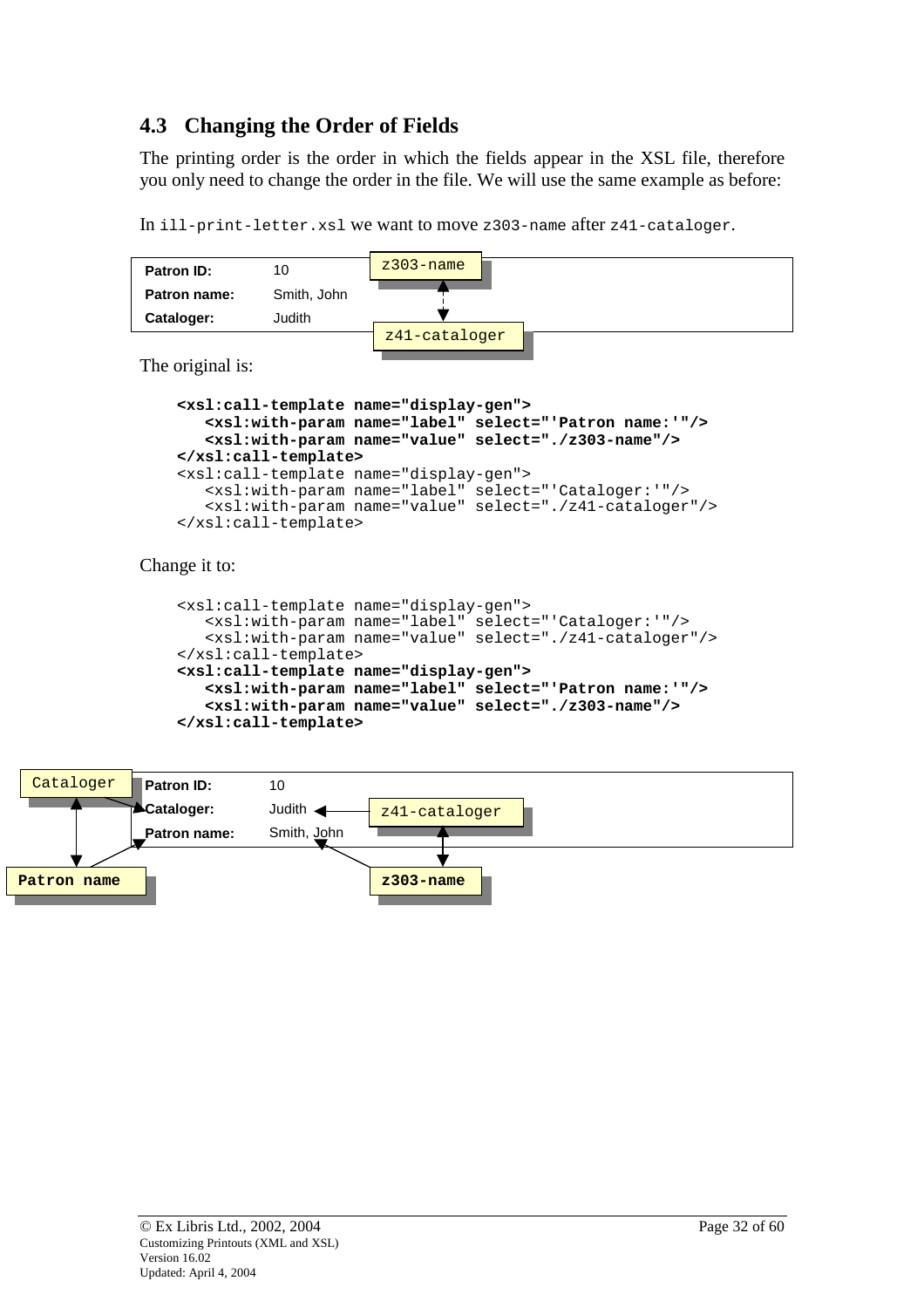# <span id="page-32-0"></span>**4.4 Moving Specific Fields in a Report**

In certain cases you might want to rebuild a report so that one of the fields (for example, in the section-01 of the XSL file) prints out in a different location (by itself and without the rest of the data in section-01). In the printout example below, the **Sorted By** field appears in the **Free** section-01, above the **Grid** section-02:

|                 |                  | Arrived Issues Report                          |                                                     |                     |
|-----------------|------------------|------------------------------------------------|-----------------------------------------------------|---------------------|
| Date From:      | 01/05/2002       |                                                |                                                     |                     |
| Date To:        | 07/07/2002       |                                                |                                                     |                     |
| Sorted By:      | <b>TITLE</b>     |                                                |                                                     |                     |
| Title           | <b>ISBN/ISSN</b> | Imprint                                        | <b>Issue Description</b>                            | <b>Arrival Date</b> |
| Chungang saron. |                  | 02 [Sõul] : Chungan Taehakkyo, Sahak Yõnguhoe. | 2001 24                                             | 05/05/2002          |
| Cinema journal. |                  |                                                | v.1:no.1(1999:Jan.01)  02/05/2002                   |                     |
|                 |                  |                                                | v.1:no.2(1999:Jan.02)  02/05/2002                   |                     |
|                 |                  |                                                | $\sqrt{v.1:}$ no.3(1999:Jan.03) $\sqrt{02/05/2002}$ |                     |

The underlying XSL looks like this:

```
<xsl:stylesheet
                xmlns:xsl="http://www.w3.org/1999/XSL/Transform" version="1.0">
             <xsl:include href="funcs.xsl"/>
             <xsl:template match="/">
                   <xsl:call-template name="header"/>
                \blacktriangleright <!--section-01 (FREE)-->
                 <xsl:for-each select="//section-01">
                     <xsl:call-template name="section-01"/>
                 </xsl:for-each>
                 \leq !--section-02 (GRID)-->
                 <xsl:for-each select="//section-02">
                     <xsl:if test="position() = 1">
                        <xsl:call-template name="section-02">
                           <xsl:with-param name="header" select="'header'"/>
                        </xsl:call-template>
                     \langle xsl:if>
                     <xsl:call-template name="section-02"/>
                 </xsl:for-each>
                   </xsl:template>
Calling 
Header 
Function 
(Template)
Calling 
Section-0n
Functions 
End of the 
Call 
Functions
```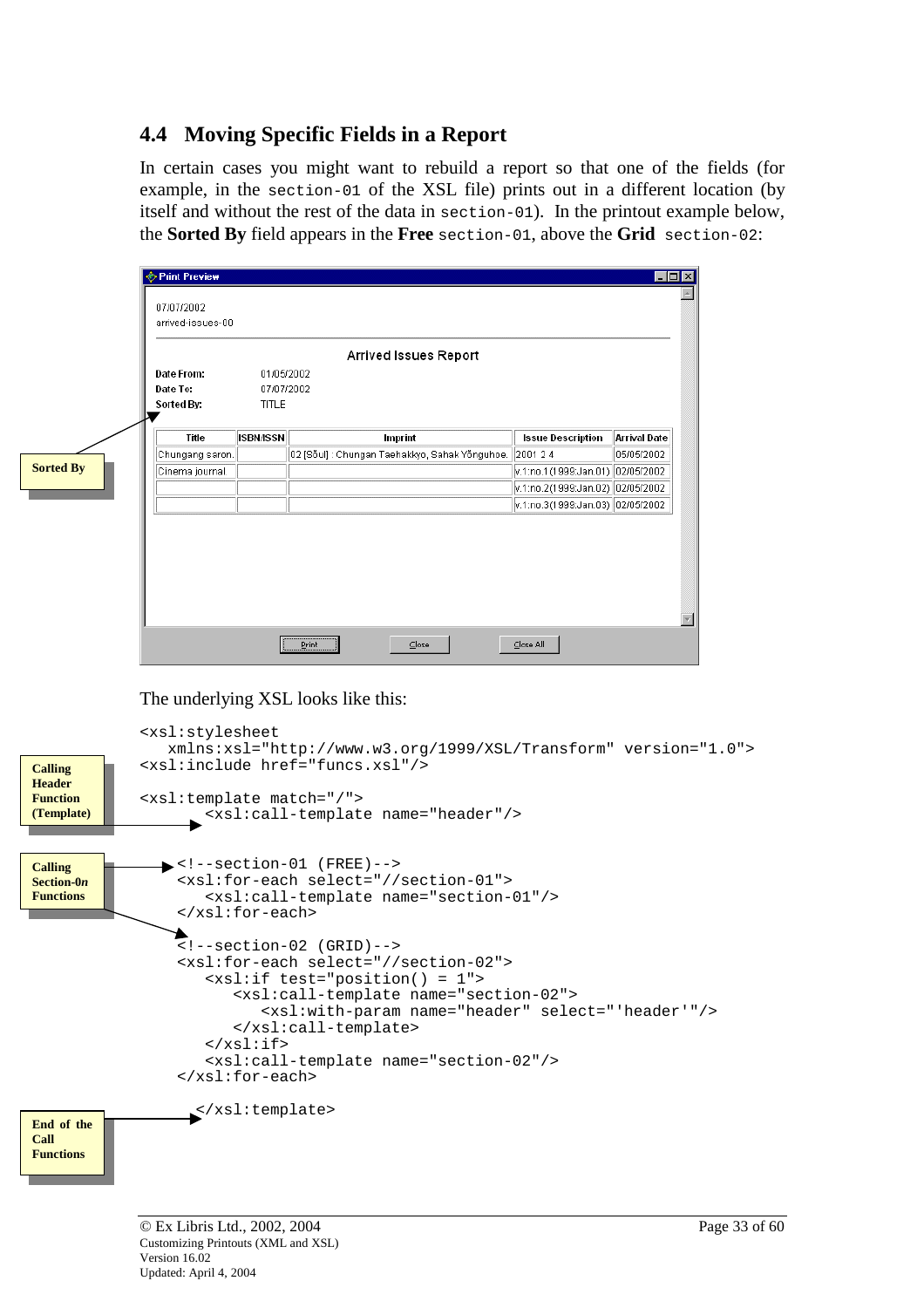```
\leq \leftarrow START DATA \leftarrow<xsl:template name="header">
                  <xsl:call-template name="header-gen">
                     <xsl:with-param name="title" select="'Arrived Issues
              Report'"/>
                  </xsl:call-template>
              </xsl:template>
             \blacktriangleright :--SECTION-01 (FREE)-->
              <xsl:template name="section-01">
                  <xsl:call-template name="table-open"/>
                  <xsl:call-template name="display-gen">
                     <xsl:with-param name="label" select="'Date From:'"/>
                     <xsl:with-param name="value" select="./date-from"/>
                  </xsl:call-template>
                  <xsl:call-template name="display-gen">
                     <xsl:with-param name="label" select="'Date To:'"/>
                     <xsl:with-param name="value" select="./date-to"/>
                  </xsl:call-template>
                  <xsl:call-template name="display-gen">
                     <xsl:with-param name="label" select="'Sorted By:'"/>
                   <xsl:with-param name="value" select="./sorted-by"/>
                  </xsl:call-template>
                  <xsl:call-template name="table-close"/>
              </xsl:template>
                \blacktriangleright <!--SECTION-02 (GRID)-->
              <xsl:template name="section-02">
                <xsl:param name="header"/>
                <xsl:if test="$header!=''">
                 <xsl:call-template name="start-grid"/>
                \langle xsl:if\rangle<xsl:call-template name="table-start-row"/>
                     <xsl:call-template name="display-grid-gen">
                         <xsl:with-param name="label" select="'Title'"/>
                         <xsl:with-param name="value" select="./z13-title"/>
                         <xsl:with-param name="header" select="$header"/>
                     </xsl:call-template>
                     <xsl:call-template name="display-grid-gen">
                         <xsl:with-param name="label" select="'ISBN/ISSN'"/>
                         <xsl:with-param name="value" select="./z13-isbn-issn"/>
                         <xsl:with-param name="header" select="$header"/>
                     </xsl:call-template>
                     <xsl:call-template name="display-grid-gen">
                         <xsl:with-param name="label" select="'Imprint'"/>
                         <xsl:with-param name="value" select="./z13-imprint"/>
                         <xsl:with-param name="header" select="$header"/>
                     </xsl:call-template>
                     <xsl:call-template name="display-grid-gen">
                         <xsl:with-param name="label" select="'Issue Description'"/>
                         <xsl:with-param name="value" select="./z30-description"/>
                         <xsl:with-param name="header" select="$header"/>
                     </xsl:call-template>
                     <xsl:call-template name="display-grid-gen">
                         <xsl:with-param name="label" select="'Arrival Date'"/>
                         <xsl:with-param name="value" select="./z30-arrival-date"/>
                         <xsl:with-param name="header" select="$header"/>
                     </xsl:call-template>
                 <xsl:call-template name="table-end-row"/>
              </xsl:template>
              </xsl:stylesheet>
End of 
XSL 
Template 
XSL for 
Sorted By 
label and 
value
Start of 
Section-01 
(Free) 
Data 
Start of 
Header 
Data 
Start of 
Section-02 
(Grid) 
Data
```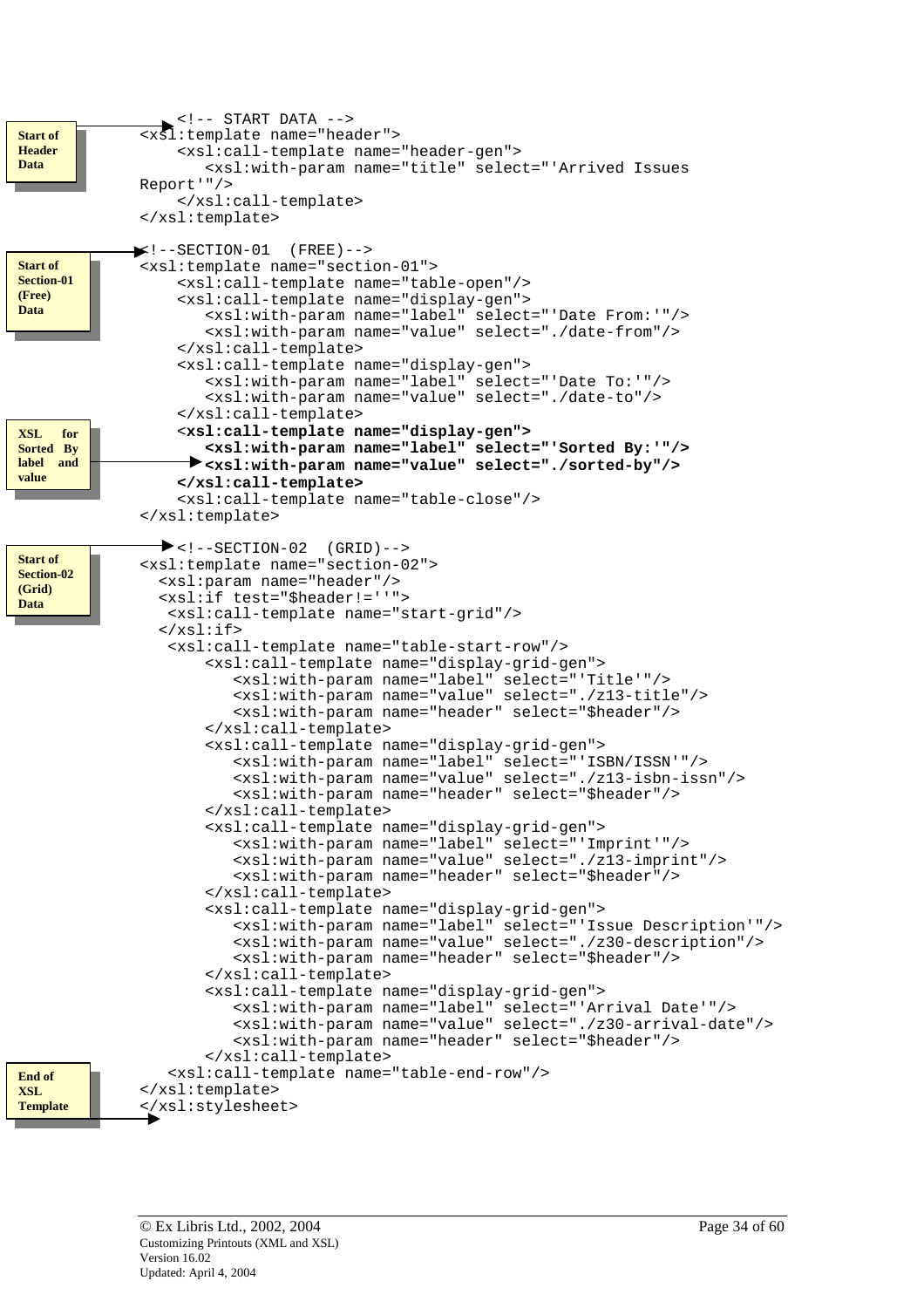Let us assume that you want to place the **Sorted By** field after the table:

| 07/07/2002                                      | arrived-issues-00 |                  |                                                           |                                                     |                     |
|-------------------------------------------------|-------------------|------------------|-----------------------------------------------------------|-----------------------------------------------------|---------------------|
|                                                 |                   |                  | Arrived Issues Report                                     |                                                     |                     |
| Date From:                                      |                   | 01/05/2002       |                                                           |                                                     |                     |
| Date To:                                        |                   | 07/07/2002       |                                                           |                                                     |                     |
| Sorted By:<br><b>Present</b><br><b>Location</b> |                   | <b>TITLE</b>     |                                                           |                                                     |                     |
|                                                 | Title             | <b>ISBN/ISSN</b> | Imprint                                                   | <b>Issue Description</b>                            | <b>Arrival Date</b> |
|                                                 | Chungang saron.   |                  | 02 [Sõul] : Chungan Taehakkyo, Sahak Yõnguhoe.   2001 2 4 |                                                     | 05/05/2002          |
|                                                 | Cinema journal.   |                  |                                                           | v.1:no.1(1999:Jan.01) 02/05/2002                    |                     |
|                                                 |                   |                  |                                                           | v.1:no.2(1999:Jan.02) 02/05/2002                    |                     |
|                                                 |                   |                  |                                                           | $\sqrt{v.1}$ :no.3(1999:Jan.03) $\sqrt{02/05/2002}$ |                     |
| <b>Intended</b><br><b>Location</b>              |                   |                  |                                                           |                                                     |                     |

In this case you must define a new call function (template). Let us say that you call it section-01b.

First, create a new function called section-01b.

```
<!--SECTION-01 (FREE)-->
             <xsl:template name="section-01b">
                 <xsl:call-template name="table-open"/>
                 <xsl:call-template name="display-gen">
                     <xsl:with-param name="label" select="'Sorted By:'"/>
                     <xsl:with-param name="value" select="./sorted-by"/>
                 </xsl:call-template>
                  <xsl:call-template name="table-close"/>
             </xsl:template>
Start of 
new 
section-
01b call 
function
```
This function displays the **Sorted By** field, but does not control its location. To define the new location of the Sorted By field, paste the following after the section-02 call-template:

```
<!--section-01b (FREE)-->
<xsl:for-each select="//section-01">
   <xsl:call-template name="section-01b"/>
</xsl:for-each>
```
To prevent the **Sort By** field printing in its original location; delete the following lines from template section-01:

```
<xsl:call-template name="display-gen">
  <xsl:with-param name="label" select="'Sorted By:'"/>
   <xsl:with-param name="value" select="./sorted-by"/>
</xsl:call-template>
```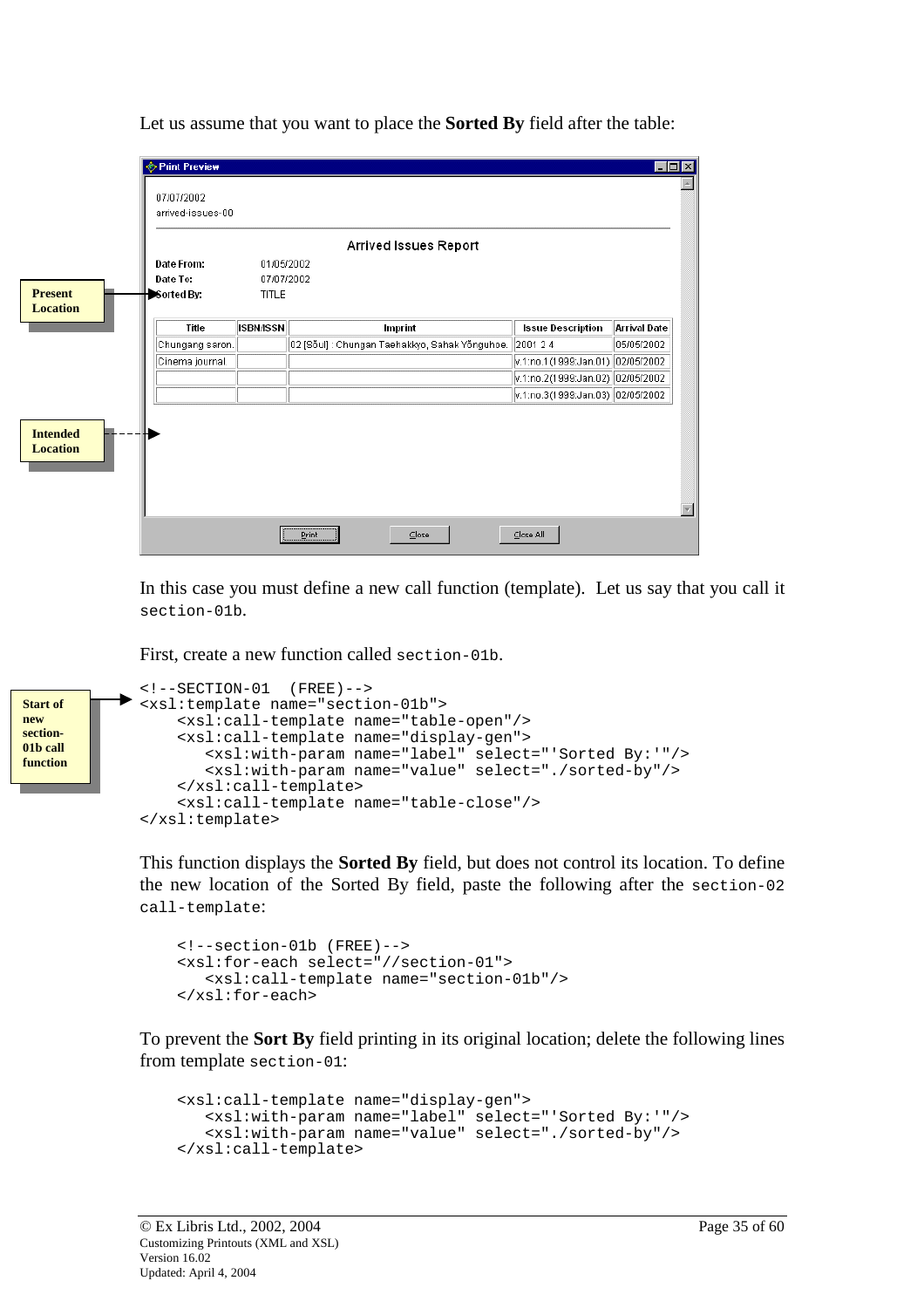You have finished your editing. Take a look at your new code (the new lines appear in bold):

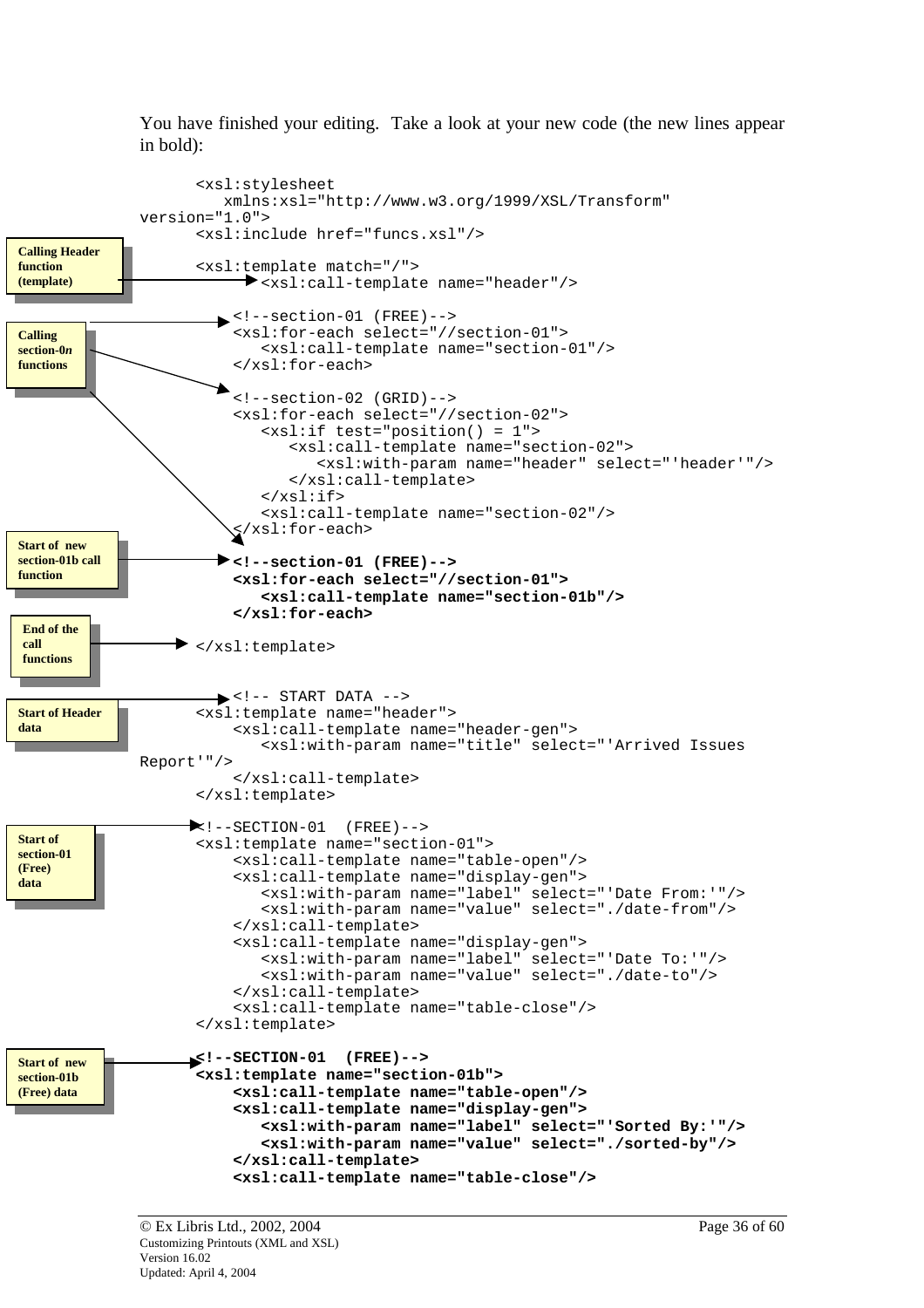**</xsl:template>**

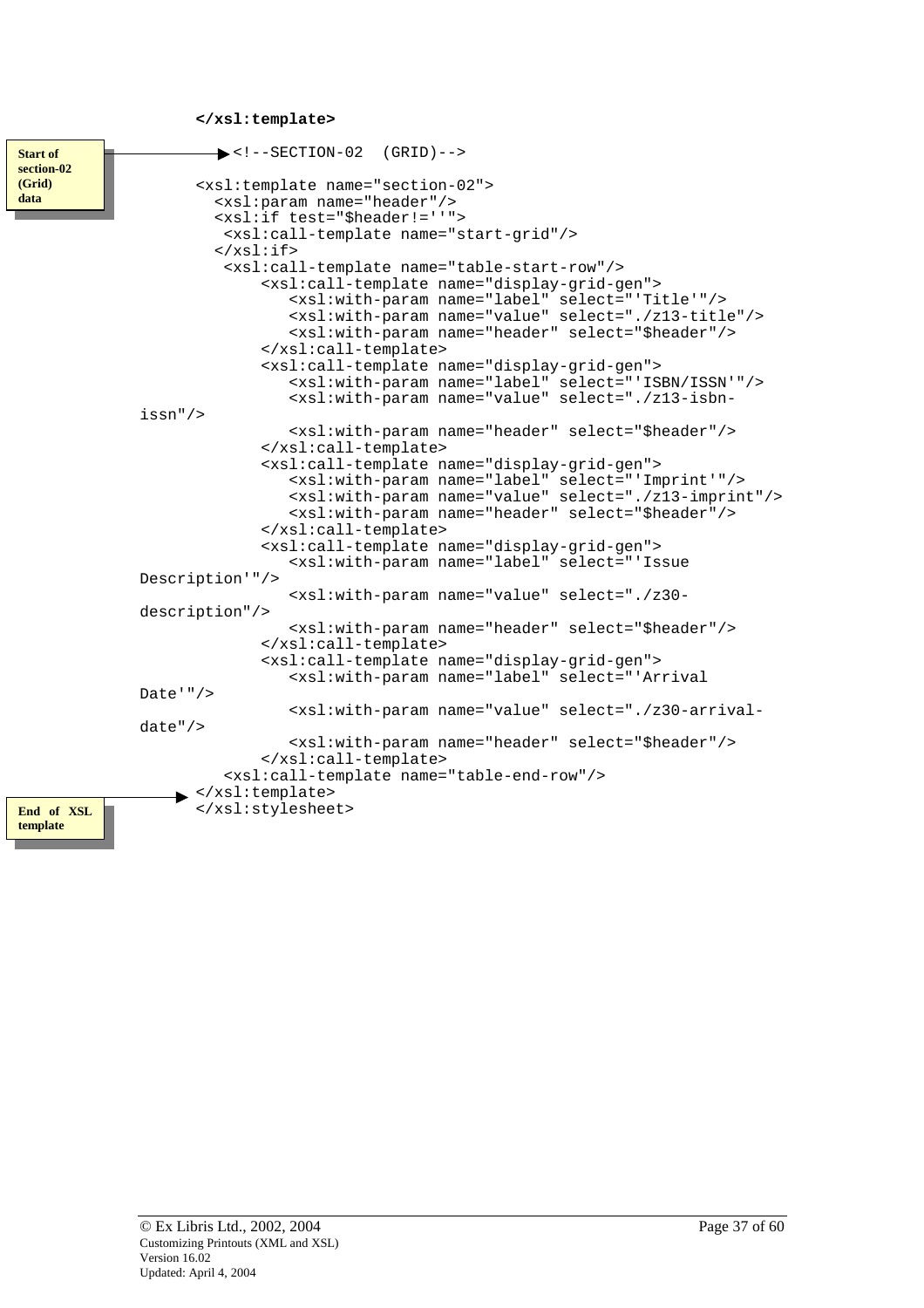The new printout looks like this:

<span id="page-37-0"></span>

|                               | <b>Exercise</b><br>07/07/2002<br>arrived-issues-00 |                  |                                                |                                                     | EO                  |
|-------------------------------|----------------------------------------------------|------------------|------------------------------------------------|-----------------------------------------------------|---------------------|
|                               |                                                    |                  | Arrived Issues Report                          |                                                     |                     |
|                               | Date From:                                         | 01/05/2002       |                                                |                                                     |                     |
|                               | Date To:                                           | 07/07/2002       |                                                |                                                     |                     |
|                               | Title                                              | <b>ISBN/ISSN</b> | Imprint                                        | <b>Issue Description</b>                            | <b>Arrival Date</b> |
|                               | Chungang saron.                                    |                  | 02 [Sõul] : Chungan Taehakkyo, Sahak Yõnguhoe. | 2001 24                                             | 05/05/2002          |
|                               | Cinema journal.                                    |                  |                                                | $\vert$ v.1:no.1(1999:Jan.01) $\vert$ 02/05/2002    |                     |
|                               |                                                    |                  |                                                | v.1:no.2(1999:Jan.02)  02/05/2002                   |                     |
|                               |                                                    |                  |                                                | $\sqrt{v.1}$ :no.3(1999:Jan.03) $\sqrt{02/05/2002}$ |                     |
| <b>New</b><br><b>Location</b> | Sorted By:                                         | <b>TITLE</b>     |                                                |                                                     |                     |
|                               |                                                    |                  | $C$ lose<br>Print                              | Close All                                           |                     |

The **Sorted By** field now appears in the **Free** section-01 below the **Grid** section-02.

# **4.5 Changing the Basic Layout**

In general, this kind of change (from **Grid** to **Free** / **Split** or the other way around) is not recommended**.** The principles behind the ALEPH default setup are:

| $\Box$ Grid –       |                          | Repeating section with less than 10 fields                      |
|---------------------|--------------------------|-----------------------------------------------------------------|
| $\Box$ Split $\Box$ |                          | Numerous fields (more than 15) and non-repeatable               |
| $\Box$ Free         | $\overline{\phantom{0}}$ | Non-repeatable and not as many fields. Also, on rare occasions, |
|                     |                          | repeatable but too many fields for an attractive Grid.          |

Although changing the basic layout is not recommended, it is possible. Here is how it is done:

### **4.5.1 Free** ↔ **Split**

This is relatively simple as the change is effected on data arranged in one or two columns. The only difference between the two is the table functions that are called.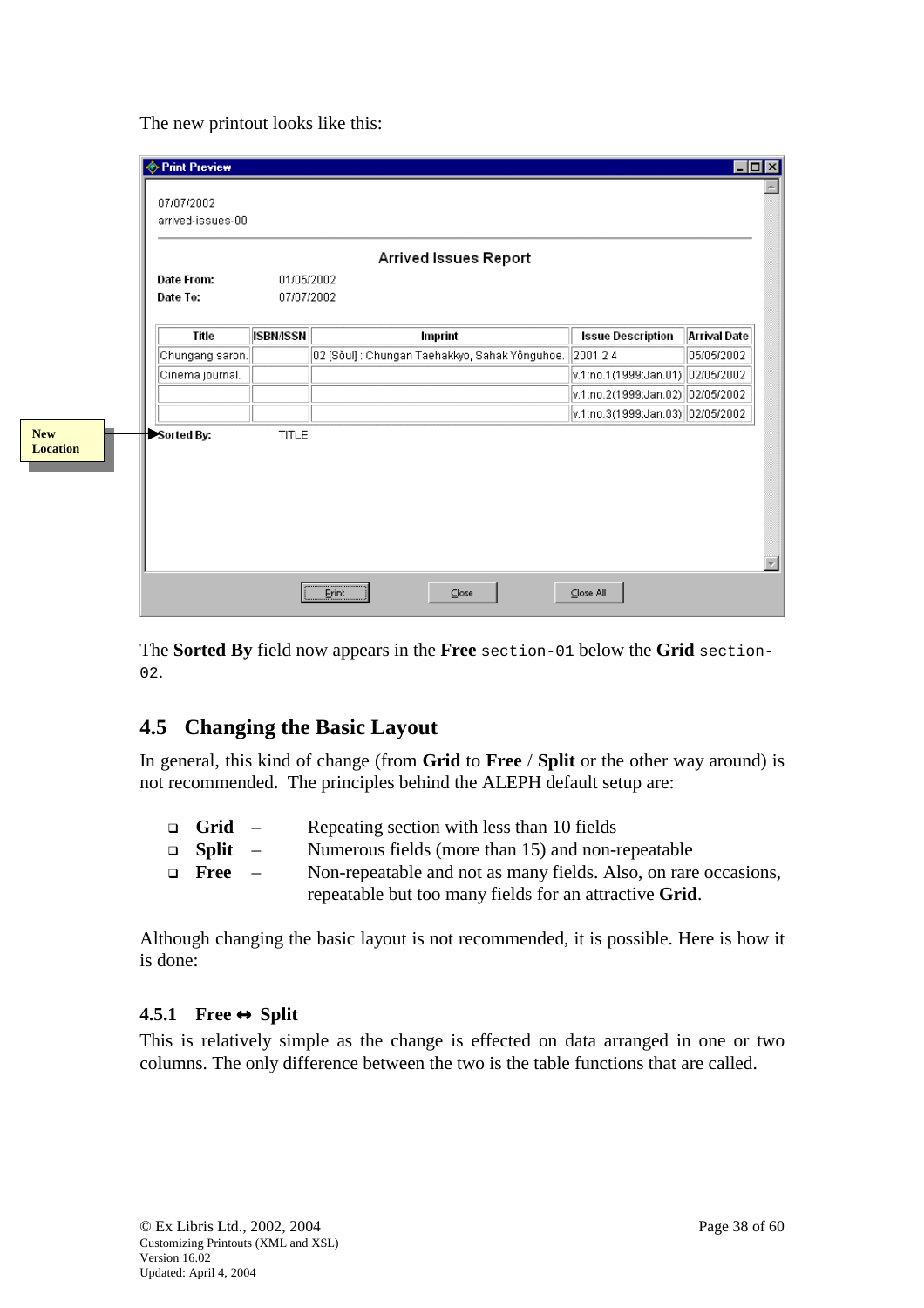<span id="page-38-0"></span>A **Free** layout is enclosed by:

```
<xsl:call-template name="table-open"/>
<xsl:call-template name="table-close"/>
```
To make it a **Split** layout, replace these lines by:

```
<xsl:call-template name="table-split-open"/>
\{x\}:call-template name="table-split-right"/>(at the split point)
<xsl:call-template name="table-split-close"/>
```
And vice versa to change a **Split** layout to a **Free** layout.

# **4.6 Further Customization**

You may want to change fonts, spacing, and so on. To do so, you do not have to change anything in the templates - only in the common functions in the funcs-\*.xsl common files. Most printouts are affected by a small group of functions.

### **4.6.1 Recurring Blocks**

You can change the fonts and position of sublib-address, vendor-address, transfer-address, bib-info-hdr by changing the table definitions in their respective funcs\*xsl files, and the "td" definition of the rows.

For example, here is the XSL code for the sublib-address block from funcsaddress.xsl which can be modified by editing the settings that appear:

```
<xsl:template name="sublib-address">
   <TABLE WIDTH="100%" STYLE="font-size: 9pt; font-family: Arial">
   <tr><td width="70%"></td><td><xsl:value-of select="//sub-library-
address-1-oc
c1"/></td></tr>
   <tr><td width="70%"></td><td><xsl:value-of select="//sub-library-
address-1-oc
c2"/></td></tr>
…/…
```
### **4.6.2 Free / Split**

- $\Box$  The table layout (width, alignment) can be changed globally by editing tableopen (in funcs-table.xsl), or by calling it with parameters from specific templates.
- **Edit table-open to change the font.**
- $\Box$  The spacing between label and value is defined in the following specific functions called by display-gen: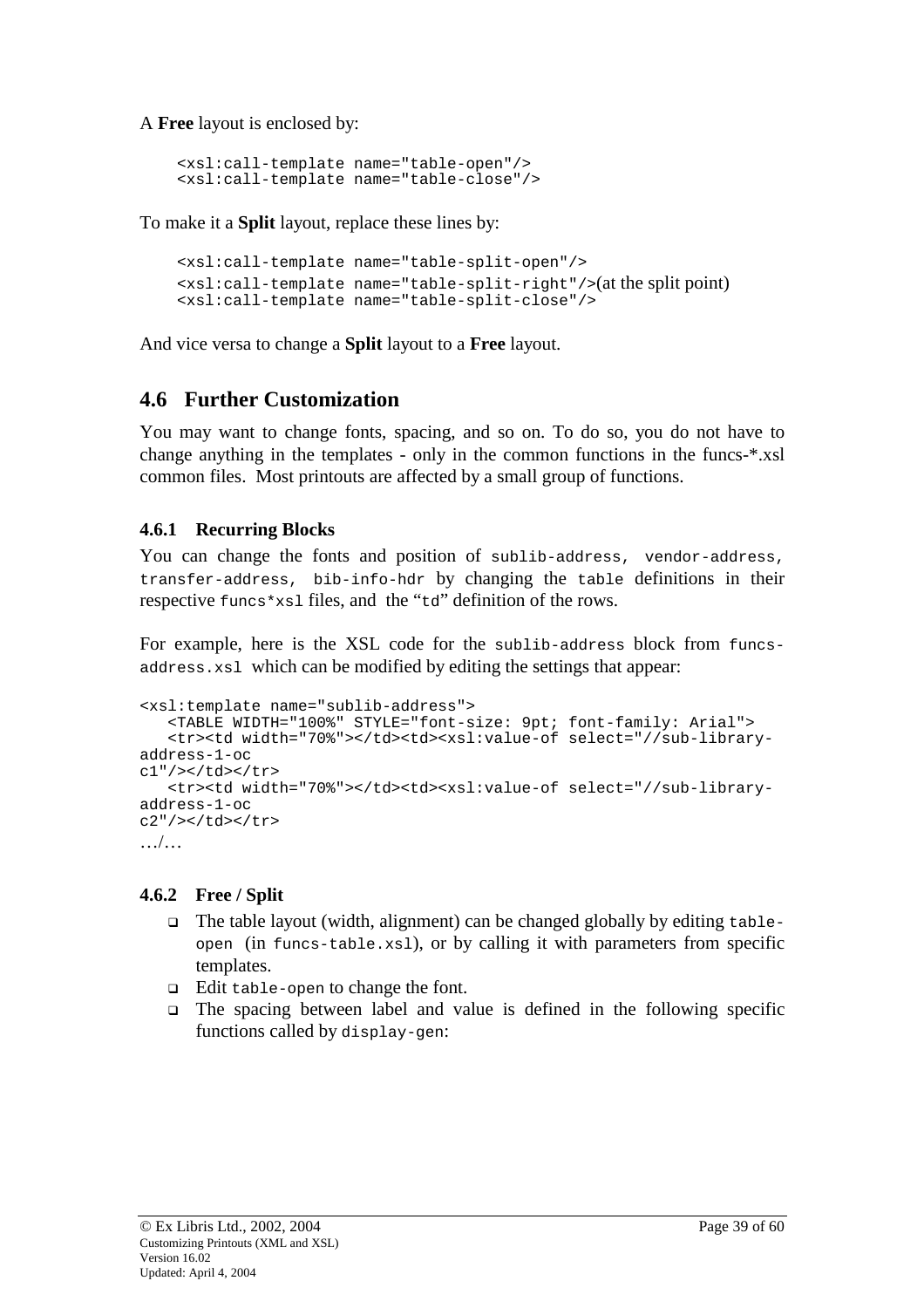<span id="page-39-0"></span>

| display-not-empty             | Prints when value is present                       |  |
|-------------------------------|----------------------------------------------------|--|
| display-always                | Prints whether or not value is present             |  |
| display-not-empty-<br>barcode | Prints using barcode font when value is present    |  |
| display-always-barcode        | Prints using barcode font whether or not value is  |  |
|                               | present                                            |  |
| display-not-empty-<br>right   | Prints and right-justifies when value is present   |  |
| display-always-right          | Prints and right-justifies whether or not value is |  |
|                               | present                                            |  |

#### **4.6.3 Grid**

- Same as for **Free** but using the **Grid** functions accessed via funcs-grid.xsl: grid-table - grid-open
- $\Box$  Spacing by editing the functions called by display-grid-gen:

| Grid-hdr           | Prints data in the Grid header              |
|--------------------|---------------------------------------------|
| Grid-data-right    | Prints and right-justifies data in the Grid |
| Grid-data-barcode  | Prints data in the Grid in barcode font     |
| Grid-data-bib-info | Prints data in the bib-info format          |

### **4.6.4 Plain XSLs**

When a printout is sent by e-mail, the HTML file (the printout) is always sent as an attachment. The body of the e-mail message is a standard text located in the client's \alephcom\tab\<lng>\MailHead.dat file. For example:

| l Dear Sir/Madam.<br>The University of Ex Libris Library is sending you a mail message in the attached file. |
|--------------------------------------------------------------------------------------------------------------|
| Sincerely,<br>Library Administrator                                                                          |

However, you can include the printout data, in plain format, in the body of the e-mail message, in addition to the attached HTML file. In this case, the standard text from MailHead.dat is not included. This will occur if there is a plain-\*.xsl file for the specific printout.

For example, plain-acq-s-order-slip.xsl is the plain version of acq-s-orderslip.xsl.

The first rows of the XSL file are as follows:

```
<xsl:stylesheet
  xmlns:xsl="http://www.w3.org/1999/XSL/Transform" version="1.0">
<xsl:include href="plain-funcs.xsl"/>
```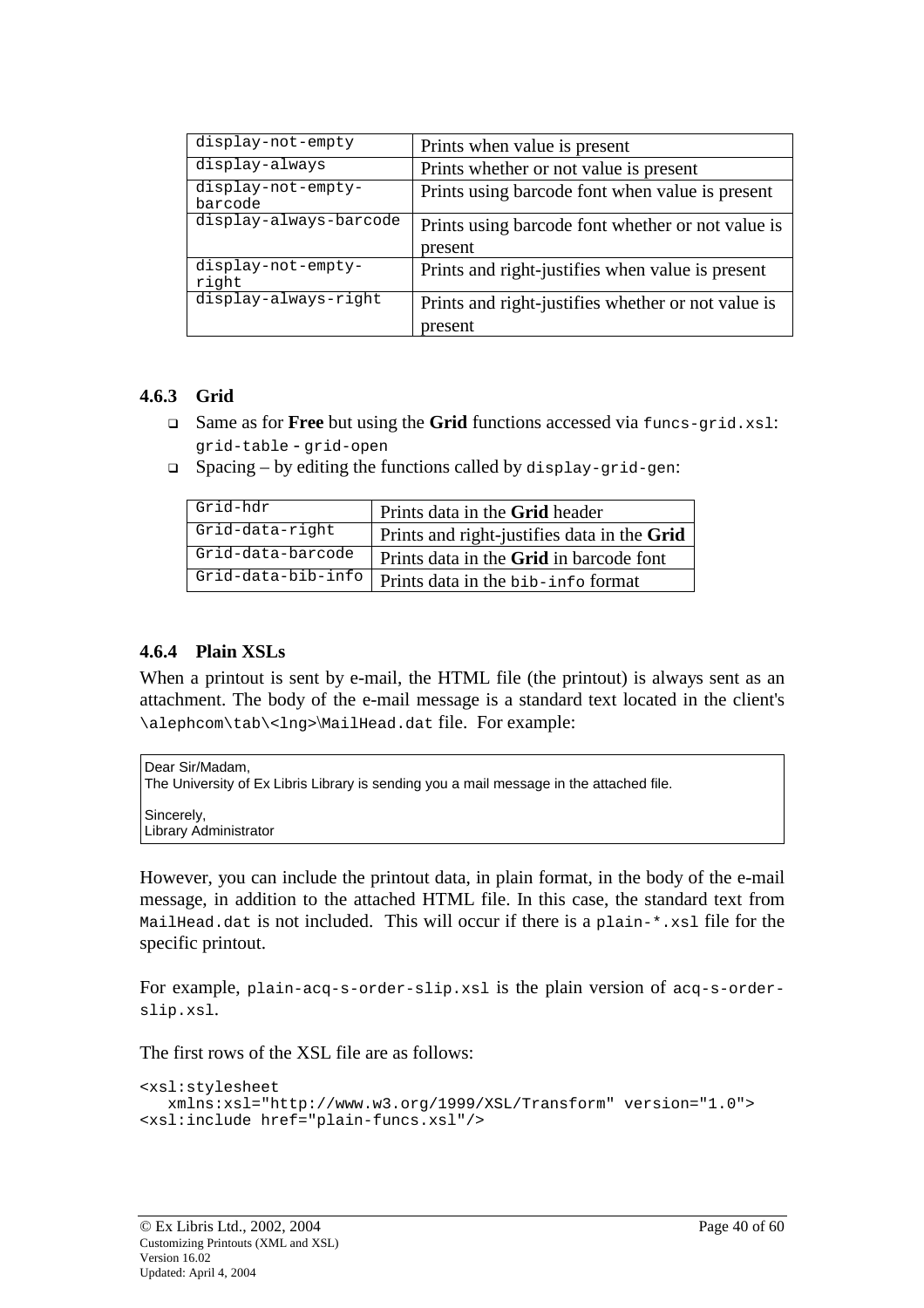include href points to plain-funcs.xsl instead of funcs.xsl. This is the only difference from the regular HTML-creating XSL files. All functions are implemented in the plain-funcs as well.



You can send any template in a plain format. The **Grid** or **Split** attributes are not affected when a template is sent in plain format via e-mail.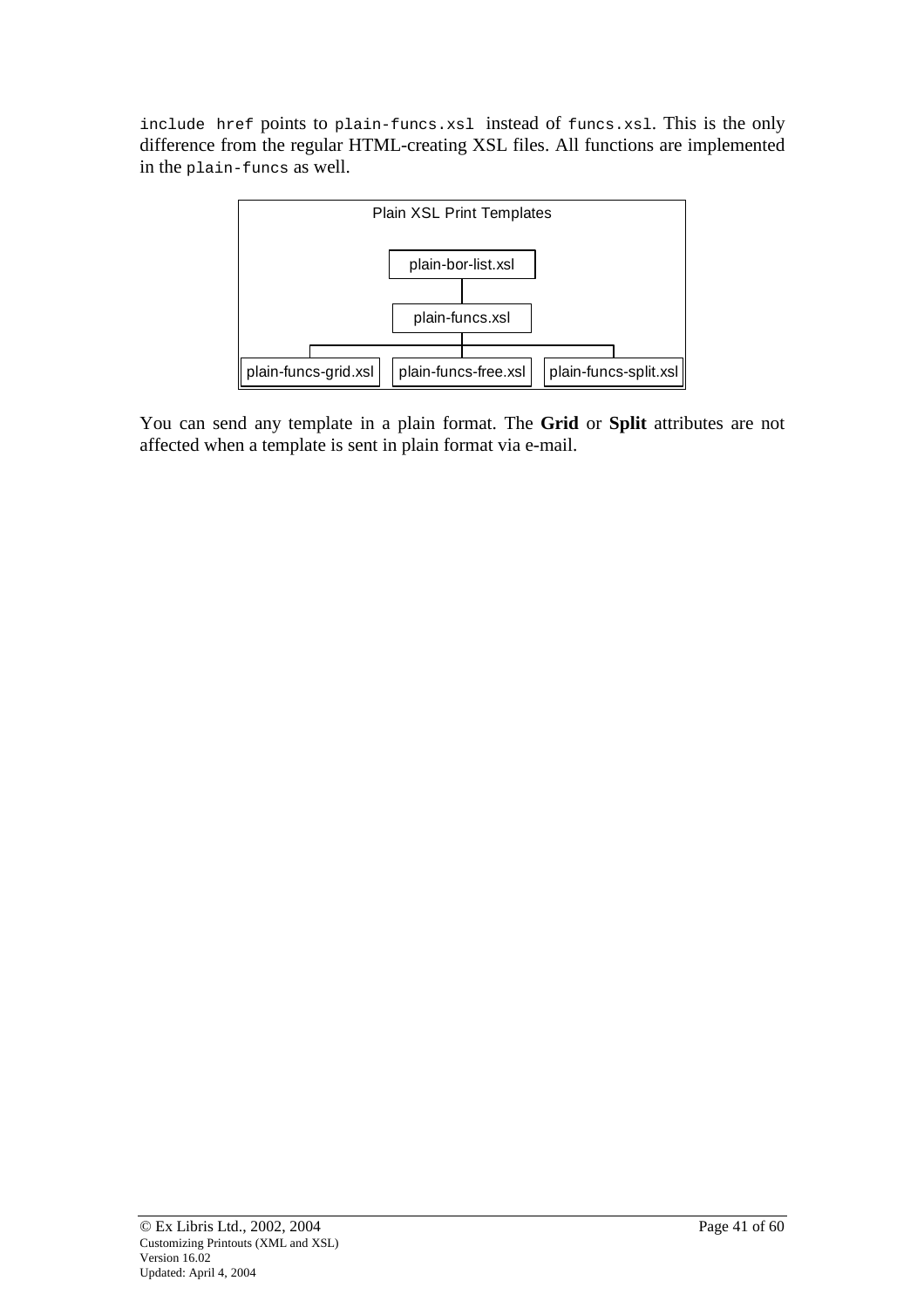# <span id="page-41-0"></span>**5 More Information about ALEPH Templates**

### **5.1.1 Template Packaging**

The packaging concept is used to ensure swift distribution of the templates to GUI users.

All templates reside in the  $f_{\text{O}}$   $\leq$   $\frac{1}{nq}$  directory of a library (for example, ./usm01/form\_eng). You can use the path\_convert table (in the ./alephe/tab directory) to re-direct the file location and maintain all templates in one directory per language.

UTIL I/6 packs all the XSL templates in the form <lng> directory into one file. When a client is opened and connects to a library, they are downloaded to the client subject to a date check.

When a template has been changed, run UTIL I/6 to repack the XSL templates. Reconnect to the database in order to access the new templates package.

Note that UTIL I/6 must only be run manually and cannot be scheduled as an automatic job in the job\_list table (in the ./alephe/tab directory).

### **5.1.2 Mail XSLs**

There are some XSL stylesheets which have a separate version for printing and for attaching files to outgoing e-mail messages. You can configure different XSL templates for mail by attaching the mail- prefix to the template name, (for example, mail-acq-s-order-slip.xsl).

### **5.1.3 Hard-coded Data in XSLs**

Hard-coded data in XSL templates can appear in labels, generic-lines, signatures, and so on.

Example:



The first parameter sent to the display-gen function is the label. This contains the character string: "Sublibrary". This string can include any legal ASCII character. However as defined in the XML-standard by W3C, there are five characters, which must be replaced by another string for correct XML parsing:

| original data replace with |           |
|----------------------------|-----------|
| ≺                          | $\&$ lt;  |
| ↘                          | >         |
| $\mathbf{u}$               | "         |
| ୷                          | $\&$ amp; |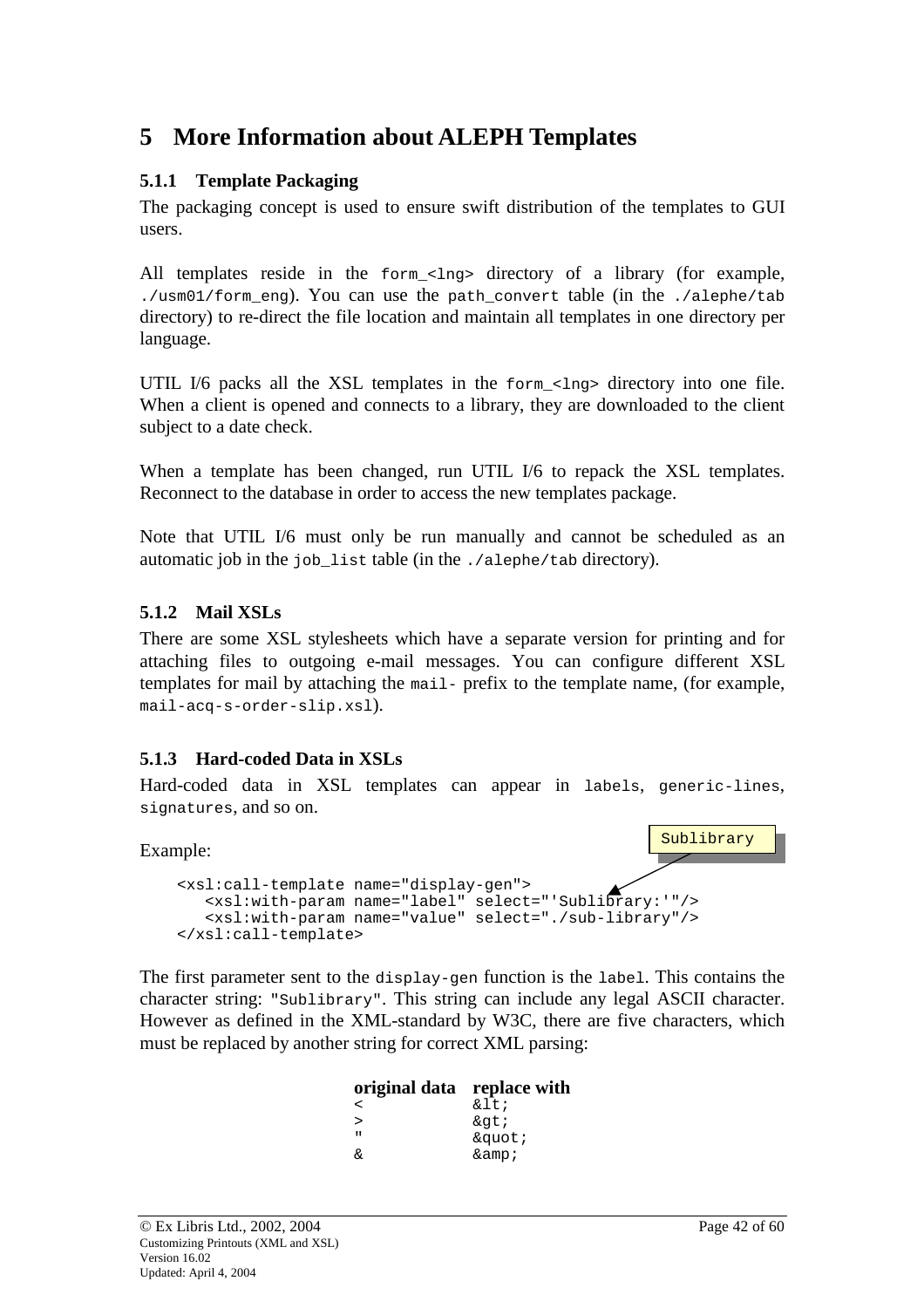<span id="page-42-0"></span>The fifth character is ', which should be replaced by  $\kappa$  amp; in a normal XML file. However, in the XSL standard, you cannot use an ampersand  $(\text{same } i)$  as a part of a hard-coded string. We recommend using `instead of '.

# **5.2 Viewing Your Changes**

Generally you edit XML and XSL files using a simple file editor such as **vi** on **Unix** or **Notepad** on **Windows.** In these editing environments, you cannot see how text and graphics are positioned for printing.

# **5.2.1 Viewing Changes using the GUI Print Configurations**

To review your work, open the appropriate ALEPH GUI (for example, **Acquisitions** for **acq-s-order-slip.xsl).** Every ALEPH GUI module contains a **printer** icon at the extreme right of the status bar at the bottom of the screen.

When you right-click the **printer** icon, a list of available print options appears:

|              | • Normal Printing<br>Preview<br>View Raw XML<br>Browse XML |
|--------------|------------------------------------------------------------|
| <b>HANAN</b> |                                                            |

These options are explained below:

# **Normal Printing**

Selecting **Normal Printing** facilitates direct printing, although the actual procedure required to send a print command to the printer varies from template to template. For example, **hold-request-letter.xsl** can be printed by pressing the Letter button on the Hold Requests window.

Print settings, which control the sequence of events when a print command is initiated, are defined for each template in the print.ini file. For example, sending a print command might cause the printout to be sent directly to the printer, or it might cause the Print setup window to appear, depending on the corresponding settings in print.ini.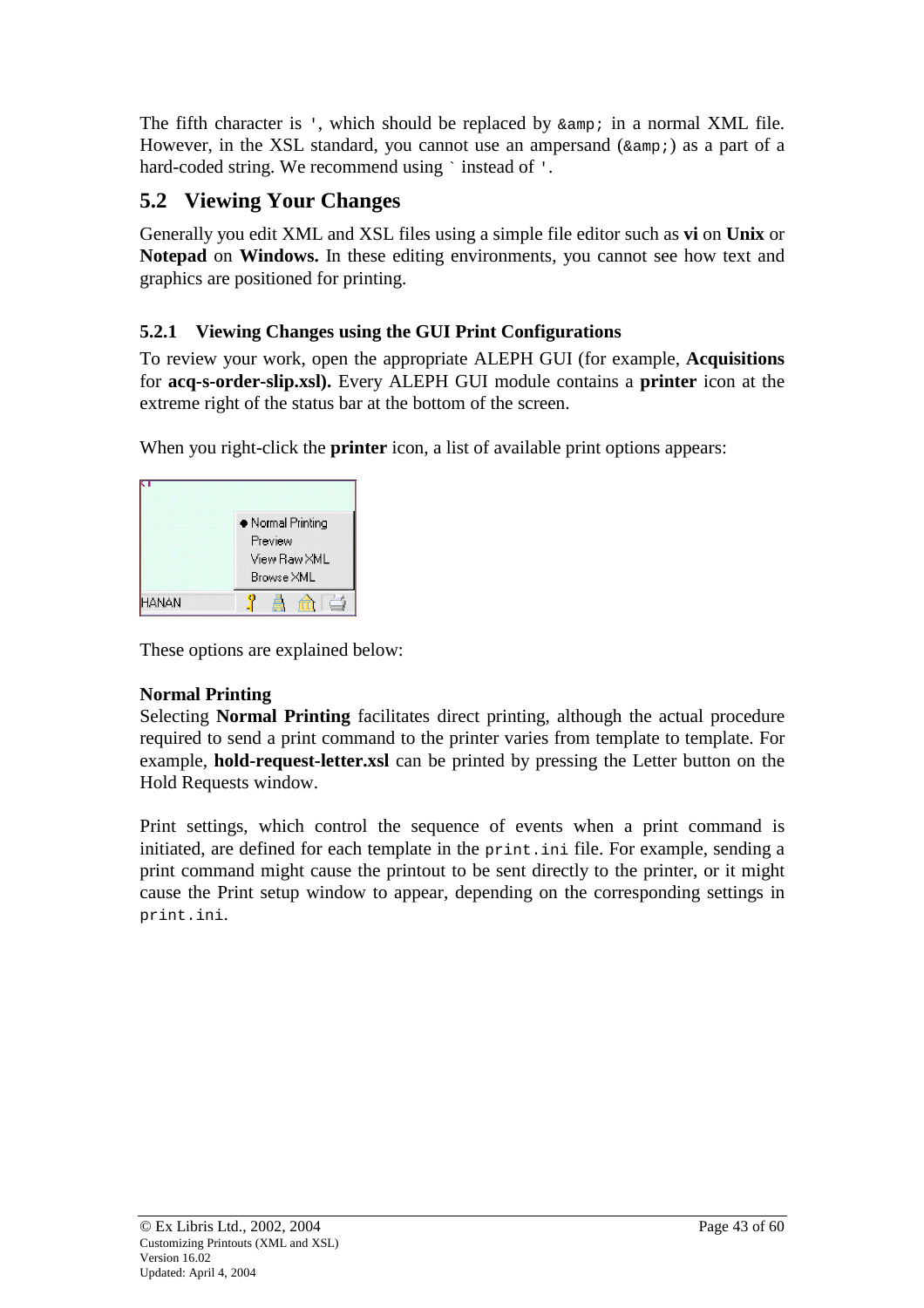#### **Preview**

When **Preview** is selected, clicking the **Print** command lets you preview the printout:

| <b>E</b> Print Preview |                                                                            | $ \Box$ $\times$ |
|------------------------|----------------------------------------------------------------------------|------------------|
| 18/02/2002             |                                                                            |                  |
| opac-print-099         |                                                                            |                  |
|                        | Catalog Print - Name Tags                                                  |                  |
| Number of<br>Records:  | 0001                                                                       |                  |
| <b>Format Type:</b>    | 099                                                                        |                  |
| Name Tag               | Data                                                                       |                  |
| *****                  | Document 1 out of 1                                                        |                  |
| <b>Book Number</b>     | 000000814                                                                  |                  |
| Main Entry             | Robinson, Louis Newton, 1880-                                              |                  |
| Title                  | Penology in the United States,                                             |                  |
| Imprint                | Philadelphia, The John C. Winston company, 1921.                           |                  |
| Descr.                 | ix, 11-344 p. 22 cm.                                                       |                  |
| Subject - Lib.Cong.    | Prisons -- United States.                                                  |                  |
| Subject - Lib.Cong.    | Reformatories -- United States.                                            |                  |
| Subject - Lib.Cong.    | Punishment.                                                                |                  |
|                        |                                                                            |                  |
|                        |                                                                            |                  |
|                        | <b><i><u>PERSONAL PROPERTY AND </u></i></b><br>Close All<br>Close<br>Print |                  |
|                        |                                                                            |                  |

You can then click **Print** to print the file.

#### **View Raw XML**

When this option is selected, clicking the **Print** command lets you view the file in raw XML format in an editor (such as **NotePad**) window:

| "Aleph1009.temp - Notepad<br>E                                          |  |
|-------------------------------------------------------------------------|--|
| File Edit Search Help                                                   |  |
| K?xml version="1.0"?>                                                   |  |
| <printout></printout>                                                   |  |
| <form-name>opac-print</form-name>                                       |  |
| <form-language>ENG</form-language>                                      |  |
| <form-format>099</form-format>                                          |  |
|                                                                         |  |
| <section-01></section-01>                                               |  |
| <form-date>18/02/2002</form-date>                                       |  |
| <sub-library-address-1-occ1>USM01<td></td></sub-library-address-1-occ1> |  |
| <format-tupe>099</format-tupe>                                          |  |
| <no-records>0001</no-records>                                           |  |
|                                                                         |  |
| <section-02></section-02>                                               |  |
| $\langle$ coli>***** $\langle$ /coli>                                   |  |
| <col2>Document 1 out of 1</col2>                                        |  |
|                                                                         |  |
|                                                                         |  |
| <section-02></section-02>                                               |  |
| <col1>Book Number</col1>                                                |  |
| <co12>000000814</co12>                                                  |  |
|                                                                         |  |

#### **Browse XML**

When this option is selected, clicking the **Print** command lets you view the file in raw XML format in a Browser window: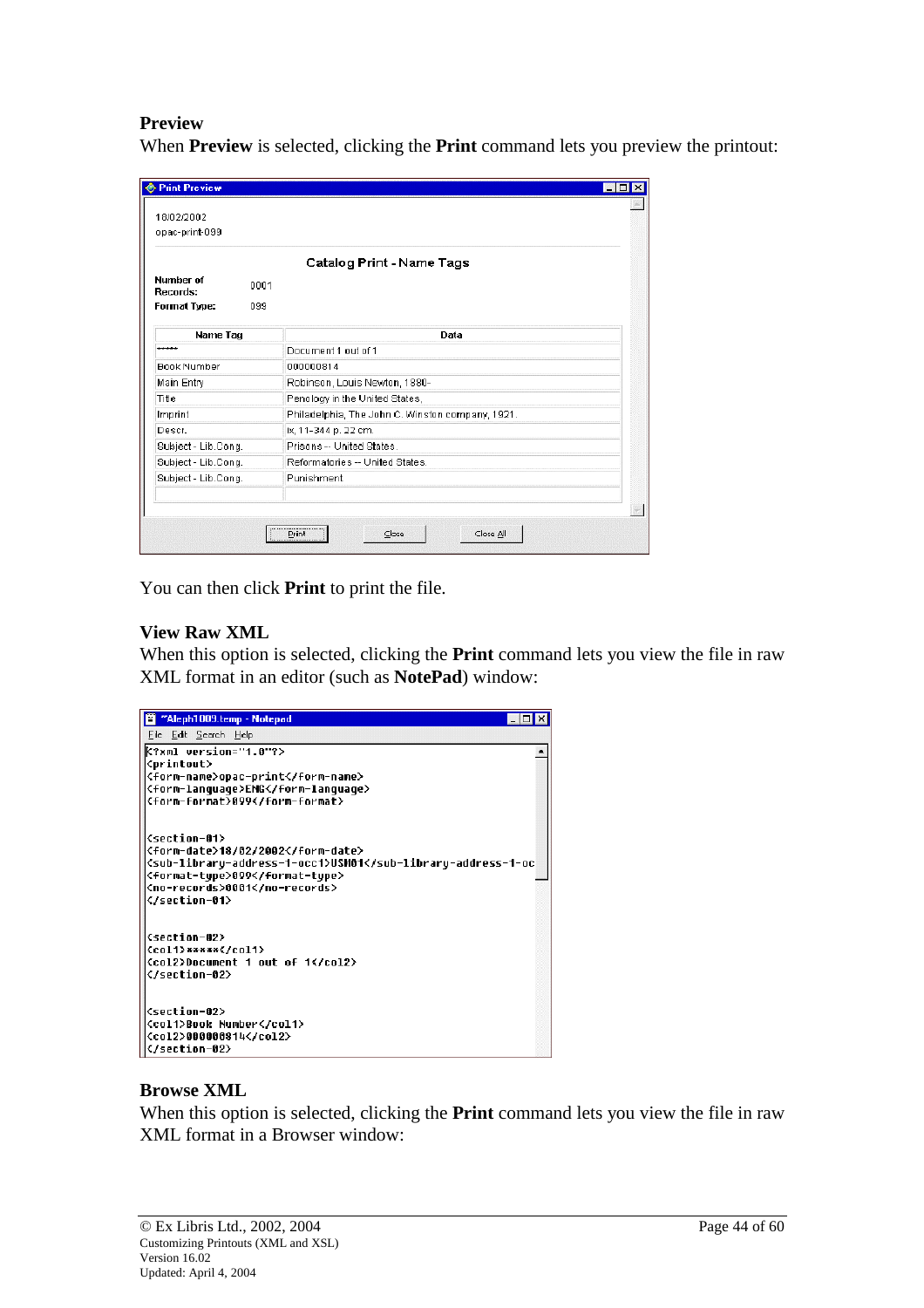<span id="page-44-0"></span>

This mode can be very useful for debugging.

### **5.2.2 Print History**

All files that are printed from an **ALEPH** GUI are saved in a "history" section under the operator's profile. The **Print History** function is used to view and/or re-print all files that were printed from the GUI.

Each module has its own "history". For example, if an online **Acquisitions** claim was printed, it will appear in the **Acquisitions** module's print history. However, if an **Acquisitions** report was produced in an **Acquisitions** service, and therefore was printed through the **Task Manager**, it will appear in the **Task Manager** module's print history.

You can access a module's **Print History** by selecting the **File** menu and clicking **Print History**. The following window opens:

| <b>Print History - USM50</b>                     |                                            |                                                             |                                |                            |                          | EDX                            |
|--------------------------------------------------|--------------------------------------------|-------------------------------------------------------------|--------------------------------|----------------------------|--------------------------|--------------------------------|
| $\Box$ History<br>白 20020714<br>$\rightarrow$ 18 | File Name<br>cash-site-payment-2969.xmlxsl |                                                             |                                | Length in Bytes<br>3389720 |                          | $\mathcal{G} \circ$<br>Refresh |
|                                                  | Print Configuration:<br>Print Setup:       | $\overline{\phantom{a}}$<br>Preview<br>$\blacksquare$<br>l۷ | Setup Type:<br>E-mail Address: | Print                      | $\overline{\phantom{a}}$ | $\subseteq$ ancel<br>He        |

The left pane is a navigation tree that lists all the dates and rounded hours when files were printed. Each day is a separate node, and each rounded hour is a separate subnode. Highlight the relevant node to list the names of all the files that were produced in that time period. The XML data is stored on the client, and can, therefore, be re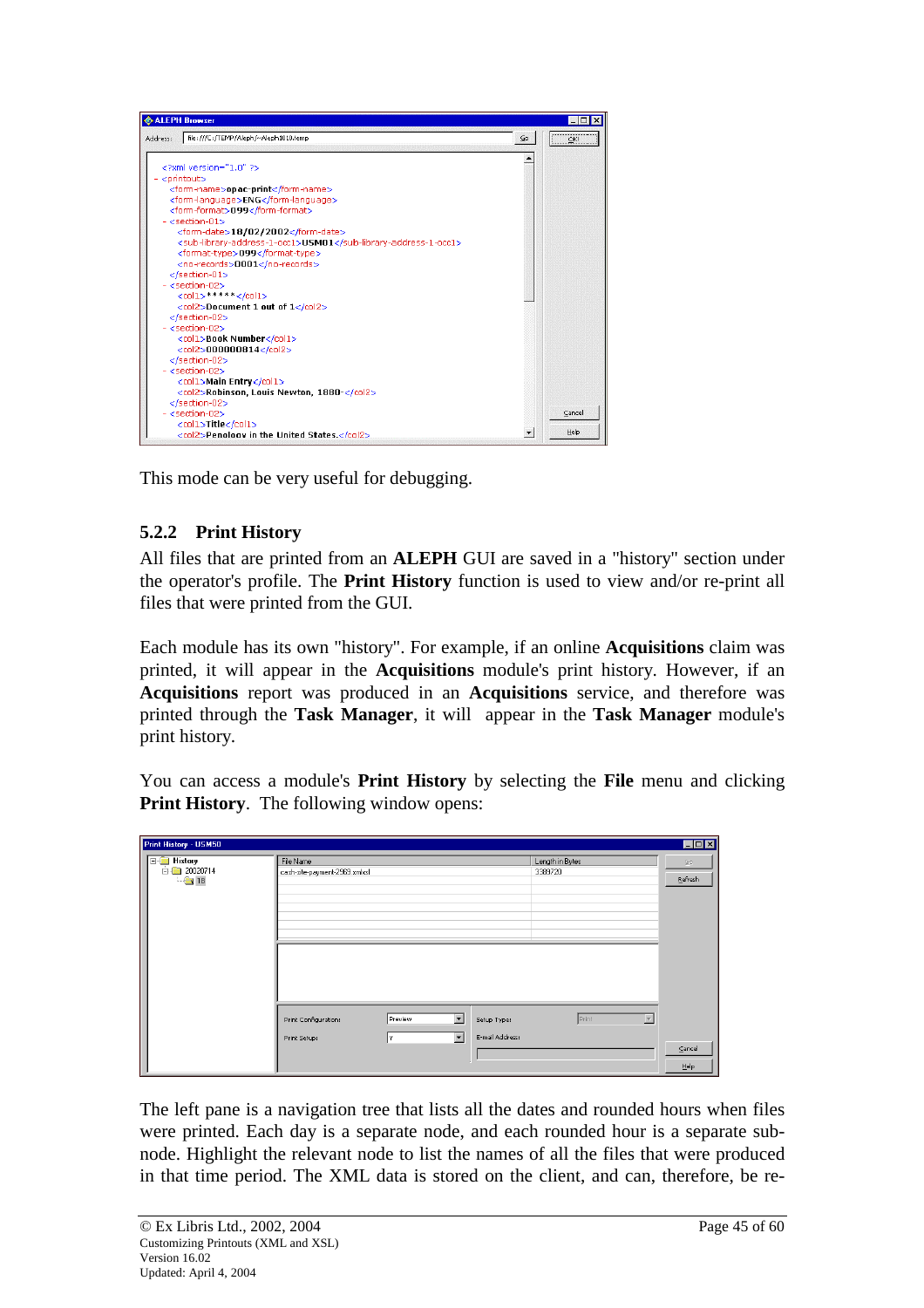printed, even after a print template has been changed. The data is stored for a time set in the client's alephcom.ini configuration, listed under the section [print]:

[print] savehistorynumberofdays=1

This setting determines how many days the print history should be stored. The cleanup of old history files takes place when the GUI is started.

The upper right pane lists each of these files and their size. Highlight a file on this list to see the beginning of its contents in XML format in the lower right pane.

### **Print Configuration**

These options are similar to the options available from the **printer** icon at the extreme right of the status bar at the bottom of the screen and which are explained in the preceding section. Select one of the following and then click the **Go** button:

- Normal Printing
- $\Box$  Preview
- **D** View Raw XML
- Browse XML

### **Print Setup**

Select **Y** to have the **Print Setup** window appear before printing. Otherwise select **N**.

## **Setup Type**

This field is only enabled when **Normal Printing** is selected in the **Print Configuration** field. Select **P** to print the file, **M** to send it by e-mail, and **B** for both.

### **E-mail Address**

Enter the e-mail address here if you are e-mailing the file. If the print file includes an e-mail address, it will be displayed here.

# **Refresh**

Click the **Refresh** button to clear the bottom pane.

Using this interface, you can test a re-designed print template (.xsl file). After changing the .xsl file, run UTIL I/6 to repackage the .xsl files and then open the client. The new .xsl file will be copied to your client, and when you reprint the file in the history list, it will be printed using the new template. (Note that UTIL I/6 must only be run manually and cannot be scheduled as an automatic job in the job\_list table (in the ./alephe/tab directory)).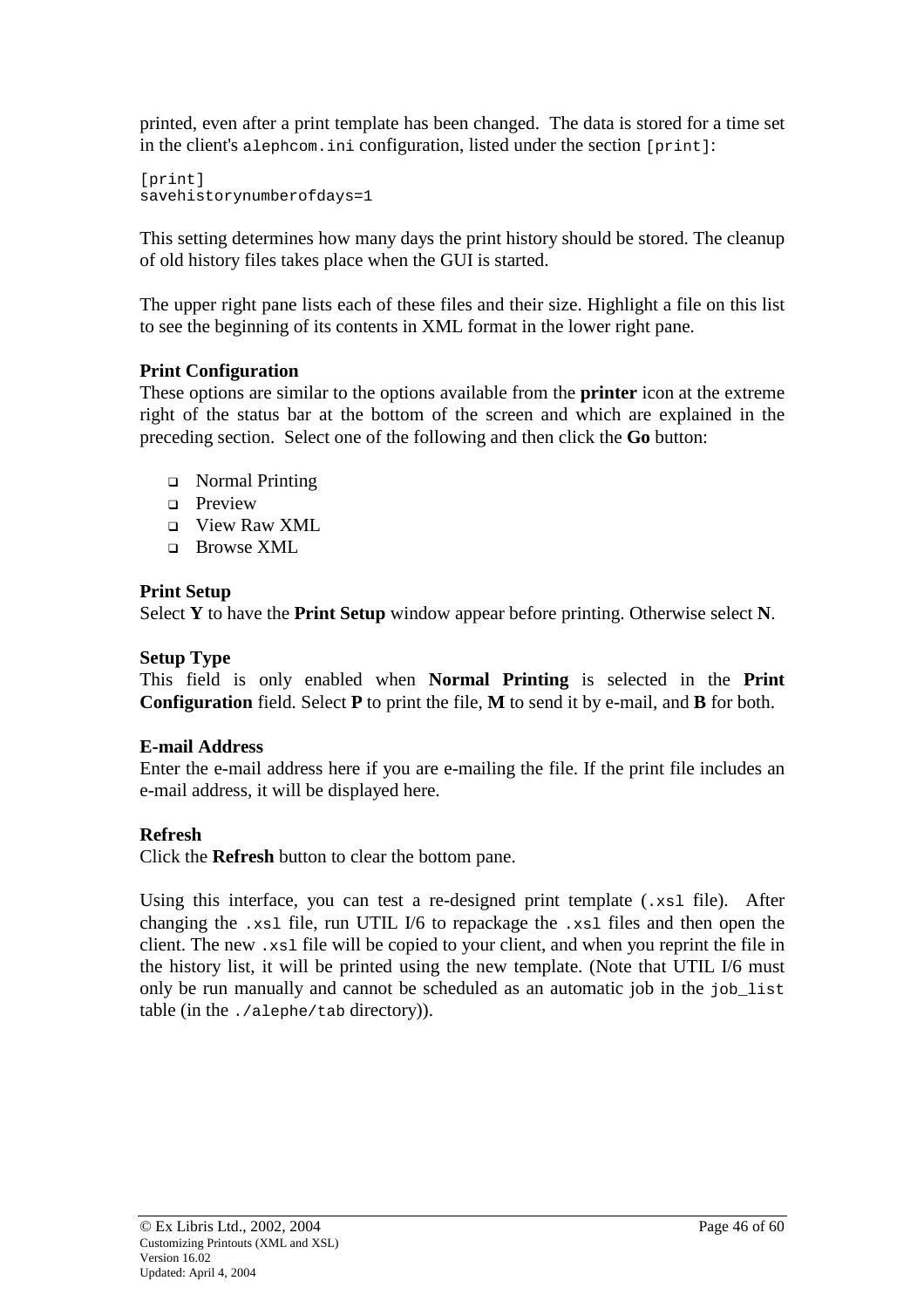# <span id="page-46-0"></span>**6 Reference**

# **6.1 XSLT Elements in ALEPH**

ALEPH templates use a very small set of XSLT elements. These are briefly described in this section. If you want to know more about them or about XSL/XSLT in general, it is strongly suggested you consult a book in the subject. There are many such books. The one on which this work is based is:

*XSLT Programmer's Reference (2nd Edition) by Michael H. Kay. April 2001 Wrox Press Inc; ISBN: 1861005067* 

### **6.1.1 concat()**

Concatenates strings concat("aa", "bb") returns "aabb"

### **6.1.2 position()**

Current index in context of for-each.

### **6.1.3 substring-before ()**

Substring before an internal substring: substring-before("aaa##bbb", "##") returns "aaa"

### **6.1.4 substring-after ()**

Substring after an internal substring: substring-after("aaa##bbb", "##") returns "bbb"

### **6.1.5 xsl-attribute**

See xsl :element below

#### **6.1.6 xsl: call-template**

```
The way to invoke functions: 
<xsl:call-template name="section-01"/>
```
#### **6.1.7 xsl:element**

There are two ways to generate HTML elements and their attributes:

- 1. Writing the XSL code explicitly
- 2. Using the xsl:element element

For instance to start a table, you need to write something like:

<table width="100%" style="font-family=arial; font-size=9pt">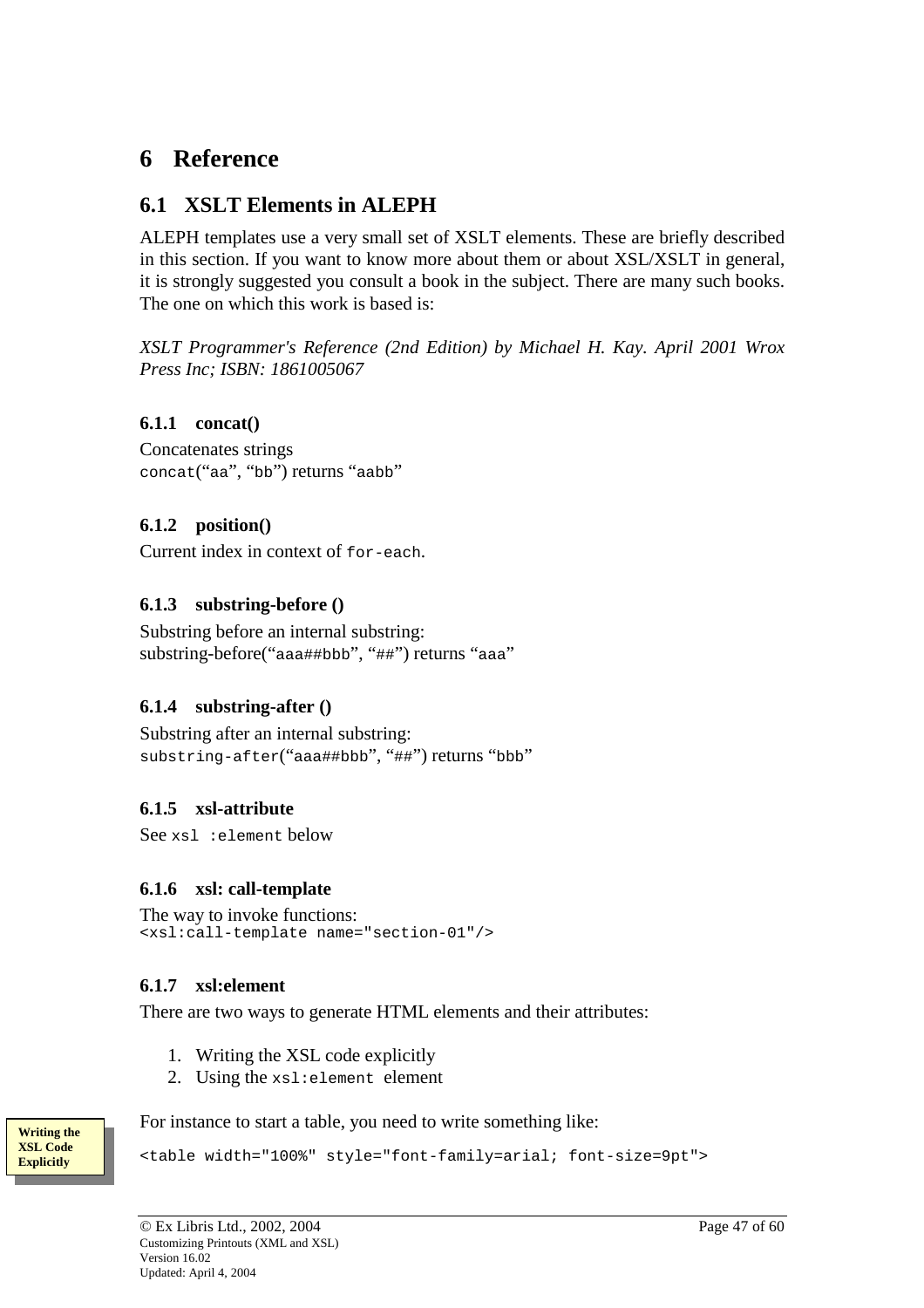<span id="page-47-0"></span>And, of course, its closing tag:  $\langle \rangle$  table>

You could write these lines explicitly in every XSL template, but then if you wanted to change the table definition globally, you would have to do so in every template. One of the guiding principles in ALEPH templates is that all actual HTML displays should be contained in the common functions. For example:

```
<xsl:template name="table-open-example ">
       <table width="100%" style="font-family=arial; font-size=9pt">
</xsl:template>
```
The problem is that the XSLT processor accepts <TABLE as an XSL element and rejects it as it is not closed. One solution is to use the following:

```
<itable width="100%" style="font-family=arial; font-size=9pt">gt;
```
As in HTML the special characters ' $\langle \cdot \rangle$ ' can be replaced by  $\< 1$ ,  $\> g$ , In addition, you must enclose it as follows:

```
<xsl:text disable-output-escaping="yes">
   \<ititable width="100%" style="font-family=arial; font-
size=9pt"&qt;
</xsl:text>
```
This instructs XSLT to write it as the required HTML element.

Another option is to use the  $xsl:element / xsl:$  attribute. **Using xsl:element**

<xsl:element name="string"/> produces the output: <string>.

```
To add attributes, enter the following: 
<xsl:element name="string">
        <xsl:attribute name="att1">val1</ xsl:attribute>
</xsl:element>
The output: 
   <string att1="val1">
```
To get back to the example:

```
<xsl:template name="table-open-example">
   <xsl:element name="table">
                 <xsl:attribute name="width">100%</xsl:attribute>
                 <xsl:attribute name="style">
                        font-family=arial; font-size=9pt
                 </xsl:attribute>
     </xsl:element>
</xsl:template>
```
#### **6.1.8 xsl:for-each**

This element is used for reaching all entries with the same name. In **ALEPH,** these are the section-0n sections such as section-01, section-02, and so on:

```
<xsl:for-each select="//section-01">
<xsl:call-template name="section-01"/>
</xsl:for-each>
```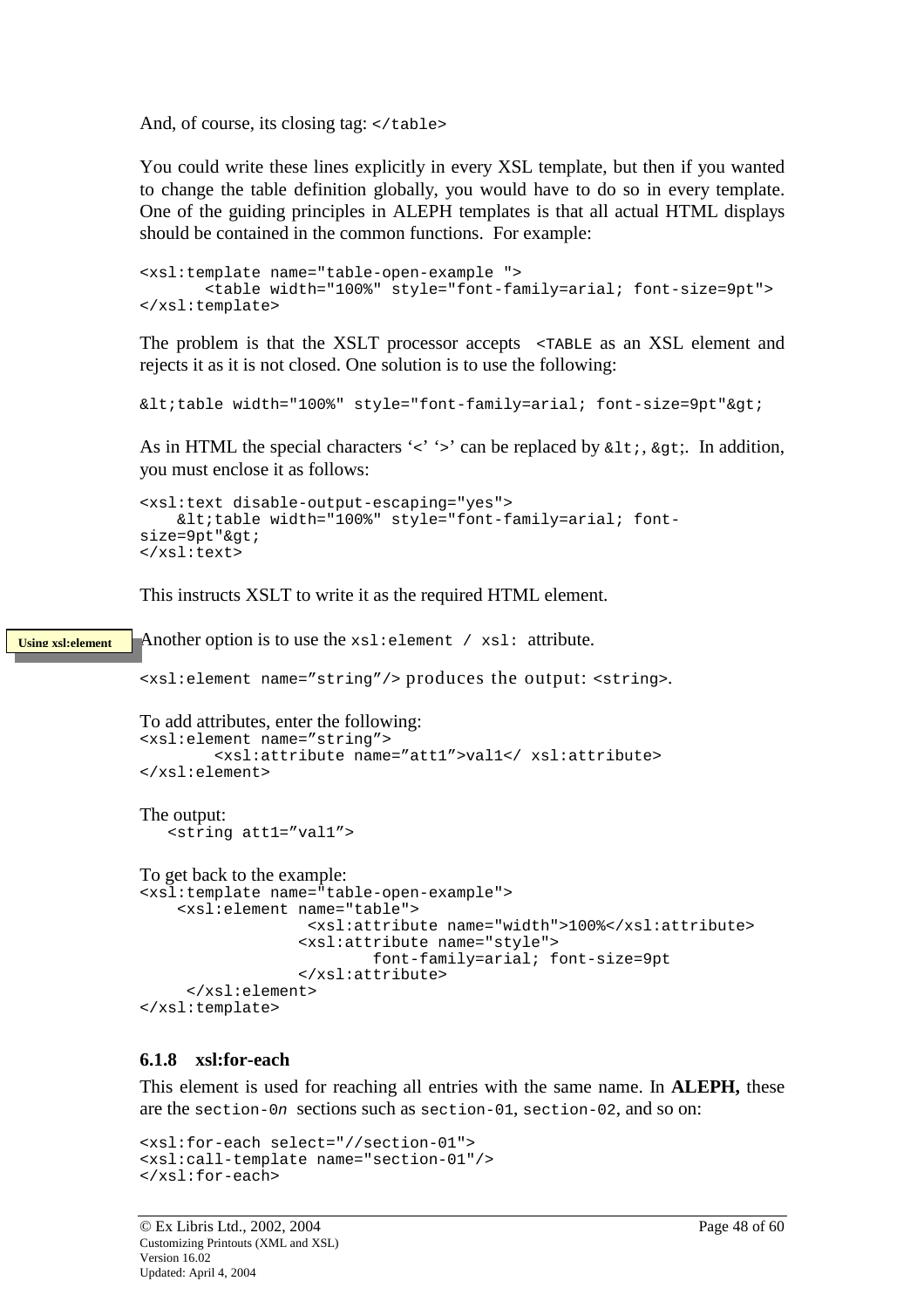<span id="page-48-0"></span>Note: Each time section-01 is called, it is in the context of the current XML section-01.

#### **6.1.9 xsl:if**

This element executes the contained elements only if the test expression returns true (or a filled node set):

```
<xsl:for-each select="//section-02">
   <xsl:if test="position() = 1">
      <xsl:call-template name="section-02-first"/>
   \langle xsl:if>
   <xsl:call-template name="section-02"/>
</xsl:for-each>
```
#### **6.1.10 xsl:include**

```
Used for including other XSL files within an XSL file. 
<xsl:include href="funcs.xsl"/>
```
### **6.1.11 xsl:param**

Defines parameters in functions (invoked using with-param):

```
<xsl:template name="display-gen">
   <xsl:with-param name="label"/>
   <xsl:with-param name="value"/>
   <xsl:with-param name="display"/>
   <xsl:with-param name="type"/>
```
#### **6.1.12 xsl:template**

Used to define functions.

```
<xsl:template name="signature">
(function body) 
</xsl:template>
```
#### **6.1.13 xsl:template match**

Used in ALEPH only as the beginning of the XSL code. The value of the match attribute is a specific pattern. In the following example, the pattern match= $\frac{1}{2}$  / $\frac{1}{2}$  is an instruction to match the root node:

<xsl:template match="/">

#### **6.1.14 xsl-text**

See xsl :element (section *6.1.7*)

#### **6.1.15 xsl:variable**

This element is used to declare a local or global variable in a stylesheet, and to give it a value.

```
<xsl:variable name="bib" select="./bib-info"/>
```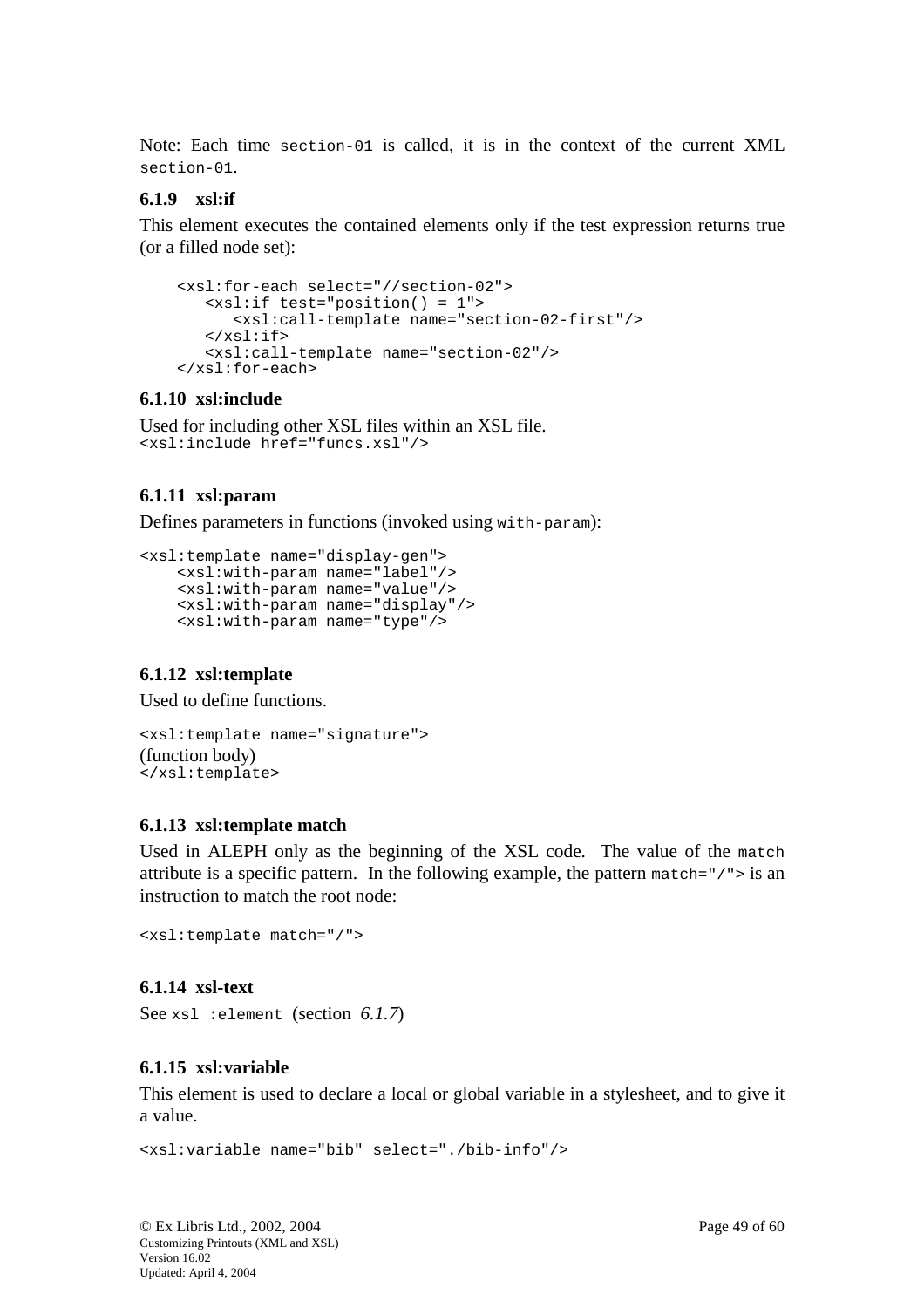#### <span id="page-49-0"></span>**6.1.16 xsl: with-param**

Defines a parameter on a xsl:template or xsl:stylesheet. Also specifies a default value. Each parameter require its own with-param:

```
<xsl:call-template name="header-gen">
<xsl:with-param name="title" select="'Acquisitions Cancel Slip'"/>
</xsl:call-template>
```
# **6.2 ALEPH XSL Functions**

#### **6.2.1 Header functions**

#### **header-gen**

**Function:** Takes the general form-data from the opening part of the XML. It displays the date, the XML form name and form number, a horizontal line and it displays the "title" in centralized alignment.

### **Example:**

```
\langle!-- START DATA -->
<xsl:template name="header">
    <xsl:call-template name="header-gen">
      <xsl:with-param name="title" select="'Acquisition Order
Slip'"/>
    </xsl:call-template>
</xsl:template>
```
This produces the following display:

15/07/2002 acq-s-order-slip-01

# **Acquisitions Order Slip**

#### **6.2.2 Address functions**

**patron-address** 

**Function:** This function displays the fields of the patron-address to the left side of the page.

**Parameters:** None

**Example:** <xsl:call-template name="patron-address"/>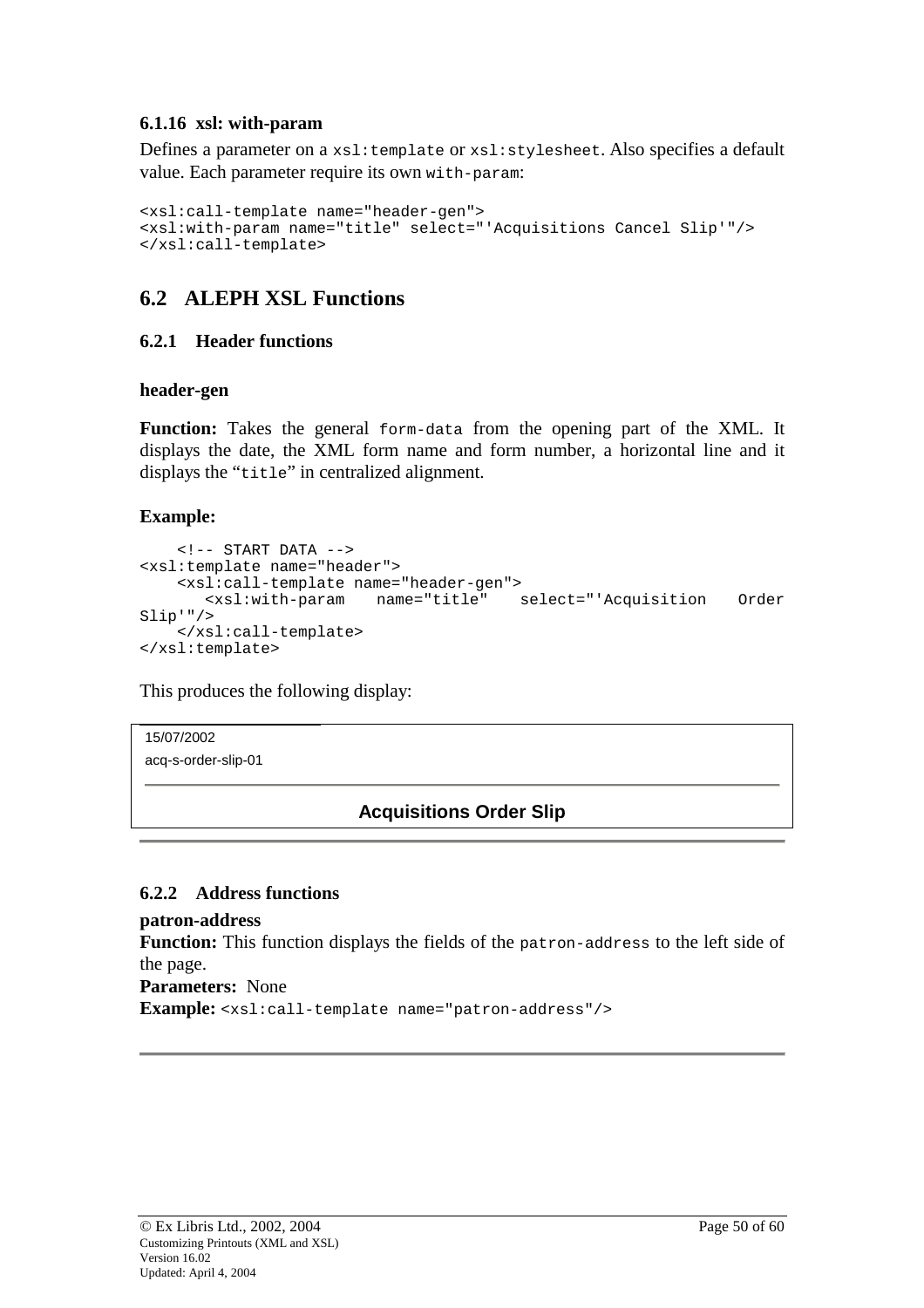#### <span id="page-50-0"></span>**sublib-address**

**Function** This function displays the fields of the sublib-address to the right side of the page.

**Parameters:** None

#### **Example:**

<xsl:call-template name="sublib-address"/>

| <b>Acquisitions Unit 1</b> |
|----------------------------|
| Manag. Building            |
| Ex Libris University       |
| 777 Biblio Byway           |
| Chicago, IL 60614          |
| thechoice@exlibris-usa.com |
| Tel# 773.404.5327          |
|                            |

#### **transfer-address**

**Function:** This function displays the fields of the transfer-address to the left side of the page.

**Parameters:** None

#### **Example:**

<xsl:call-template name="transfer-address"/> Only in use on one form: transfer-slip.xsl

#### **vendor-address**

**Function:** This function displays the fields of the vendor-address to the left side of the screen.

**Parameters:** None

**Example:** <xsl:call-template name="vendor-address"/>

AMERICAN METEOROLOGICAL SOCIETY 45 BEACON STREET BOSTON, MA 02108

#### **6.2.3 Free Functions**

#### **bib-info-free**

**Function:** Displays bibliographic information in a **Free** layout section, but not in the header. bib-info-free is formatted according to the bibliographic library's edit\_paragraph table; the format is set in the ADM library's bib-format table. bibinfo-free is printed if the value is not empty.

**Parameters:** <xsl:param name="value"/>

#### **Example:**

```
<xsl:call-template name="bib-info-free">
   <xsl:with-param name="value" select="node()"/>
       </xsl:call-template>
```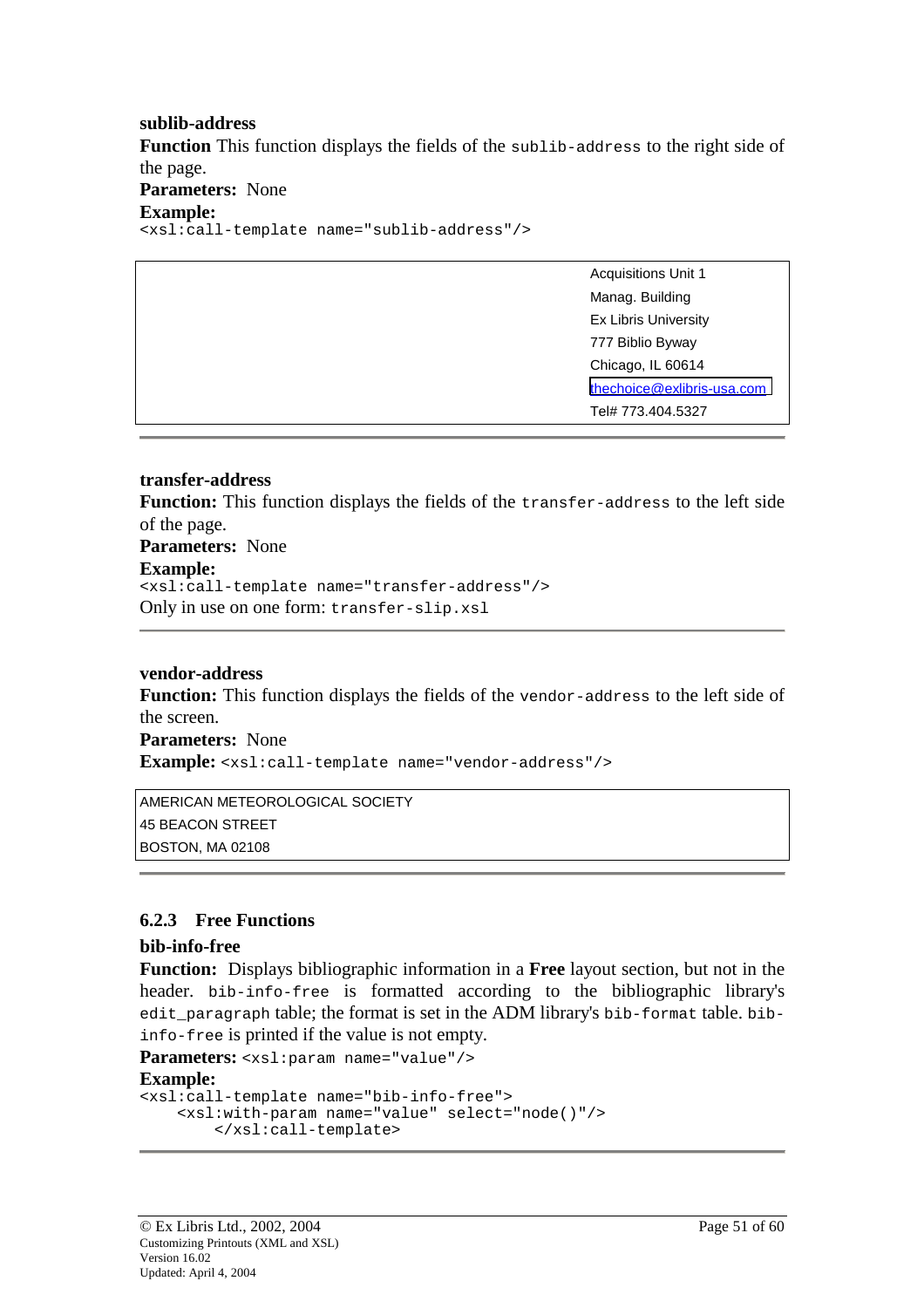**bib-info-hdr Function:** Displays the bibliographic information in the header in non-**Grid** layouts. **Parameters:** None **Example:**

| <xsl:call-template name="bib-info-hdr"></xsl:call-template> Sublibrary                |
|---------------------------------------------------------------------------------------|
| bib-info-hdr<br>We would like to place an order for the following items:              |
| Fellner, William John, 1905-1983.                                                     |
| Correcting taxes for inflation / William Fellner, Kenneth W. Clarkson, John H. Moore. |
| Washington: American Enterprise Institute for Public Policy Research, 1975.           |
| 47 p. ; 23 cm.                                                                        |

**blank-line Function:** Draws one blank line in non-**Grid** layout. **Parameters:** None. **Example:** <xsl:call-template name="blank-line">

**blank-line-first** 

**Function:** Draws one blank line in non-**Grid** layout only if the position in the XML file is the first.

**Parameters:** None.

**Example:**

<xsl:call-template name="blank-line-first"/>

#### **blank-line-in-free**

**Function:** Draws the number of blank lines defined in "lines" in non-**Grid** layout. If the parameter is empty, the default is one blank line.

Parameters: <xsl:param name="lines"/>.

#### **Example:**

```
<xsl:call-template name="blank-line-in-free">
      <xsl:with-param name="lines" select="'3'"/>
</xsl:call-template>
```
#### **checkbox**

Function: Displays the text with the check box. The check box is always unmarked. **Parameters:** <xsl:param name="text"/>

#### **Example:**

```
<xsl:call-template name="checkbox">
   <xsl:with-param name="text" select="'Please supply me with the
   item when available:'"/>
</xsl:call-template>
```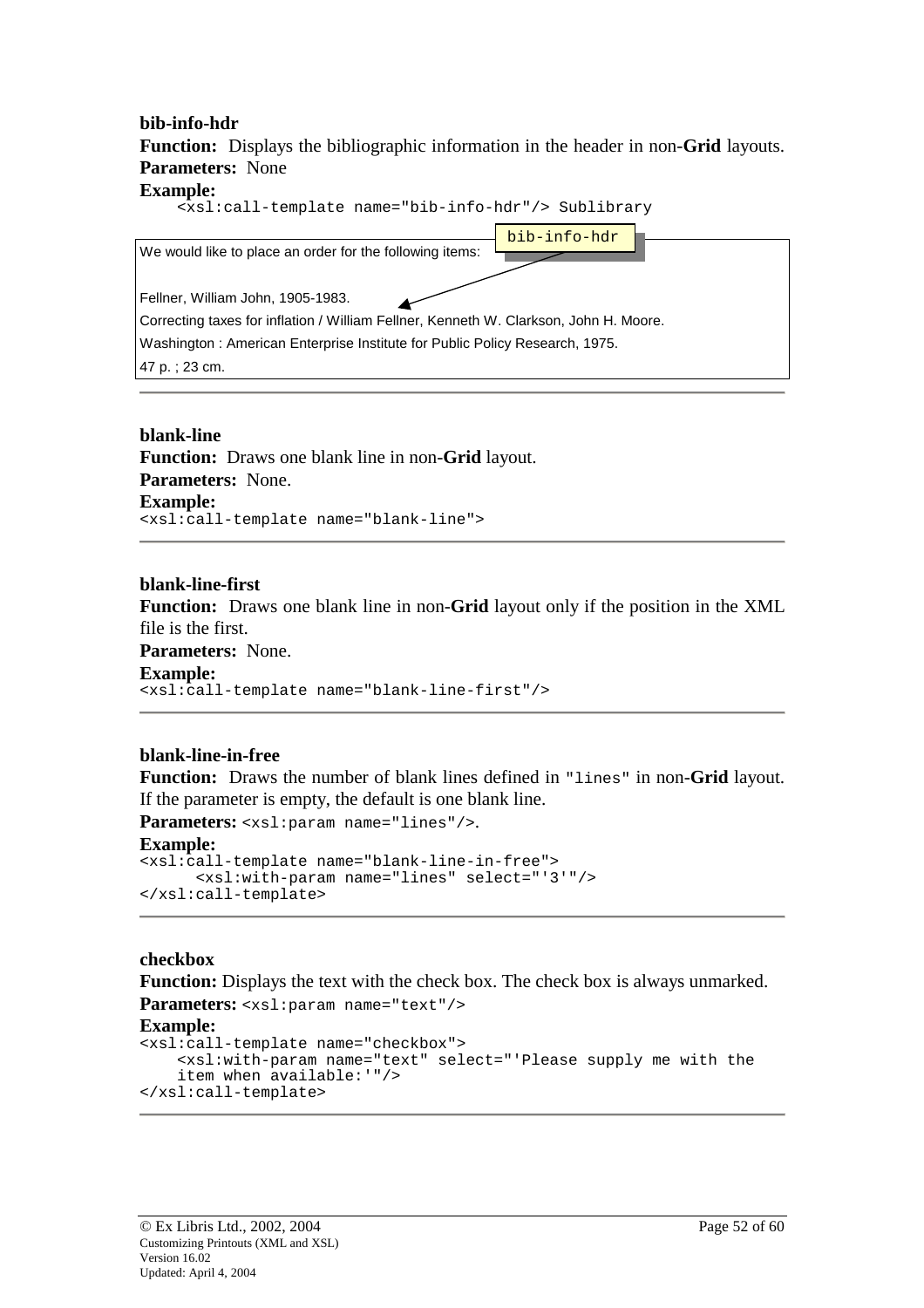#### **directly-to-patron**

Function: If the condition-field is equal to the condition-value then it displays 'Send Directly to:' and then the patron-address.

#### **Parameters:**

```
<xsl:param name="condition-field"/>
<xsl:param name="condition-value"/>
```
#### **Example:**

```
<xsl:template name="directly-to-patron">
   <xsl:param name="condition-field"/>
   <xsl:param name="condition-value"/>
    <xsl:if test="$condition-field = $condition-value">
     <xsl:call-template name="table-open"/>
     <xsl:call-template name="display-gen">
       <xsl:with-param name="label" select="'Send Directly to:'"/>
       <xsl:with-param name="value" select="''"/>
       <xsl:with-param name="display" select="'always'"/>
     </xsl:call-template>
     <xsl:call-template name="patron-address"/>
     <xsl:call-template name="table-close"/>
    \langle xs| : if \rangle</xsl:template>
```
#### **display-gen**

**Function:** Displays the label and the value in a **Free** style.

- $\Box$  If value is empty, the label does not display.
- $\Box$  If display is 'always', then the label displays even if the value is empty.
- $\Box$  You can specify the width parameter. If this is not specified, the default is 20%.
- $\Box$  If type is 'index', then the position in XML is displayed.
- $\Box$  If type is 'right' then the value is right-justified.
- If type is 'barcode', then the character set becomes CarolinaBar-B39-2.5- 22x158x720.
- If type is 'check', a check box is displayed. If the value begins with "y" or "Y" then the check box is marked. You must NOT translate this value to other languages. If you do, the system will not identify the correct check box value (just leave it as **Y/N**).

#### **Parameters:**

```
<xsl:param name="label"/>
<xsl:param name="value"/>
<xsl:param name="display"/>
<xsl:param name="type"/>
<xsl:param name="style"/>
<xsl:param name="width"/>
Example 
<xsl:call-template name="display-gen">
   <xsl:with-param name="label" select="'Note:'"/>
       <xsl:with-param name="value" select="./z38-note-1"/>
</xsl:call-template>
```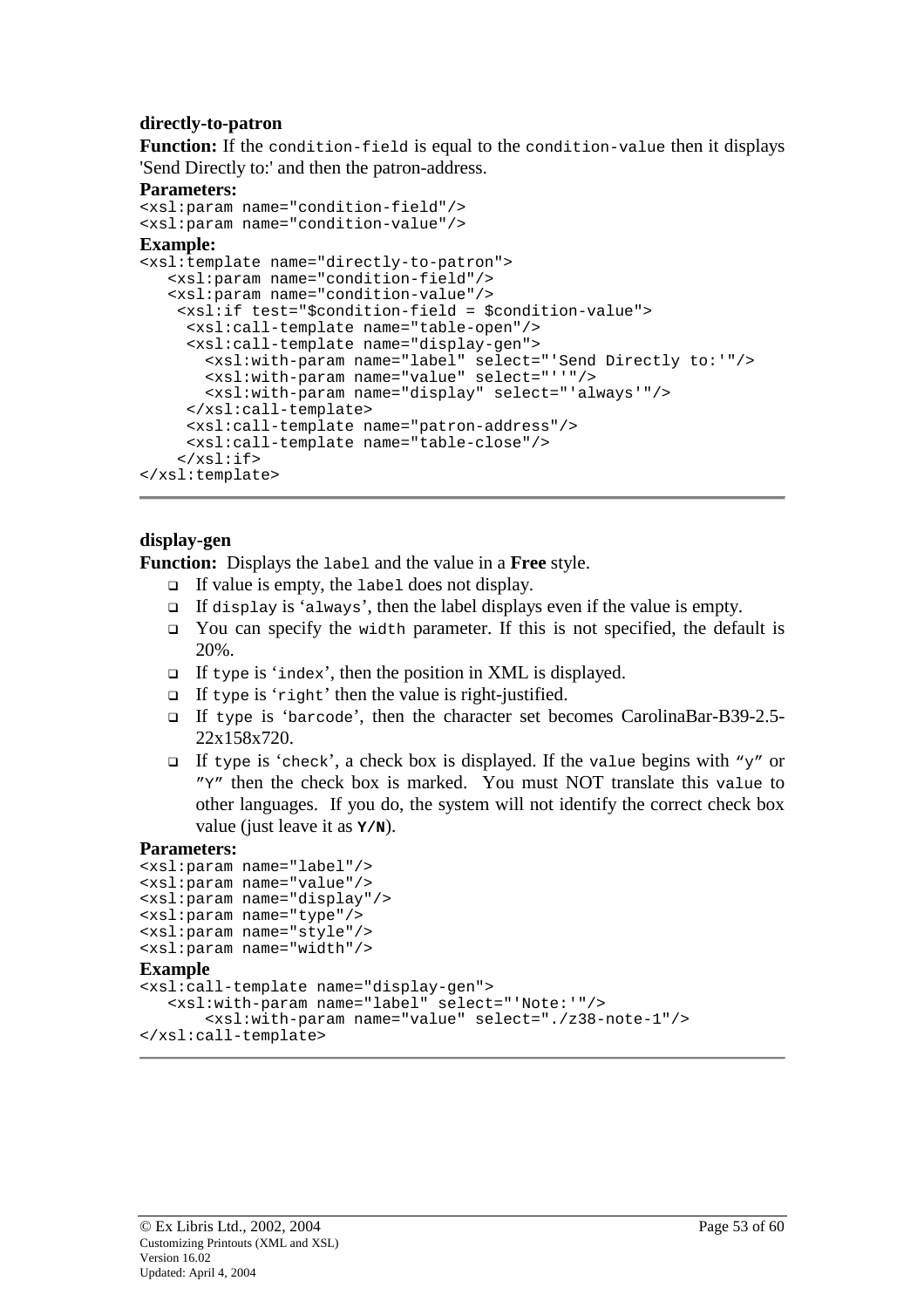#### **free-title Function:** Displays a bold, underlined title. **Parameters:**  <xsl:param name="free-title"/> **Example:**  <xsl:call-template name="free-title"> <xsl:with-param name="free-title" select="'Material Requested:'"/> </xsl:call-template>

#### **generic-line**

**Function:** Displays the line in the specified style, with the specified width.

- $\Box$  line can be any string.
- $\Box$  If ## is present in the line, it places a line break in the display.
- If salutation\_string is found, it is replaced by "Dear Sir/Madam".
- $\Box$  If width is not specified, it will display in full-width (100%).
- $\Box$  Styles can be bold, underlined, italic (or all of them).

#### **Parameters:**

```
<xsl:param name="line"/>
<xsl:param name="style"/>
<xsl:param name="width"/>
```
#### **Example:**

```
<xsl:call-template name="generic-line">
   <xsl:with-param name="line" select='concat("salutation_string##We
   are sorry to inform you that the following photocopy, which you
    requested on ", //z38-open-date ,", cannot be filled at this
    time. Please inform us by return mail if you would like us to
   supply you with the item when available, or whether you would
   prefer to cancel the request.")'/>
  </xsl:call-template>
```
The output is:

#### Dear Sir/Madam,

We are sorry to inform you that the following photocopy, which you requested on 01/01/2002, cannot be filled at this time. Please inform us by return mail if you would like us to supply you with the item when available, or whether you would prefer to cancel the request.

**horizontal-line Function:** Draws a horizontal line in non-**Grid** layout. **Parameters:** None. **Example:** <xsl:call-template name=" horizontal-line ">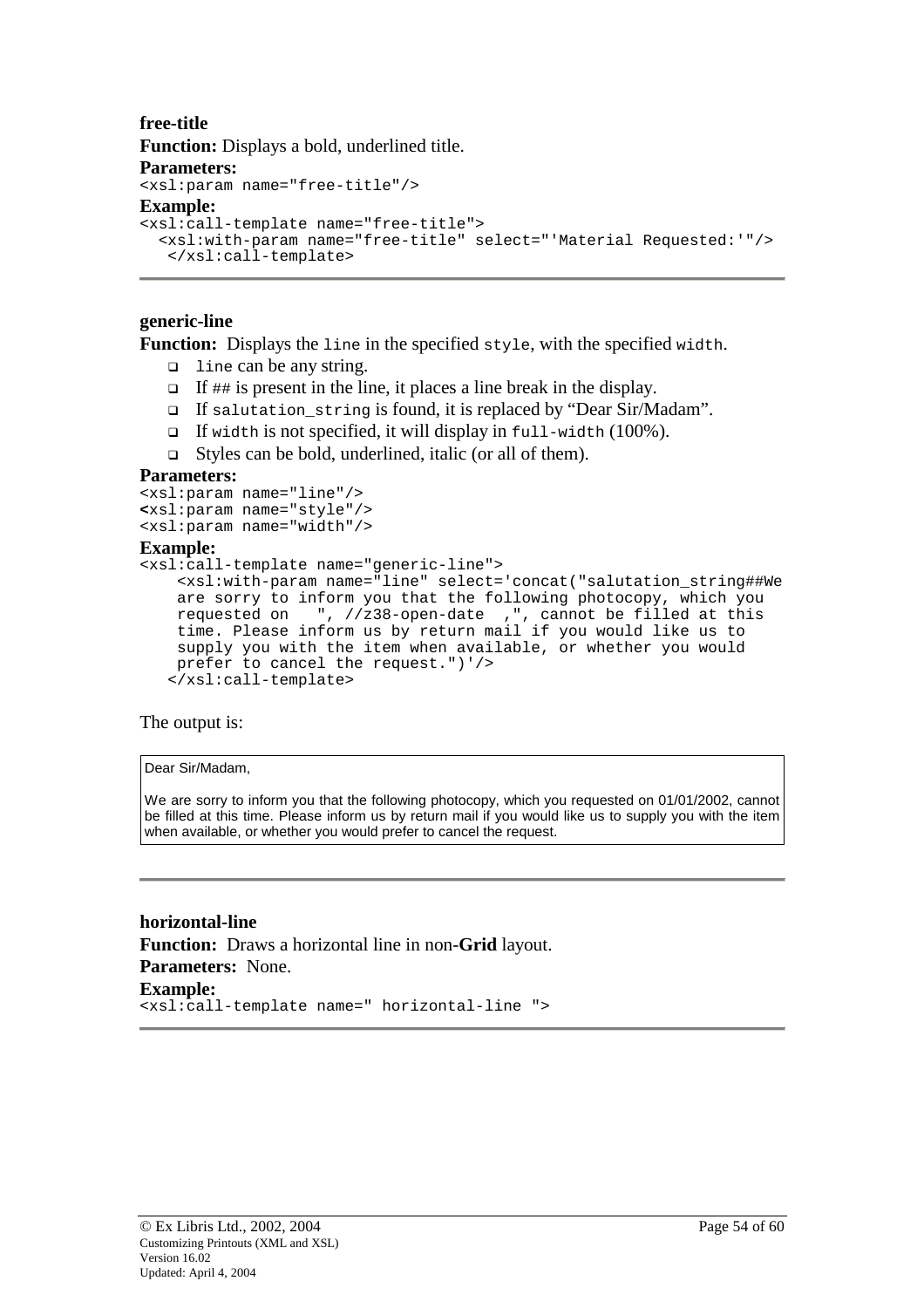#### **requested-by-proxy**

Function: If the condition-field is not empty, then it displays "Requested By:' and then the z37-requester-id value.

**Parameters:**  <xsl:param name="condition-field"/>

# **Example:**

```
<xsl:call-template name="requested-by-proxy">
<xsl:with-param name="condition-field" select="./z37-requester-id"/>
</xsl:call-template>
```
**table-open Function:** Starts a **Free** layout by opening a borderless table. **Parameters:**  width (optional),  $default = 50\%$ align , possible values: left (default) center right **Example:**  <xsl:call-template name="table-open"/> **Note:** Every table-open element opens a table which must be closed by a tableclose element.

**table-open-full Function:** Starts a **Free** layout by opening a borderless table with width=100%. **Parameters:** None **Example**  <xsl:call-template name="table-open-full"/>

**table-close Function:** Ends any open table. **Parameters:** None **Example:**  <xsl:call-template name="table-close"/>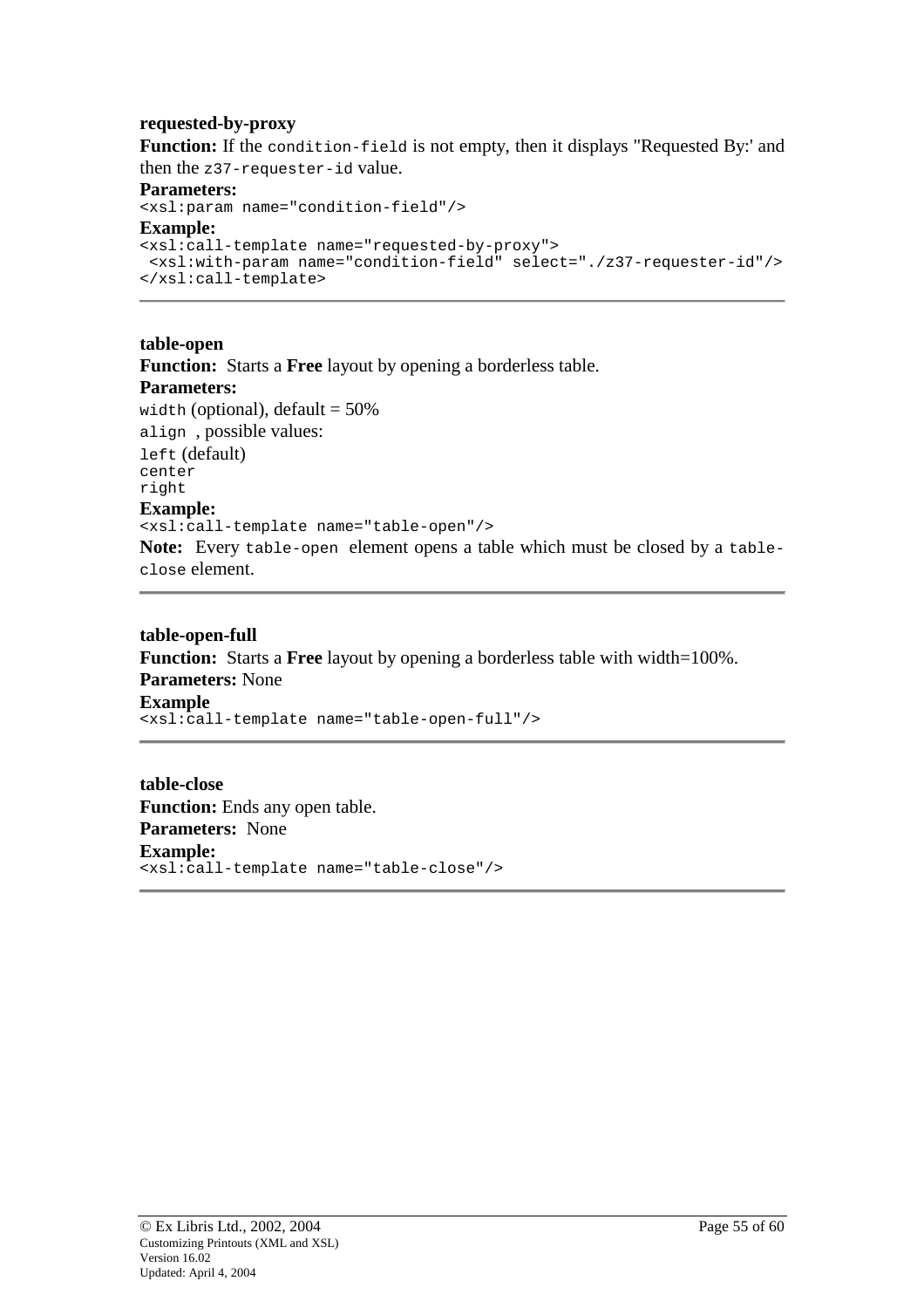#### <span id="page-55-0"></span>**6.2.4 Grid functions**

#### **display-Grid-gen**

**Function:** Displays the value in a **Grid** table.

- The header of the column is label.
- Styles can be bold; underline; italic.
- If the header has the value header, then it only puts grid-label in the very first row of the **Grid** only.
- The data is displayed in grid-box, so each time  $\#$  appears in the data, it displays a line break within the box.
- If type is set to **right** the data are right-justified.
- If type is **check**, a check box is displayed. The check box is marked if the value begins with ' $y/y'$ ' or if check-value equals value. Otherwise the box is unmarked.
- If type is **barcode**, then the value appears as a real barcode.
- If type is **bib-info**, then the value is displayed in bib-info style.
- If type is **restart**, then the **Grid** closes, and restarts again.

#### **Parameters:**

```
<xsl:param name="value"/>
<xsl:param name="type"/>
<xsl:param name="label"/>
<xsl:param name="style"/>
<xsl:param name="check-value"/>
```
#### **Example:**

```
<xsl:call-template name="display-grid-gen">
    <xsl:with-param name="label" select="'Budget Number:'"/>
      <xsl:with-param name="value" select="./z601-budget-number"/>
      </xsl:call-template>
```

|                             | Trans. Type:    Budget Number:    Open Date:    Currency:    Original Sum:    Local Sum: |                       |       |  |
|-----------------------------|------------------------------------------------------------------------------------------|-----------------------|-------|--|
| Encumbrance <b>MAR-2002</b> |                                                                                          | 15/07/2002  US Dollar | 75.00 |  |

#### **display-grid-currency**

**Function:** Similar to display-grid-gen. For special **Grids**, when the number of columns is known only at runtime, such as the currency-report template. The regular **Grid** has a fixed number of columns, and when the data for a column are missing, a blank is displayed. The currency **Grid** displays only when there are some data to display.

#### **Parameters:**

```
<xsl:param name="label"/>
<xsl:param name="value"/>
<xsl:param name="type"/>
<xsl:param name="display"/>
Example: 
<xsl:call-template name="display-grid-currency">
     <xsl:with-param name="label" select="./code-1"/>
        <xsl:with-param name="value" select="./data-1"/>
          <xsl:with-param name="display" select="./code-1"/>
       </xsl:call-template>
```

|                      | Trans. Type:    Budget Number:    Open Date:    Currency:    Original Sum:    Local Sum: |                              |       |  |
|----------------------|------------------------------------------------------------------------------------------|------------------------------|-------|--|
| Encumbrance MAR-2002 |                                                                                          | $  15/07/2002$ $  US$ Dollar | 75.00 |  |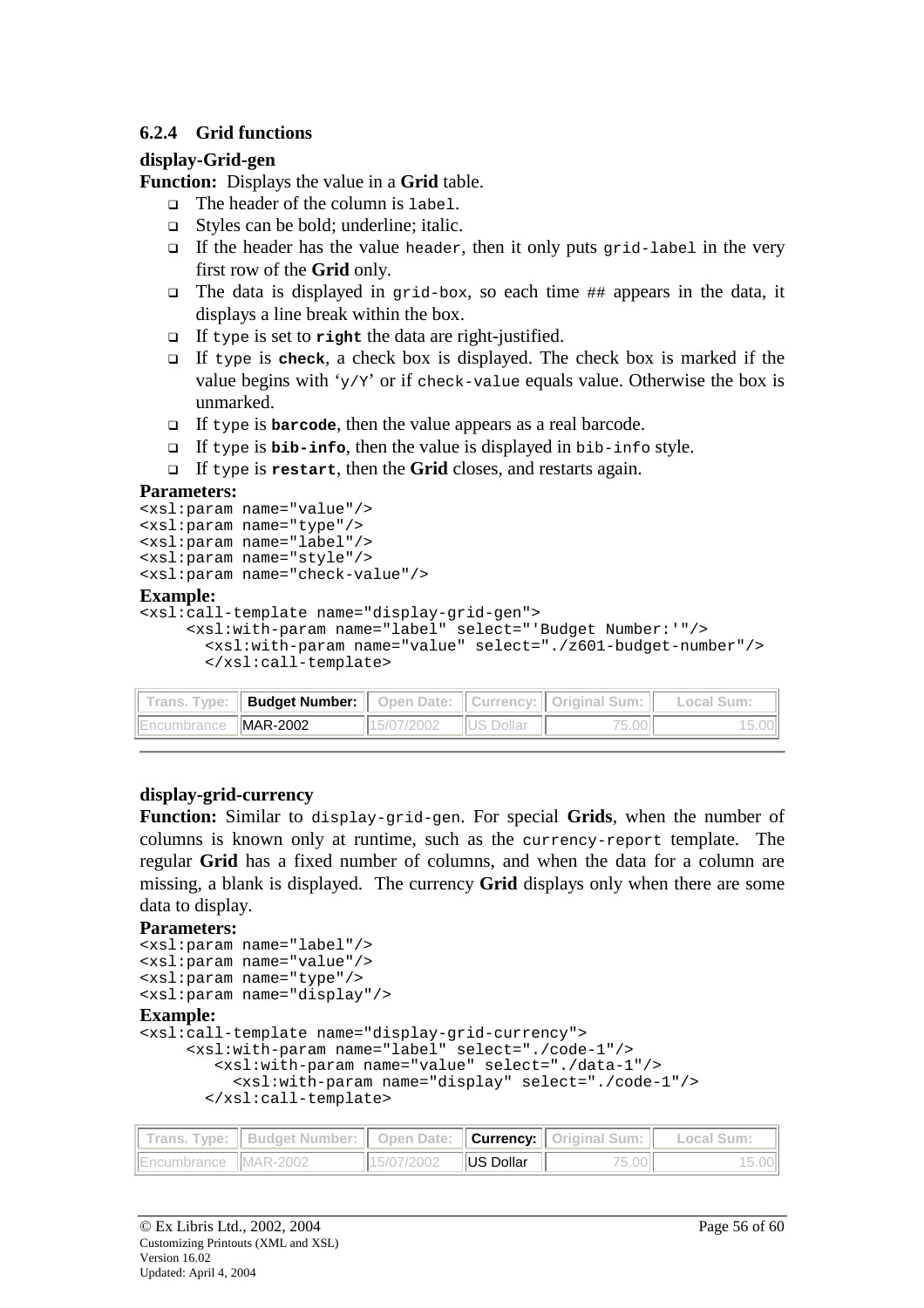#### **grid-open**

**Function:** Starts a Grid layout by opening a table with border. Width default = 100% **Parameters:** 

<xsl:param name="width"/> <xsl:param name="align"/>

#### **Example:**

<xsl:call-template name="grid-open"/> **Note: grid-open / grid-close** are always paired.

#### **grid-close**

**Function:** Ends a **Grid** layout by ending the table. **Parameters:** None **Example:** <xsl:call-template name="grid-close"/> **Note:** grid-open / grid-close are always paired.

#### **grid-title**

**Function:** Displays a title for the **Grid**. **Parameters:**  <xsl:param name="grid-title"/> **Example:** <xsl:call-template name="grid-title"> <xsl:with-param name="grid-title" select="'Total sum due to vendor:'"/> </xsl:call-template>

#### **start-grid**

**Function:** Calls grid-title, and then grid-open. grid-title is the title of the **Grid**. The width is the width of the **Grid** table. If 'nobold' is defined, then the title does not appear in bold.

#### **Parameters:**

```
<xsl:param name="grid-title"/>
<xsl:param name="width"/>
<xsl:param name="nobold"/>
```
#### **Example:**

```
<xsl:template name="section-02">
 <xsl:param name="header"/>
 <xsl:if test="$header!=''">
   <xsl:call-template name="start-grid">
         <xsl:with-param name="grid-title" select="'Loans'"/>
   </xsl:call-template>
  \langle xsl:if>
```
#### **Loans**

| Bib Info               |                     |                | Due Date II Description ISublibrary I Item status | Call No. | <b>Barcode</b>    | <b>IProxy IDI</b> |
|------------------------|---------------------|----------------|---------------------------------------------------|----------|-------------------|-------------------|
| IlJournal of<br>sounds | 17/07/2002 2000 1 1 | Law<br>Library | <b>IOne Day LoanII</b>                            |          | $  *7592 - 30*  $ |                   |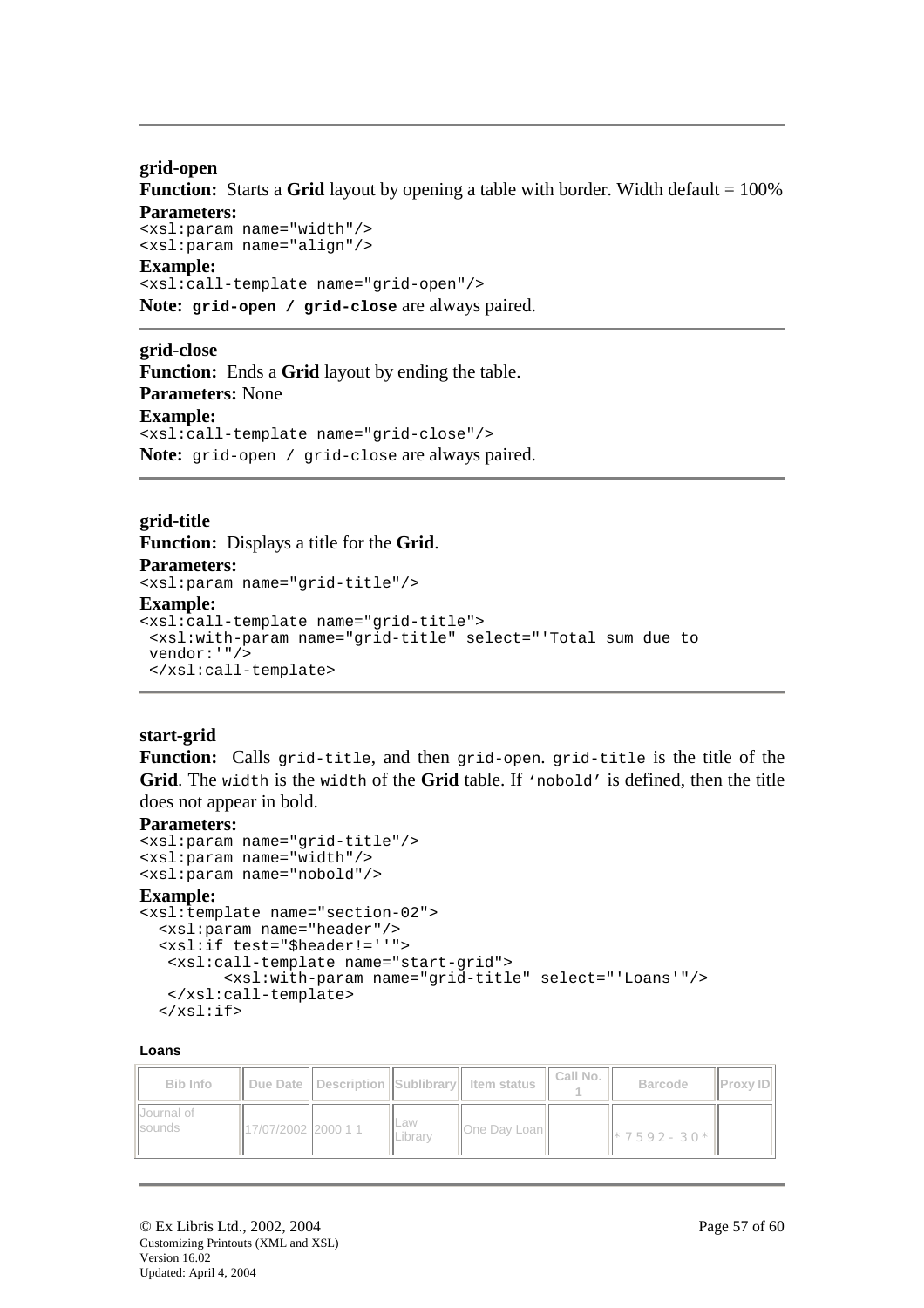#### <span id="page-57-0"></span>**table-start-row**

**Function:** Before display-grid-gen is called, a new row must be opened in gridtable. Each time you enter a grid-section, you must call this function. **Parameters:** None **Example** <xsl:call-template name="table-start-row"/> **Note:** table-start-row and table-end-row are always paired.

#### **table-end-row**

**Function:** After the call to the last 'display-grid-gen', you must close the row in the grid-table. Each time a grid-section is finished, this function must be called. **Parameters:** None

```
Example
<xsl:call-template name="table-end-row"/>
Note: table-start-row and table-end-row are always paired.
```
### **6.2.5 Split functions**

#### **display-gen-split**

**Function**: Displays data in the **Split** layout if the value is not empty. The label is bold, and then the value is displayed. type, display and style parameters are equivalent in the **Free**-layout to the display-gen function.

#### **Parameters**:

```
<xsl:param name="label"/>
<xsl:param name="value"/>
<xsl:param name="display"/>
<xsl:param name="type"/>
<xsl:param name="style"/>
```
#### **Example:**

```
<xsl:call-template name="display-gen-split">
<xsl:with-param name="label" select="'Vendor Ref. No:'"/>
<xsl:with-param name="value" select="./z68-vendor-reference-no"/>
</xsl:call-template>
```
#### **table-split-open**

```
Function: Starts a Split layout.
Parameters: None 
Example: 
<xsl:call-template name=" table-split-open "/>
Note: table-split-open / table-split-right / table-split-close come 
together.
```
**table-split-right Function:** Starts the right hand side of a **Split** layout**. Parameters**: None **Example** <xsl:call-template name=" table-split-right "/>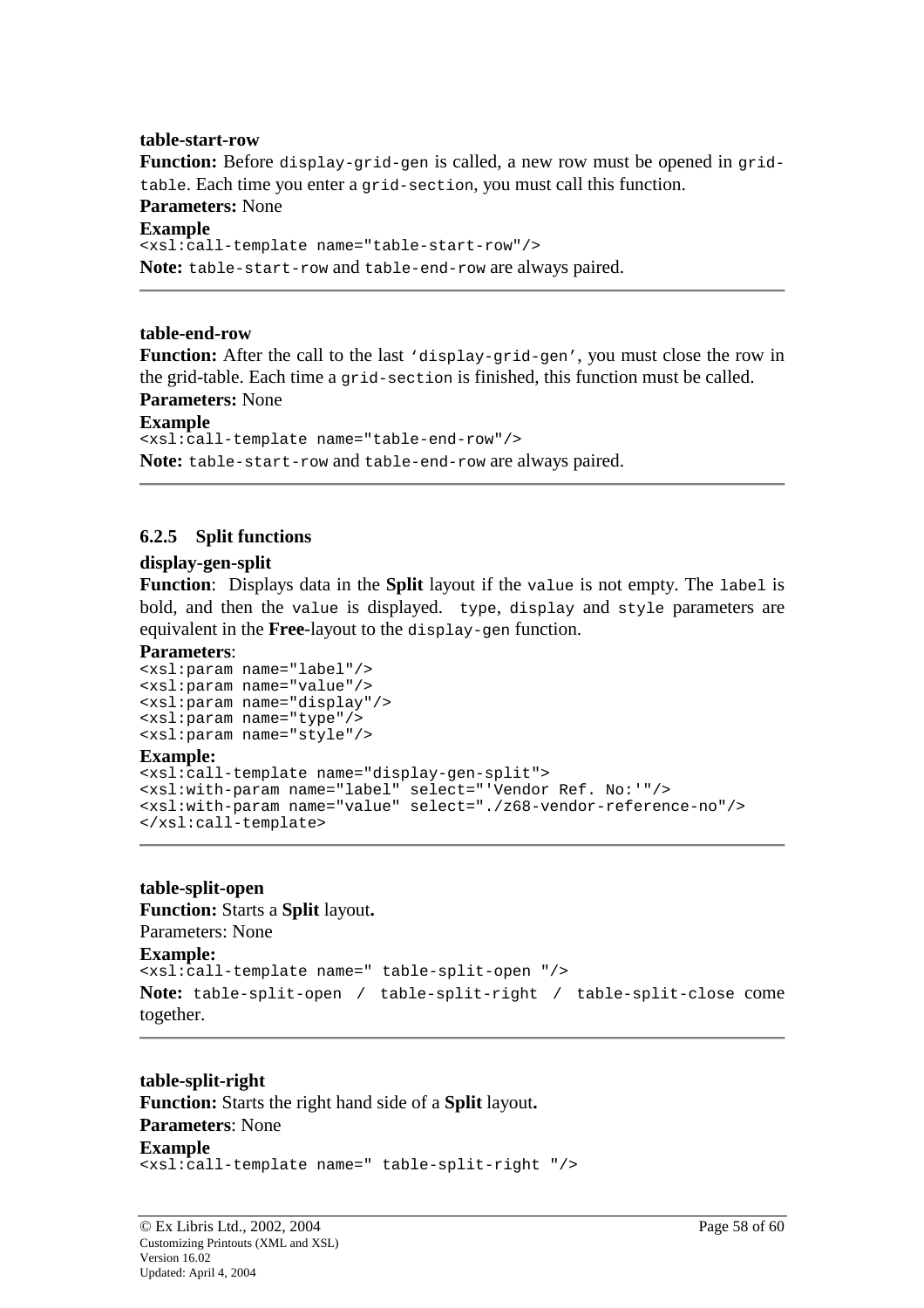**table-split-close Function**: Ends a **Split** layout. **Parameters**: None **Example** <xsl:call-template name=" table-split-close "/>